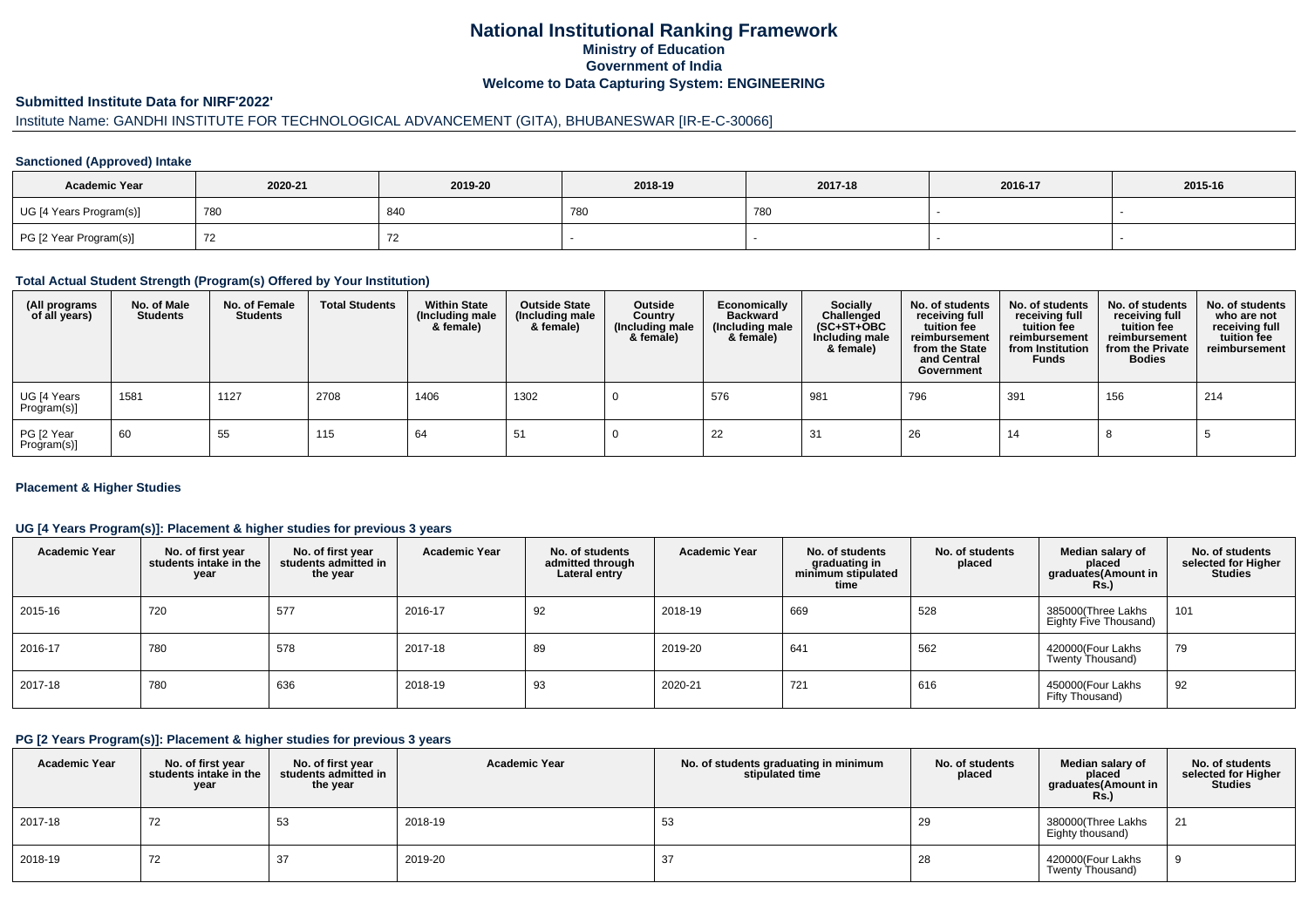| 2019-20 |  |  | 2020-21 |  |  | 42000<br>`^^∩(Four Lakhs<br>Thousand)<br>Twenty | . – |
|---------|--|--|---------|--|--|-------------------------------------------------|-----|
|---------|--|--|---------|--|--|-------------------------------------------------|-----|

### **Ph.D Student Details**

| Ph.D (Student pursuing doctoral program till 2020-21 Students admitted in the academic year 2020-21 should not be entered here.) |         |                                                            |         |  |  |  |  |
|----------------------------------------------------------------------------------------------------------------------------------|---------|------------------------------------------------------------|---------|--|--|--|--|
|                                                                                                                                  |         | <b>Total Students</b>                                      |         |  |  |  |  |
| Full Time                                                                                                                        |         | 19                                                         |         |  |  |  |  |
| Part Time                                                                                                                        |         | 20                                                         |         |  |  |  |  |
|                                                                                                                                  |         | No. of Ph.D students graduated (including Integrated Ph.D) |         |  |  |  |  |
|                                                                                                                                  | 2020-21 | 2019-20                                                    | 2018-19 |  |  |  |  |
| Full Time                                                                                                                        |         |                                                            |         |  |  |  |  |
| Part Time                                                                                                                        |         |                                                            |         |  |  |  |  |

## **Financial Resources: Utilised Amount for the Capital expenditure for previous 3 years**

| <b>Academic Year</b>                                                                                                                                                                      | 2020-21                                                                                              | 2019-20                                                                            | 2018-19                                                               |  |  |  |  |  |  |
|-------------------------------------------------------------------------------------------------------------------------------------------------------------------------------------------|------------------------------------------------------------------------------------------------------|------------------------------------------------------------------------------------|-----------------------------------------------------------------------|--|--|--|--|--|--|
|                                                                                                                                                                                           | <b>Utilised Amount</b>                                                                               | <b>Utilised Amount</b>                                                             | <b>Utilised Amount</b>                                                |  |  |  |  |  |  |
|                                                                                                                                                                                           | Annual Capital Expenditure on Academic Activities and Resources (excluding expenditure on buildings) |                                                                                    |                                                                       |  |  |  |  |  |  |
| Library (Books, Journals and e-Resources only)                                                                                                                                            | 5468540 (Fifty Four Lakhs Sixty Eight Thousands Five<br>Hundred Forty)                               | 6332400 (Sixty Three Lakhs Thirty Two Thousand Four<br>Hundred)                    | 3620135 (Thirty Six Lakhs Twenty Thousand One Hundred<br>Thirty Five) |  |  |  |  |  |  |
| New Equipment and software for Laboratories                                                                                                                                               | 30475208 (Three Crore Four Lakhs Seventy Five Thousands<br>Two Hundred Eight)                        | 14310989 (One Crore Four Lakhs Sixty Six Thousand One<br>Hundred)                  | 10466100 (One Crore Four Lakhs Sixty Six Thousand One<br>Hundred)     |  |  |  |  |  |  |
| <b>Engineering Workshops</b>                                                                                                                                                              | 3840575 (Thirty Eight Lakhs Forty Thousands Five Hundred<br>Seventy Five )                           | 3356000 (Thirty Three Lakhs Fifty Six Thousand)                                    | 2260000 (Twenty Two Lakhs sixty Thousand only)                        |  |  |  |  |  |  |
| Other expenditure on creation of Capital Assets (For setting up<br>classrooms, seminar hall, conference hall, library, Lab, Engq<br>workshops excluding expenditure on Land and Building) | 28116800 (Two Crore Eighty One Lakhs Sixteen Thousands<br>Eight Hundred)                             | 21418587 (Two Crore Fourteen lakhs Eighteen Thousand Five<br>Hundred Eighty Seven) | 10941102 (One Crore Nine Lakhs Forty One Thousand One<br>Hundred Two) |  |  |  |  |  |  |

## **Financial Resources: Utilised Amount for the Operational expenditure for previous 3 years**

| <b>Academic Year</b>                                                                                                                                                                            | 2020-21                                                                                       | 2019-20                                                                                  | 2018-19                                                                                     |  |  |  |  |
|-------------------------------------------------------------------------------------------------------------------------------------------------------------------------------------------------|-----------------------------------------------------------------------------------------------|------------------------------------------------------------------------------------------|---------------------------------------------------------------------------------------------|--|--|--|--|
|                                                                                                                                                                                                 | <b>Utilised Amount</b>                                                                        | <b>Utilised Amount</b>                                                                   | <b>Utilised Amount</b>                                                                      |  |  |  |  |
| <b>Annual Operational Expenditure</b>                                                                                                                                                           |                                                                                               |                                                                                          |                                                                                             |  |  |  |  |
| Salaries (Teaching and Non Teaching staff)                                                                                                                                                      | 185279322 (Eighteen Crore Fifty Two Lakhs Seventy Nine<br>Thousands Three Hundred Twenty Two) | 156661096 (Fifteen Crore Sixty Six Lakhs Sixty One Thousand<br>Ninety Six)               | 149517127 (Fourteen Crore Ninety Five Lakhs Seventeen<br>Thousand One Hundred Twenty Seven) |  |  |  |  |
| Maintenance of Academic Infrastructure or consumables and<br>other running expenditures (excluding maintenance of hostels<br>and allied services, rent of the building, depreciation cost, etc) | 43735647 (Four Crore Thirty seven lakhs Thirty Five<br>Thousands Six hundred Forty Seven)     | 53427426 (Five Crore Thirty Four Lakhs Twenty Seven<br>Thousand Four Hundred Twenty Six) | 51364301 (Five Crore Thirteen Lakhs Sixty Four Thousand<br>Three Hundred One)               |  |  |  |  |
| Seminars/Conferences/Workshops                                                                                                                                                                  | 8263568 (Eighty Two Lakhs Sixty Three Thousands Five<br>Hundred Sixty Eight)                  | 5383077 (Fifty Three Lakhs Eighty Three Thousand Seventy<br>Seven)                       | 6857589 (Sixty Eight Lakhs Fifty Seven Thousand Five<br>Hundred Eighty Nine)                |  |  |  |  |

**IPR**

| Calendar<br>vea | ---<br>2020 | 2019 | 004<br>ZUT<br>$- - -$ |
|-----------------|-------------|------|-----------------------|
|                 |             |      |                       |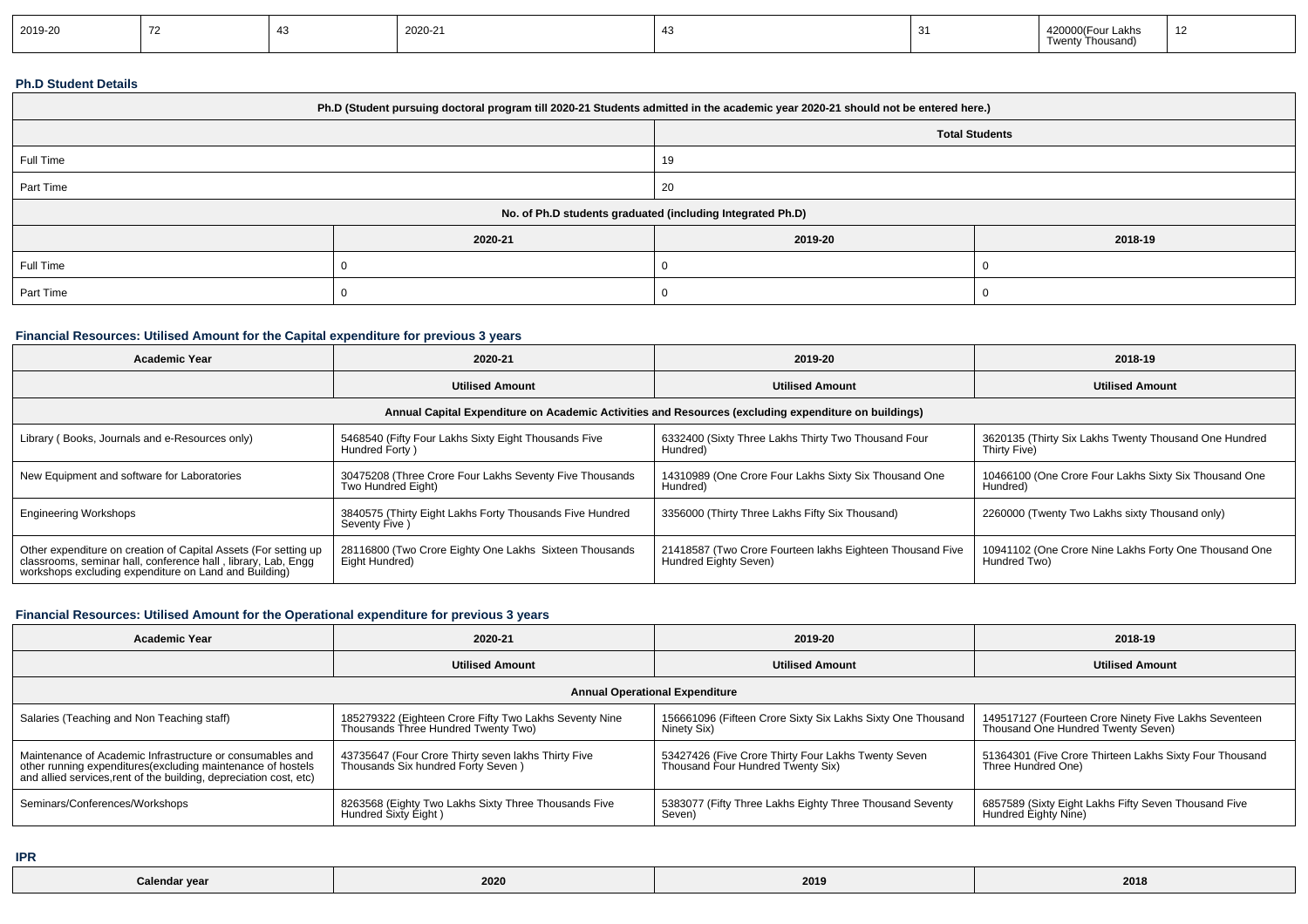| No. of Patents Published |  |  |
|--------------------------|--|--|
| No. of Patents Granted   |  |  |

### **Sponsored Research Details**

| <b>Financial Year</b>                    | 2020-21                                          | 2019-20                                       | 2018-19                                    |
|------------------------------------------|--------------------------------------------------|-----------------------------------------------|--------------------------------------------|
| Total no. of Sponsored Projects          | 16                                               | 16                                            | 18                                         |
| Total no. of Funding Agencies            |                                                  |                                               | 18                                         |
| Total Amount Received (Amount in Rupees) | 13267000                                         | 9063500                                       | 10876000                                   |
| Amount Received in Words                 | One Crore Thirty Two Lakhs Sixty Seven Thousands | Ninety Lakh Sixty Three Thousand Five Hundred | One Crore Eight Lakhs Seventy Six Thousand |

### **Consultancy Project Details**

| <b>Financial Year</b>                    | 2020-21                                         | 2019-20                                   | 2018-19                                          |
|------------------------------------------|-------------------------------------------------|-------------------------------------------|--------------------------------------------------|
| Total no. of Consultancy Projects        |                                                 | ں ا                                       | 19                                               |
| Total no. of Client Organizations        |                                                 | 10                                        |                                                  |
| Total Amount Received (Amount in Rupees) | 12552000                                        | 10392000                                  | 9246500                                          |
| Amount Received in Words                 | One Crore Twenty Five Lakhs Fifty Two Thousands | One Crore Three Lakhs Ninety Two Thousand | Ninety Two Lakhs Forty Six Thousand Five Hundred |

## **PCS Facilities: Facilities of physically challenged students**

| 1. Do your institution buildings have Lifts/Ramps?                                                                                                         | Yes, more than 80% of the buildings |
|------------------------------------------------------------------------------------------------------------------------------------------------------------|-------------------------------------|
| 2. Do your institution have provision for walking aids, including wheelchairs and transportation from one building to another for<br>handicapped students? | Yes                                 |
| 3. Do your institution buildings have specially designed toilets for handicapped students?                                                                 | Yes, more than 80% of the buildings |

### **Faculty Details**

| Srno | Name                                                | Age | Designation                | Gender | Qualification | <b>Experience (In</b><br>Months) | <b>Currently working</b><br>with institution? | <b>Joining Date</b> | <b>Leaving Date</b>      | <b>Association type</b> |
|------|-----------------------------------------------------|-----|----------------------------|--------|---------------|----------------------------------|-----------------------------------------------|---------------------|--------------------------|-------------------------|
|      | <b>SYED AMIDUL</b><br><b>ISLAM</b>                  | 38  | Associate Professor        | Male   | Ph.D          | 180                              | Yes                                           | 10-06-2008          | $\overline{\phantom{a}}$ | Regular                 |
| 2    | PRABODH KUMAR<br><b>DALAI</b>                       | 55  | Professor                  | Male   | Ph.D          | 360                              | Yes                                           | 21-12-2011          | --                       | Regular                 |
|      | <b>BIMOSH SAHOO</b>                                 | 34  | Associate Professor        | Male   | Ph.D          | 132                              | Yes                                           | 11-07-2016          | $\overline{\phantom{a}}$ | Regular                 |
|      | SAIPAD BHAKTA<br><b>BHAGABATI</b><br>PRASANNA JSAHU | 38  | Associate Professor        | Male   | Ph.D          | 192                              | Yes                                           | 14-07-2009          | --                       | Regular                 |
| 5    | SUBHASHREE<br><b>BALIARSINGH</b>                    | 43  | Associate Professor        | Female | Ph.D          | 228                              | Yes                                           | 04-09-2004          | $\overline{\phantom{a}}$ | Regular                 |
|      | SAGARIKA PANDA                                      | 31  | <b>Assistant Professor</b> | Female | M.Tech        | 132                              | Yes                                           | 25-05-2015          | $\sim$                   | Regular                 |
|      | KALIPRASANNA<br>SWAIN                               | 46  | Associate Professor        | Male   | Ph.D          | 262                              | Yes                                           | 06-07-2007          | $\sim$                   | Regular                 |
| 8    | SIBAKANTA SAHU                                      | 43  | Associate Professor        | Male   | Ph.D          | 252                              | Yes                                           | 21-11-2009          | --                       | Regular                 |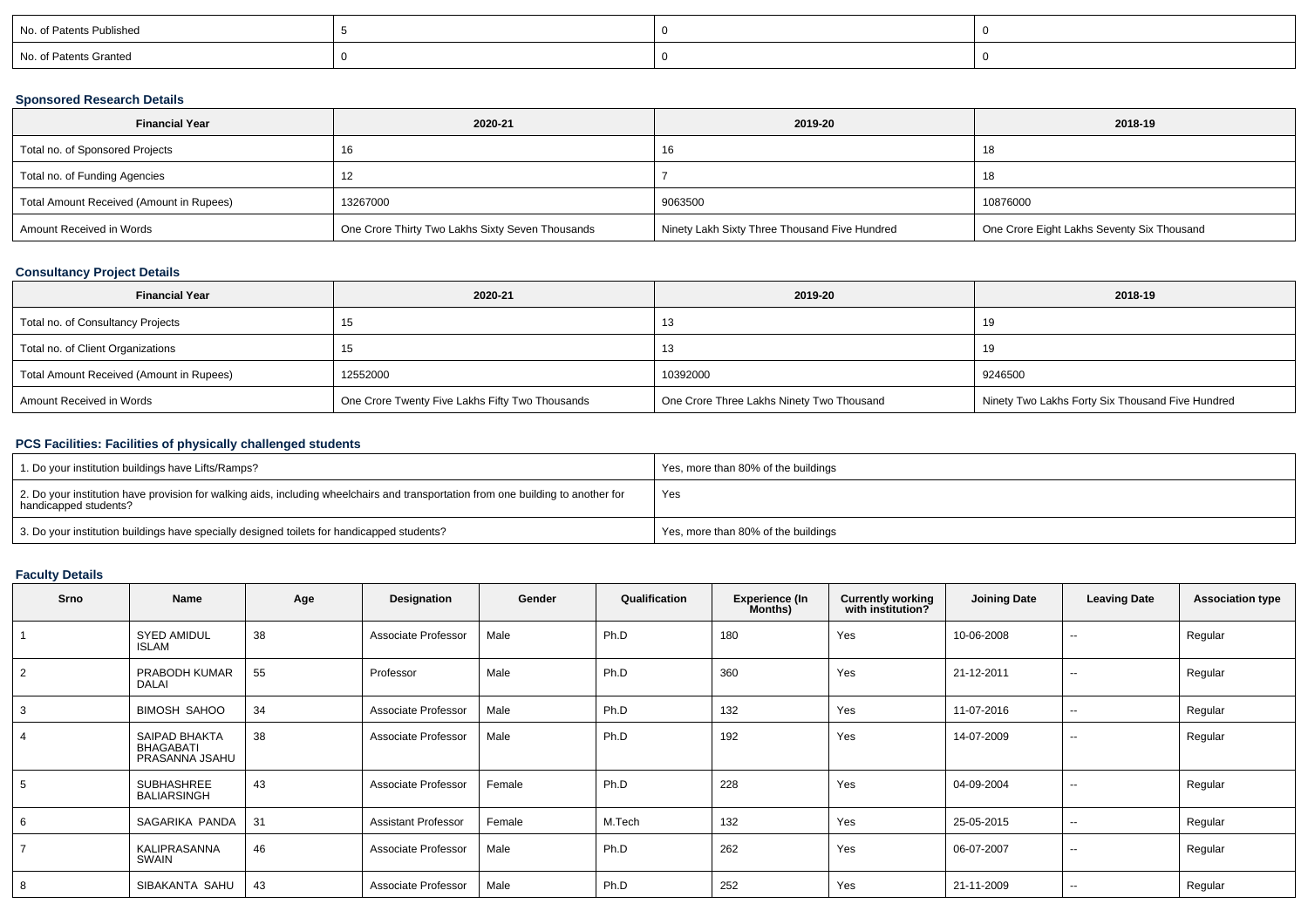| 9  | SURYAKANTA<br><b>NAYAK</b>                             | 36 | Associate Professor        | Male   | Ph.D    | 180 | Yes | 04-08-2009 |                          | Regular |
|----|--------------------------------------------------------|----|----------------------------|--------|---------|-----|-----|------------|--------------------------|---------|
| 10 | RAMSHANKAR<br>PRADHAN                                  | 32 | <b>Assistant Professor</b> | Male   | M.Sc.   | 132 | Yes | 12-03-2013 | $\sim$                   | Regular |
| 11 | SHANTANU<br><b>KUMAR BISWAL</b>                        | 41 | Associate Professor        | Male   | Ph.D    | 204 | Yes | 25-10-2005 | $\overline{\phantom{a}}$ | Regular |
| 12 | SOUMYAJIT<br>SAHOO                                     | 30 | <b>Assistant Professor</b> | Male   | M.Tech  | 96  | Yes | 08-06-2016 | $\sim$                   | Regular |
| 13 | <b>SURENDRA</b><br><b>PATTANAIK</b>                    | 39 | <b>Assistant Professor</b> | Male   | Ph.D    | 168 | Yes | 15-07-2013 | $\overline{\phantom{a}}$ | Regular |
| 14 | <b>SUJIT KUMAR</b><br><b>PANDA</b>                     | 48 | Associate Professor        | Male   | Ph.D    | 312 | Yes | 15-12-2014 | $\sim$                   | Regular |
| 15 | PRASANTA KUMAR<br><b>MOHANTY</b>                       | 61 | Associate Professor        | Male   | Ph.D    | 444 | Yes | 05-09-2007 | $\sim$                   | Regular |
| 16 | ASHIRWAD DUTTA                                         | 30 | <b>Assistant Professor</b> | Male   | M.Tech  | 120 | Yes | 24-09-2012 | $\sim$                   | Regular |
| 17 | <b>MADHUSMITA</b><br><b>MISHRA</b>                     | 35 | Associate Professor        | Female | Ph.D    | 144 | Yes | 08-07-2016 | --                       | Regular |
| 18 | <b>CHANDRIKA</b><br>SAMAL                              | 41 | Associate Professor        | Female | Ph.D    | 204 | Yes | 01-10-2010 | $\overline{a}$           | Regular |
| 19 | KAIBALYA KUMAR<br><b>SETHI</b>                         | 39 | Associate Professor        | Male   | Ph.D    | 218 | Yes | 14-03-2011 | --                       | Regular |
| 20 | ABINASH PANDA                                          | 36 | Associate Professor        | Male   | Ph.D    | 144 | Yes | 14-08-2012 | $\overline{\phantom{a}}$ | Regular |
| 21 | MANMATHA<br><b>KUMAR ROUL</b>                          | 57 | Professor                  | Male   | Ph.D    | 444 | Yes | 01-08-2013 | --                       | Regular |
| 22 | <b>MANOJ KUMAR</b><br>SAHU                             | 35 | Associate Professor        | Male   | Ph.D    | 180 | Yes | 20-07-2009 | --                       | Regular |
| 23 | <b>BIRANCHI</b><br>NARAYAN DASH                        | 45 | Associate Professor        | Male   | Ph.D    | 300 | Yes | 16-06-2006 | $\overline{\phantom{a}}$ | Regular |
| 24 | <b>SMRUTISMITA</b><br>BEHERA                           | 26 | <b>Assistant Professor</b> | Female | M.Tech  | 60  | Yes | 06-07-2017 | --                       | Regular |
| 25 | <b>MONALISA OJHA</b>                                   | 31 | <b>Assistant Professor</b> | Female | M.Tech  | 60  | Yes | 03-07-2017 | $\overline{\phantom{a}}$ | Regular |
| 26 | <b>B SUMAN PATRA</b>                                   | 27 | <b>Assistant Professor</b> | Male   | M.Tech  | 60  | Yes | 03-07-2017 | --                       | Regular |
| 27 | <b>SUSHREE</b><br><b>DEBASMITA</b><br><b>MOHAPATRA</b> | 27 | <b>Assistant Professor</b> | Female | M.Tech  | 60  | Yes | 04-07-2017 | $\overline{a}$           | Regular |
| 28 | TANAYA KUANR                                           | 33 | <b>Assistant Professor</b> | Female | M.Tech  | 108 | Yes | 04-07-2017 | --                       | Regular |
| 29 | LALAN<br>CHOUDHARY                                     | 31 | <b>Assistant Professor</b> | Male   | M.Tech  | 96  | Yes | 04-07-2017 | $\overline{\phantom{a}}$ | Regular |
| 30 | <b>RASHMIBALA</b><br>SAMAL                             | 44 | <b>Assistant Professor</b> | Female | Ph.D    | 252 | Yes | 01-07-2017 | $\sim$                   | Regular |
| 31 | NALINIKANTA<br>PARHI                                   | 26 | <b>Assistant Professor</b> | Male   | M. Phil | 72  | Yes | 04-12-2017 | $\overline{\phantom{a}}$ | Regular |
| 32 | CHANDAN KUMAR<br><b>JENA</b>                           | 31 | <b>Assistant Professor</b> | Male   | M.Tech  | 96  | Yes | 07-03-2017 | $\overline{\phantom{a}}$ | Regular |
| 33 | <b>BISWAJIT RANA</b>                                   | 28 | <b>Assistant Professor</b> | Male   | M.Tech  | 60  | Yes | 06-07-2017 | $\sim$                   | Regular |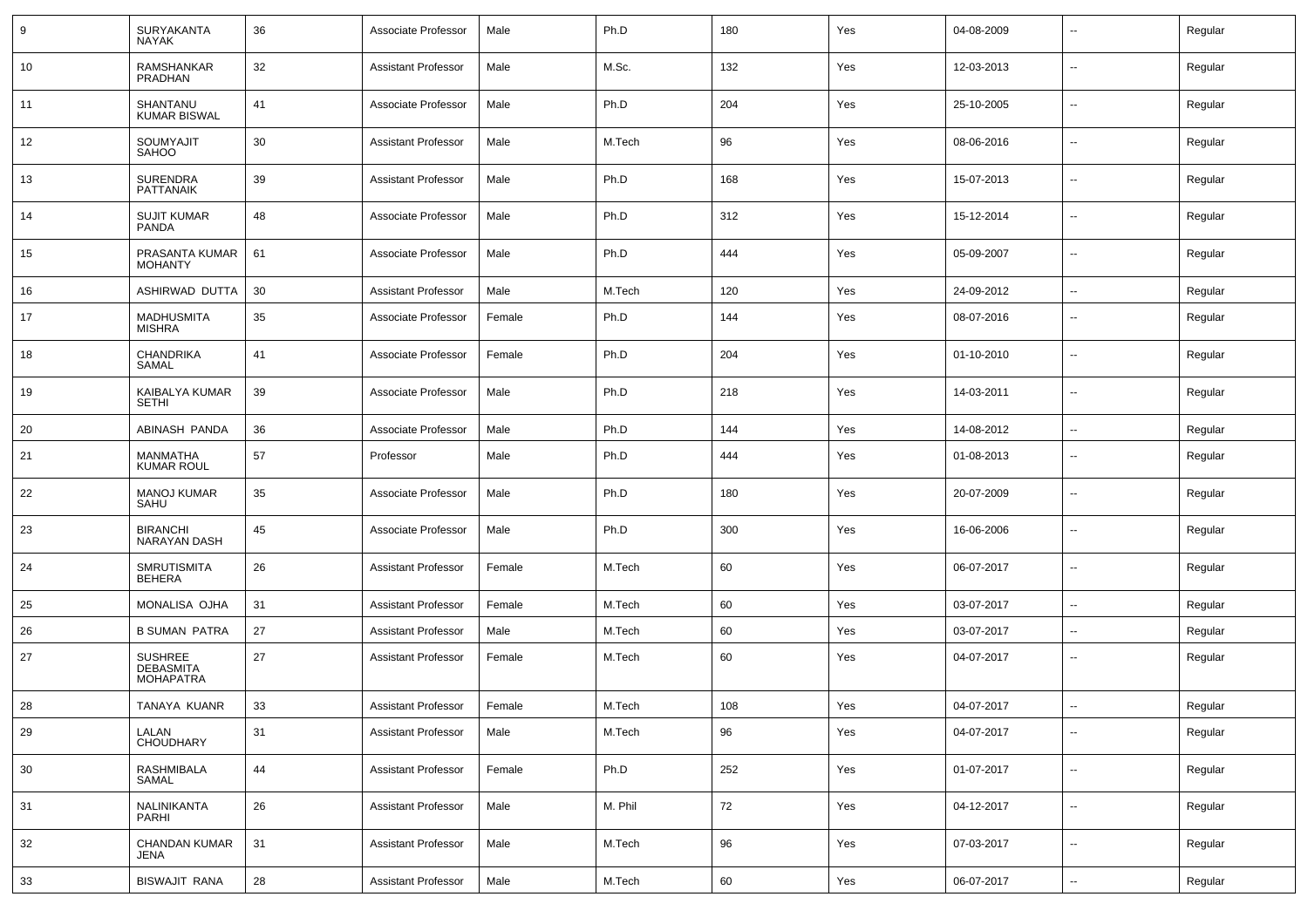| 34 | <b>SEETAL</b><br><b>MOHANTY</b>       | 27 | <b>Assistant Professor</b> | Male   | M.Tech  | 60  | Yes | 03-07-2017 | ⊷.                       | Regular |
|----|---------------------------------------|----|----------------------------|--------|---------|-----|-----|------------|--------------------------|---------|
| 35 | SOUMITRA JENA                         | 32 | <b>Assistant Professor</b> | Male   | M.Tech  | 144 | Yes | 02-07-2018 | $\sim$                   | Regular |
| 36 | SONALIKA<br>PRAHARAJ                  | 30 | <b>Assistant Professor</b> | Female | M. Phil | 72  | Yes | 15-08-2018 | --                       | Regular |
| 37 | PRADEEP KUMAR<br><b>MOHANTY</b>       | 48 | <b>Assistant Professor</b> | Male   | Ph.D    | 264 | Yes | 02-12-2012 | $\overline{\phantom{a}}$ | Regular |
| 38 | SAROJ KANTA<br><b>MISHRA</b>          | 65 | Professor                  | Male   | Ph.D    | 468 | Yes | 01-01-2018 | --                       | Regular |
| 39 | <b>SAROJ KUMAR</b><br><b>PATRA</b>    | 41 | Associate Professor        | Male   | Ph.D    | 204 | Yes | 30-08-2010 | --                       | Regular |
| 40 | RABINARAYAN<br><b>ROUT</b>            | 43 | Associate Professor        | Male   | Ph.D    | 264 | Yes | 20-10-2006 | --                       | Regular |
| 41 | CHINMAYANANDA<br><b>SAHOO</b>         | 29 | <b>Assistant Professor</b> | Male   | M.Tech  | 108 | Yes | 30-01-2015 | --                       | Regular |
| 42 | <b>BANDITA DASH</b>                   | 34 | <b>Assistant Professor</b> | Female | MBA     | 108 | Yes | 17-10-2016 | $\overline{\phantom{a}}$ | Regular |
| 43 | PARTHASARATHI<br>DAS                  | 37 | <b>Assistant Professor</b> | Male   | Ph.D    | 168 | Yes | 12-06-2007 | $\overline{\phantom{a}}$ | Regular |
| 44 | LAXMIKANTA<br><b>MISHRA</b>           | 41 | <b>Assistant Professor</b> | Male   | Ph.D    | 246 | Yes | 11-12-2011 | $\sim$                   | Regular |
| 45 | SARAT CHANDRA<br><b>MOHAPATRA</b>     | 72 | Professor                  | Male   | Ph.D    | 624 | Yes | 08-09-2008 | $\overline{\phantom{a}}$ | Regular |
| 46 | CHANDRAKANTA<br>NAYAK                 | 44 | Professor                  | Male   | Ph.D    | 264 | Yes | 01-08-2011 | $\overline{\phantom{a}}$ | Regular |
| 47 | <b>BISWAJIT NAYAK</b>                 | 46 | Associate Professor        | Male   | Ph.D    | 228 | Yes | 24-12-2012 | --                       | Regular |
| 48 | RAJIV KUMAR<br><b>DASH</b>            | 39 | <b>Assistant Professor</b> | Male   | Ph.D    | 192 | Yes | 30-05-2008 | --                       | Regular |
| 49 | SUBHA RANJAN<br><b>DAS</b>            | 38 | <b>Assistant Professor</b> | Male   | Ph.D    | 168 | Yes | 07-03-2011 | $\overline{\phantom{a}}$ | Regular |
| 50 | <b>MINAKSHI</b><br>SHESHADRI<br>NAYAK | 31 | <b>Assistant Professor</b> | Female | M.Tech  | 132 | Yes | 24-12-2012 | --                       | Regular |
| 51 | <b>AMIT SINGH</b><br><b>DEHURY</b>    | 35 | <b>Assistant Professor</b> | Male   | Ph.D    | 168 | Yes | 14-07-2009 | $\sim$                   | Regular |
| 52 | CHINMAYEE DASH                        | 46 | Associate Professor        | Female | Ph.D    | 264 | Yes | 01-02-2008 |                          | Regular |
| 53 | SWADHINA<br>PRIYADARSINI              | 28 | <b>Assistant Professor</b> | Female | M.Tech  | 72  | Yes | 02-12-2015 | $\overline{\phantom{a}}$ | Regular |
| 54 | <b>SAMBIT</b><br>PATTANAIK            | 35 | <b>Assistant Professor</b> | Male   | Ph.D    | 108 | Yes | 06-08-2016 | $\sim$                   | Regular |
| 55 | <b>SRIKANT KUMAR</b><br>BEURA         | 37 | <b>Assistant Professor</b> | Male   | Ph.D    | 180 | Yes | 02-07-2007 | $\sim$                   | Regular |
| 56 | MANORANJAN<br><b>BEJ</b>              | 39 | Associate Professor        | Male   | Ph.D    | 204 | Yes | 05-08-2009 | $\sim$                   | Regular |
| 57 | MAHENDRA<br><b>KUMAR MOHANTY</b>      | 32 | <b>Assistant Professor</b> | Male   | M.Tech  | 120 | Yes | 24-06-2014 | $\sim$                   | Regular |
| 58 | RABINDRA PANDA                        | 46 | <b>Assistant Professor</b> | Male   | Ph.D    | 261 | Yes | 01-01-2014 | $\sim$                   | Regular |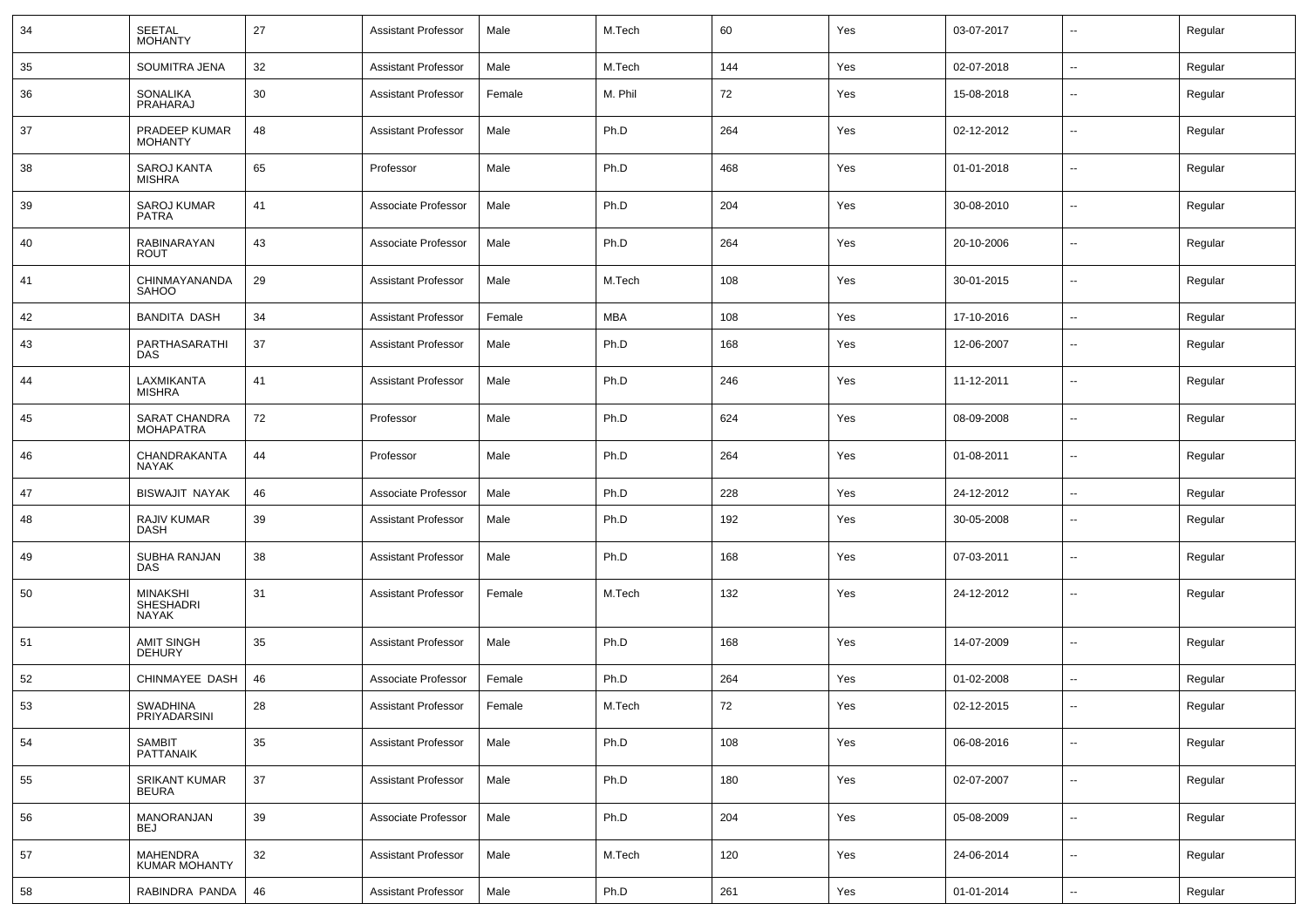| 59 | SHRUTI DASH                                         | 35 | <b>Assistant Professor</b> | Female | M.Tech | 156 | Yes | 09-03-2009 | ⊷.                       | Regular |
|----|-----------------------------------------------------|----|----------------------------|--------|--------|-----|-----|------------|--------------------------|---------|
| 60 | <b>CHANDRA</b><br>SEKHAR MISHRA                     | 44 | <b>Assistant Professor</b> | Male   | Ph.D   | 180 | Yes | 11-07-2011 | $\overline{\phantom{a}}$ | Regular |
| 61 | <b>GIRIJA SANKAR</b><br><b>MISHRA</b>               | 33 | <b>Assistant Professor</b> | Male   | M.Tech | 144 | Yes | 08-08-2012 | $\overline{\phantom{a}}$ | Regular |
| 62 | SMITA RANI<br><b>PATRO</b>                          | 49 | Professor                  | Female | Ph.D   | 300 | Yes | 28-07-2005 | $\overline{\phantom{a}}$ | Regular |
| 63 | <b>KUNAL PATTNAIK</b>                               | 38 | Associate Professor        | Male   | Ph.D   | 192 | Yes | 25-01-2006 | $-$                      | Regular |
| 64 | CHINMAYA<br><b>SAHOO</b>                            | 29 | <b>Assistant Professor</b> | Male   | M.Tech | 72  | Yes | 03-03-2017 | --                       | Regular |
| 65 | PRUTHI RANJAN<br>SWAIN                              | 31 | <b>Assistant Professor</b> | Male   | M.Tech | 96  | Yes | 04-07-2017 | --                       | Regular |
| 66 | <b>SUSHREE</b><br><b>SWAGATIKA</b><br><b>MISHRA</b> | 30 | <b>Assistant Professor</b> | Female | M.Tech | 60  | Yes | 07-07-2017 | $\overline{\phantom{a}}$ | Regular |
| 67 | TAMASA BEURA                                        | 34 | <b>Assistant Professor</b> | Female | M.Tech | 132 | Yes | 03-07-2017 | $\overline{\phantom{a}}$ | Regular |
| 68 | CHINMAYA KUMAR<br>PANDA                             | 32 | <b>Assistant Professor</b> | Male   | M.Tech | 108 | Yes | 03-07-2017 | --                       | Regular |
| 69 | SANGRAM<br><b>KESHARI</b><br><b>RANASINGH</b>       | 36 | <b>Assistant Professor</b> | Male   | M.Tech | 156 | Yes | 06-07-2017 | $\overline{\phantom{a}}$ | Regular |
| 70 | <b>MANOJ KUMAR</b><br>SAHOO                         | 42 | Associate Professor        | Male   | Ph.D   | 228 | Yes | 04-07-2017 | --                       | Regular |
| 71 | <b>GEETARANI</b><br>PANIGRAHI                       | 56 | <b>Assistant Professor</b> | Female | Ph.D   | 336 | Yes | 06-07-2017 | --                       | Regular |
| 72 | DIPAK KUMAR<br>SAHOO                                | 43 | <b>Assistant Professor</b> | Male   | Ph.D   | 228 | Yes | 04-07-2017 | --                       | Regular |
| 73 | CHIRANJEEBI<br>SAHOO                                | 30 | <b>Assistant Professor</b> | Male   | M.Tech | 72  | Yes | 05-07-2017 | $\overline{\phantom{a}}$ | Regular |
| 74 | SUBHAMAYA<br><b>PANDA</b>                           | 27 | <b>Assistant Professor</b> | Male   | M.Tech | 60  | Yes | 04-07-2017 | --                       | Regular |
| 75 | PURNIMA SAHOO                                       | 28 | <b>Assistant Professor</b> | Female | M.Tech | 60  | Yes | 04-07-2017 | $\overline{\phantom{a}}$ | Regular |
| 76 | <b>MANOJ KUMAR</b><br><b>ROUTRAY</b>                | 55 | <b>Assistant Professor</b> | Male   | M.Tech | 348 | Yes | 06-07-2017 | --                       | Regular |
| 77 | SOUMYA RANJAN<br><b>JENA</b>                        | 32 | <b>Assistant Professor</b> | Male   | M.Tech | 84  | Yes | 02-07-2018 | $\overline{\phantom{a}}$ | Regular |
| 78 | SUBHAS<br>CHANDRA MISHRA                            | 78 | Professor                  | Male   | Ph.D   | 624 | Yes | 07-01-2018 | $\sim$                   | Regular |
| 79 | <b>BHARAT CHANDRA</b><br>KALAPAHAD                  | 48 | <b>Assistant Professor</b> | Male   | Ph.D   | 316 | Yes | 02-11-2012 | $\sim$                   | Regular |
| 80 | SRILATA BASU                                        | 38 | Associate Professor        | Female | Ph.D   | 180 | Yes | 20-07-2009 | $\sim$                   | Regular |
| 81 | SWAGATIKA<br>TRIPATHY                               | 32 | <b>Assistant Professor</b> | Female | M.Tech | 144 | Yes | 30-07-2010 | $\sim$                   | Regular |
| 82 | PRASANTA KUMAR<br>DASH                              | 35 | Associate Professor        | Male   | Ph.D   | 168 | Yes | 25-07-2007 | н.                       | Regular |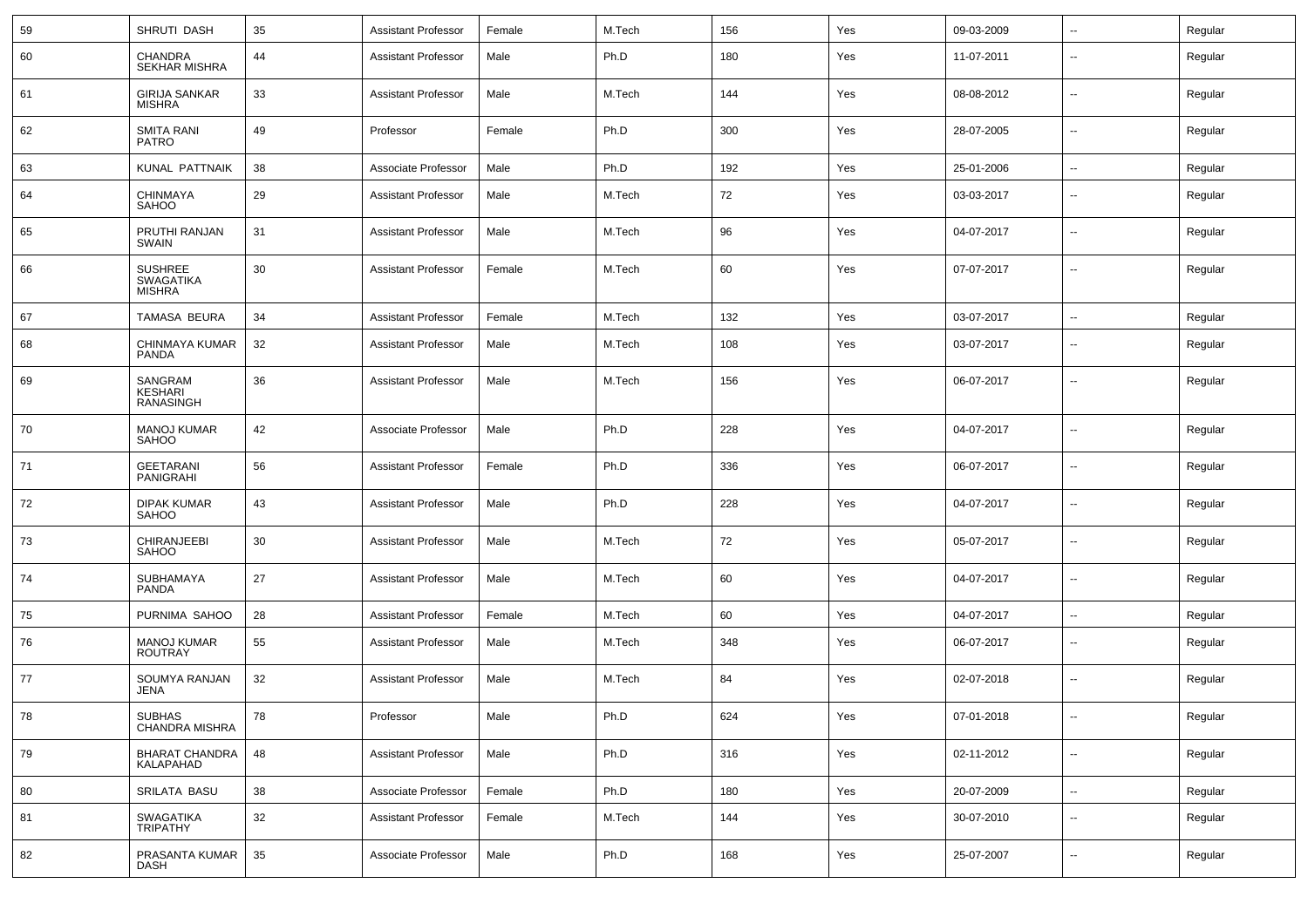| 83  | <b>SAKTI PRASAN</b><br><b>MOHANTY</b>    | 47 | Professor                  | Male   | Ph.D   | 264 | Yes | 01-02-2006 | $\overline{\phantom{a}}$ | Regular |
|-----|------------------------------------------|----|----------------------------|--------|--------|-----|-----|------------|--------------------------|---------|
| 84  | CHANDAN PATRA                            | 36 | <b>Assistant Professor</b> | Male   | Ph.D   | 156 | Yes | 10-06-2008 | $\overline{\phantom{a}}$ | Regular |
| 85  | ATMABHU DAS                              | 34 | Associate Professor        | Male   | Ph.D   | 156 | Yes | 02-02-2013 | $\overline{\phantom{a}}$ | Regular |
| 86  | PRAHALLAD<br>SAHOO                       | 50 | Associate Professor        | Male   | M.Tech | 288 | Yes | 29-10-2012 | --                       | Regular |
| 87  | RASMI RANJAN<br><b>DAS</b>               | 39 | Associate Professor        | Male   | Ph.D   | 204 | Yes | 13-08-2007 | $\overline{\phantom{a}}$ | Regular |
| 88  | PRIYADARSINI<br><b>PRADHAN</b>           | 40 | Associate Professor        | Female | Ph.D   | 204 | Yes | 20-08-2004 | $\overline{a}$           | Regular |
| 89  | RASBIHARI<br><b>MISHRA</b>               | 50 | Associate Professor        | Male   | Ph.D   | 324 | Yes | 12-12-2011 | --                       | Regular |
| 90  | <b>SURESH</b><br><b>PANIGRAHI</b>        | 60 | Associate Professor        | Male   | Ph.D   | 408 | Yes | 09-06-2015 | $\overline{\phantom{a}}$ | Regular |
| 91  | <b>TARINI PRASAD</b><br><b>PANIGRAHI</b> | 52 | Professor                  | Male   | Ph.D   | 348 | Yes | 01-06-2005 | $\overline{\phantom{a}}$ | Regular |
| 92  | SURYANARAYAN<br><b>MOHANTY</b>           | 34 | <b>Assistant Professor</b> | Male   | Ph.D   | 156 | Yes | 22-02-2010 | $\overline{\phantom{a}}$ | Regular |
| 93  | SANJUKTA NAYAK                           | 37 | Associate Professor        | Female | Ph.D   | 156 | Yes | 01-03-2011 | $\overline{\phantom{a}}$ | Regular |
| 94  | SANKARSAN<br><b>SAHOO</b>                | 41 | Associate Professor        | Male   | Ph.D   | 228 | Yes | 02-08-2010 | --                       | Regular |
| 95  | <b>SAROJ KUMAR</b><br><b>DASH</b>        | 54 | Professor                  | Male   | Ph.D   | 384 | Yes | 06-05-2005 | --                       | Regular |
| 96  | <b>GOPINATH PALAI</b>                    | 46 | Professor                  | Male   | Ph.D   | 300 | Yes | 01-07-2005 | --                       | Regular |
| 97  | CHITTARANJAN<br><b>BEHERA</b>            | 46 | Associate Professor        | Male   | Ph.D   | 276 | Yes | 01-06-2007 | --                       | Regular |
| 98  | <b>BIJAYA MISHRA</b>                     | 45 | Associate Professor        | Male   | Ph.D   | 228 | Yes | 01-07-2013 | --                       | Regular |
| 99  | <b>SARAT KUMAR</b><br>SWAIN              | 58 | Professor                  | Male   | Ph.D   | 396 | Yes | 22-12-2006 | --                       | Regular |
| 100 | KALYANI<br>SUBHADARSINI<br><b>SINGH</b>  | 33 | Associate Professor        | Female | Ph.D   | 96  | Yes | 24-06-2014 | --                       | Regular |
| 101 | SANGRAM<br><b>KESHARI NAYAK</b>          | 33 | <b>Assistant Professor</b> | Male   | M.Tech | 115 | Yes | 14-03-2013 | --                       | Regular |
| 102 | PURNACHANDRA<br><b>BEHERA</b>            | 30 | <b>Assistant Professor</b> | Male   | M.Tech | 60  | Yes | 06-07-2017 | --                       | Regular |
| 103 | JAYANTA KUMAR<br><b>MISHRA</b>           | 40 | <b>Assistant Professor</b> | Male   | Ph.D   | 216 | Yes | 04-07-2017 | н.                       | Regular |
| 104 | PRIYANKA DUTTA                           | 30 | <b>Assistant Professor</b> | Female | M.Tech | 84  | Yes | 08-07-2017 | $\sim$                   | Regular |
| 105 | ABHIJIT MOHANTY                          | 27 | <b>Assistant Professor</b> | Male   | M.Tech | 60  | Yes | 01-07-2017 | $\overline{\phantom{a}}$ | Regular |
| 106 | MAHESH BISWAL                            | 28 | <b>Assistant Professor</b> | Male   | M.Tech | 60  | Yes | 04-07-2017 | $\overline{\phantom{a}}$ | Regular |
| 107 | SUBHASHREE<br><b>DASH</b>                | 30 | <b>Assistant Professor</b> | Female | M.Tech | 72  | Yes | 01-07-2017 | $\sim$                   | Regular |
| 108 | PRADOSH KUMAR<br>KHUNTIA                 | 34 | <b>Assistant Professor</b> | Male   | M.Tech | 114 | Yes | 05-07-2017 | н.                       | Regular |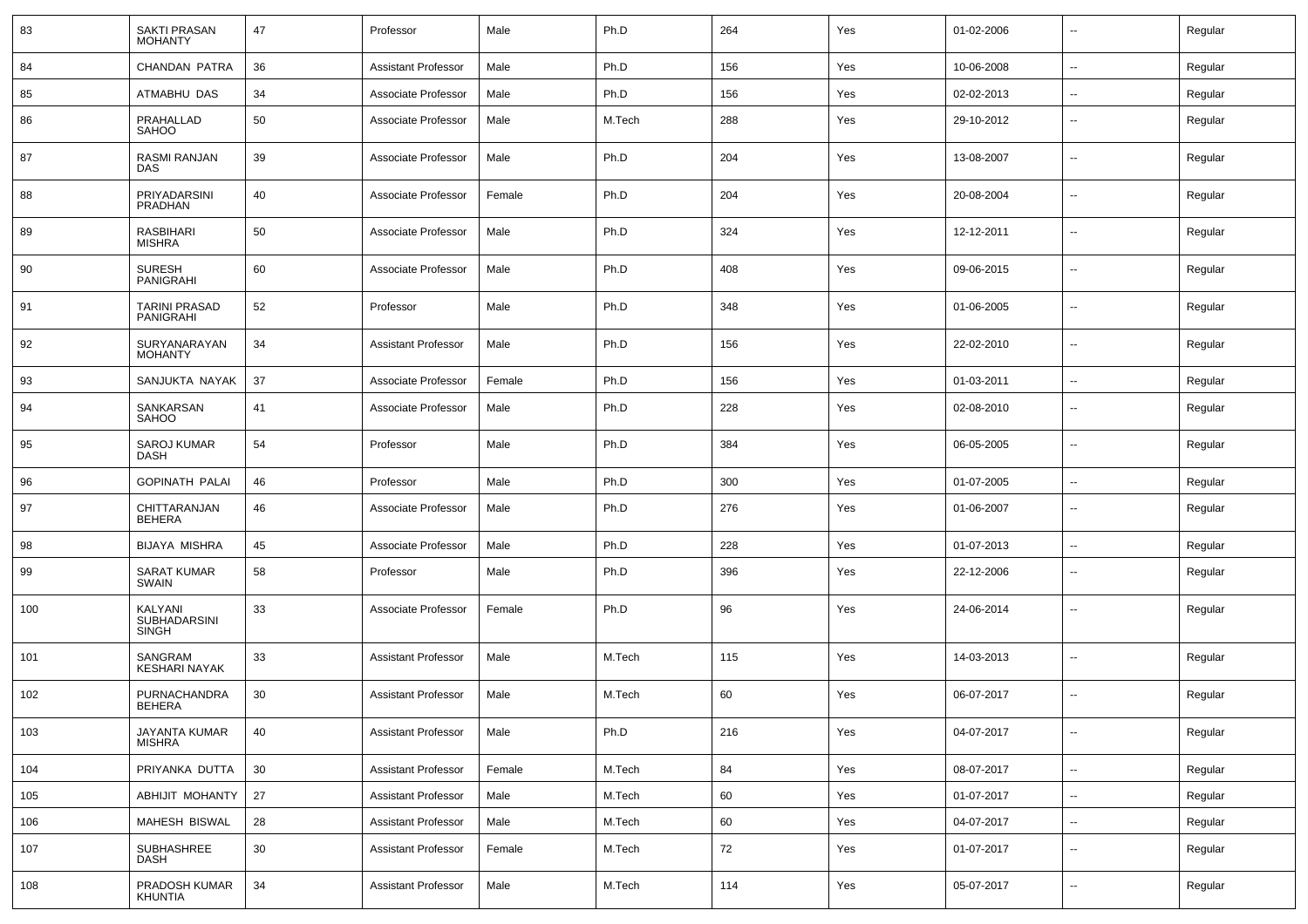| 109 | MITRABHANU<br><b>ROUT</b>                           | 27     | <b>Assistant Professor</b> | Male   | M.Tech | 48  | Yes | 04-07-2017 | $\sim$                   | Regular |
|-----|-----------------------------------------------------|--------|----------------------------|--------|--------|-----|-----|------------|--------------------------|---------|
| 110 | UTKALIKA PANDA                                      | 43     | Associate Professor        | Female | Ph.D   | 180 | Yes | 06-07-2017 | $\sim$                   | Regular |
| 111 | SIMMI SINHA                                         | 28     | <b>Assistant Professor</b> | Female | M.Tech | 60  | Yes | 14-01-2017 | $\overline{\phantom{a}}$ | Regular |
| 112 | <b>BISWAJIT BARIK</b>                               | 28     | <b>Assistant Professor</b> | Male   | M.Tech | 56  | Yes | 04-07-2017 | $\overline{\phantom{a}}$ | Regular |
| 113 | <b>MANAS RANJAN</b><br><b>ROUT</b>                  | 30     | <b>Assistant Professor</b> | Male   | M.Tech | 72  | Yes | 06-07-2017 | $\overline{\phantom{a}}$ | Regular |
| 114 | <b>GOUR PRASAD</b><br><b>BANERJEE</b>               | 71     | Professor                  | Male   | Ph.D   | 480 | Yes | 05-07-2017 | $\overline{\phantom{a}}$ | Regular |
| 115 | SARADENDU<br><b>ACHARYA</b>                         | 47     | Associate Professor        | Male   | Ph.D   | 288 | Yes | 10-12-2011 | $\overline{\phantom{a}}$ | Regular |
| 116 | RATIKANTA<br><b>MISHRA</b>                          | 74     | Professor                  | Male   | Ph.D   | 564 | Yes | 10-01-2018 | $\overline{\phantom{a}}$ | Regular |
| 117 | PRADEEP KUMAR<br>RAUTRAY                            | 65     | Professor                  | Male   | Ph.D   | 488 | Yes | 03-11-2009 | $\overline{\phantom{a}}$ | Regular |
| 118 | <b>KEDAR</b><br><b>MOHAPATRA</b>                    | 53     | Professor                  | Male   | Ph.D   | 360 | Yes | 27-08-2005 | $\overline{\phantom{a}}$ | Regular |
| 119 | SUSHMITA DASH                                       | 42     | Associate Professor        | Female | Ph.D   | 204 | Yes | 04-03-2015 | $\overline{\phantom{a}}$ | Regular |
| 120 | <b>BIBHUDATTA</b><br>PAIKARAY                       | 41     | Associate Professor        | Male   | Ph.D   | 216 | Yes | 01-05-2007 | --                       | Regular |
| 121 | PRANAKRUSHNA<br>PARIDA                              | 29     | <b>Assistant Professor</b> | Male   | M.Tech | 60  | Yes | 29-08-2016 | --                       | Regular |
| 122 | <b>BIJAYA KISHOR</b><br>SHISHIR SEKHAR<br>PATTANAIK | 43     | Associate Professor        | Male   | Ph.D   | 228 | Yes | 01-09-2008 | --                       | Regular |
| 123 | <b>KISHORE KUMAR</b><br><b>MISHRA</b>               | 48     | Professor                  | Male   | Ph.D   | 288 | Yes | 09-10-2004 | $\overline{\phantom{a}}$ | Regular |
| 124 | <b>BANDANA JETHI</b>                                | 28     | <b>Assistant Professor</b> | Female | M.Tech | 60  | Yes | 11-07-2016 | $\overline{\phantom{a}}$ | Regular |
| 125 | PRASANTA KUMAR<br>BAL                               | 51     | Professor                  | Male   | Ph.D   | 312 | Yes | 16-01-2008 | --                       | Regular |
| 126 | JOYGOPAL JENA                                       | 64     | Professor                  | Male   | Ph.D   | 468 | Yes | 13-07-2015 | $\overline{\phantom{a}}$ | Regular |
| 127 | <b>MANOJ KUMAR</b><br>PRADHAN                       | 51     | Professor                  | Male   | Ph.D   | 312 | Yes | 02-07-2013 | $\overline{\phantom{a}}$ | Regular |
| 128 | <b>SUBHADRA</b><br>PRADHAN                          | 37     | Associate Professor        | Female | Ph.D   | 154 | Yes | 02-09-2009 | $\mathbf{u}$             | Regular |
| 129 | <b>ASHOK KUMAR</b><br>PRADHAN                       | 52     | Associate Professor        | Male   | Ph.D   | 336 | Yes | 01-08-2011 | $\sim$                   | Regular |
| 130 | SARITA MISHRA                                       | 39     | Associate Professor        | Female | Ph.D   | 168 | Yes | 02-12-2013 | $\sim$                   | Regular |
| 131 | SHIBA KUMAR<br>ACHARYA                              | 52     | Professor                  | Male   | Ph.D   | 348 | Yes | 14-08-2007 | $\sim$                   | Regular |
| 132 | PRADEEP KUMAR<br>JENA                               | 43     | Associate Professor        | Male   | Ph.D   | 216 | Yes | 04-01-2016 | $\sim$                   | Regular |
| 133 | <b>VIKAS SINGH</b>                                  | 49     | Professor                  | Male   | Ph.D   | 312 | Yes | 02-05-2007 | $\sim$                   | Regular |
| 134 | <b>MILAN PATRO</b>                                  | $30\,$ | <b>Assistant Professor</b> | Male   | M.Tech | 120 | Yes | 02-12-2012 | $\sim$                   | Regular |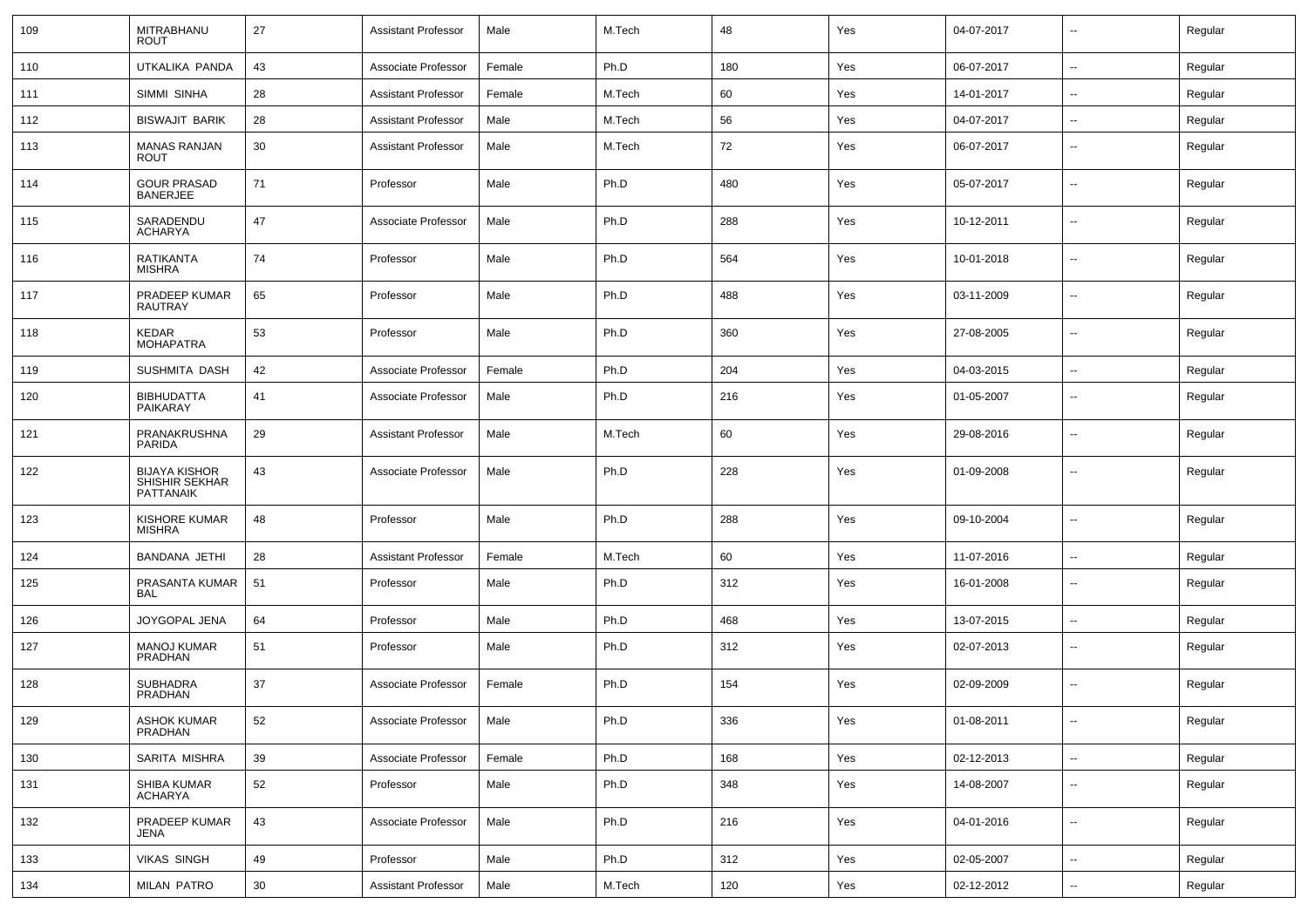| 135 | <b>BIJAYA KUMAR</b><br>PANDA            | 48  | Professor                  | Male   | Ph.D   | 282 | Yes | 01-04-2005 | $\overline{\phantom{a}}$ | Regular |
|-----|-----------------------------------------|-----|----------------------------|--------|--------|-----|-----|------------|--------------------------|---------|
| 136 | SUJIT KHANDAI                           | 37  | <b>Assistant Professor</b> | Male   | Ph.D   | 142 | Yes | 02-06-2009 | $\sim$                   | Regular |
| 137 | SWAPNARANEE<br><b>MOHANTA</b>           | 29  | <b>Assistant Professor</b> | Female | M.Tech | 60  | Yes | 08-07-2016 | $\overline{\phantom{a}}$ | Regular |
| 138 | <b>HIMANSHU</b><br>BEHERA               | 29  | <b>Assistant Professor</b> | Male   | M.Tech | 72  | Yes | 05-07-2017 | $\overline{\phantom{a}}$ | Regular |
| 139 | <b>BIMAL PRASAD</b><br>KAR              | 38  | Associate Professor        | Male   | Ph.D   | 168 | Yes | 16-10-2017 | $\overline{\phantom{a}}$ | Regular |
| 140 | PADMESH BISWAL                          | 35  | <b>Assistant Professor</b> | Male   | M.Tech | 120 | Yes | 01-07-2017 | ⊶.                       | Regular |
| 141 | LAXMIDHAR<br><b>NAYAK</b>               | 37  | Associate Professor        | Male   | Ph.D   | 156 | Yes | 03-07-2017 | $\overline{\phantom{a}}$ | Regular |
| 142 | SAHASRANSHU<br><b>DAS</b>               | 47  | Associate Professor        | Male   | Ph.D   | 258 | Yes | 01-08-2017 | $\sim$                   | Regular |
| 143 | SAUMYA<br>PATTANAIK                     | 37  | Associate Professor        | Female | Ph.D   | 144 | Yes | 06-07-2017 | $\overline{\phantom{a}}$ | Regular |
| 144 | <b>MONALISA</b><br><b>SAHOO</b>         | 28  | <b>Assistant Professor</b> | Female | M.Tech | 68  | Yes | 06-07-2017 | $\overline{\phantom{a}}$ | Regular |
| 145 | PRADOSH KUMAR<br><b>HOTA</b>            | 42  | Associate Professor        | Male   | Ph.D   | 216 | Yes | 07-07-2017 | $\overline{\phantom{a}}$ | Regular |
| 146 | <b>BIRANCHI</b><br><b>NARAYAN PATRA</b> | 39  | <b>Assistant Professor</b> | Male   | M.Sc.  | 156 | Yes | 06-07-2017 | $\overline{\phantom{a}}$ | Regular |
| 147 | <b>SUCHARITA</b><br>PATRO               | 47  | <b>Assistant Professor</b> | Female | Ph.D   | 108 | Yes | 06-07-2017 | $\overline{\phantom{a}}$ | Regular |
| 148 | JAGANNATH<br>NAYAK                      | 27  | <b>Assistant Professor</b> | Male   | M.Tech | 48  | Yes | 05-07-2017 | $\sim$                   | Regular |
| 149 | ANIDYA<br><b>DIBYAJYOTI</b>             | 27  | <b>Assistant Professor</b> | Male   | M.Tech | 56  | Yes | 04-07-2017 | $\overline{\phantom{a}}$ | Regular |
| 150 | SANGRAM<br><b>BEHERA</b>                | 26  | <b>Assistant Professor</b> | Male   | M.Tech | 56  | Yes | 06-07-2017 | $\sim$                   | Regular |
| 151 | SANGITA KUMARI<br><b>BISWAL</b>         | 26  | <b>Assistant Professor</b> | Female | M.Tech | 36  | Yes | 16-07-2018 | $\overline{\phantom{a}}$ | Regular |
| 152 | <b>TOPHAN KUMAR</b><br><b>JENA</b>      | 39  | <b>Assistant Professor</b> | Male   | Ph.D   | 156 | Yes | 03-09-2018 | $\overline{\phantom{a}}$ | Regular |
| 153 | DHARANIDHAR<br>SAHU                     | 72  | Professor                  | Male   | Ph.D   | 540 | Yes | 02-01-2010 | $\sim$                   | Regular |
| 154 | BHABANI SANKAR<br>SATAPATHY             | -46 | Assistant Professor        | Male   | M.Sc.  | 264 | Yes | 02-12-2012 | $\sim$                   | Regular |
| 155 | ANURAG SAHOO                            | 29  | <b>Assistant Professor</b> | Male   | M.Tech | 48  | Yes | 14-07-2019 | $\sim$                   | Regular |
| 156 | GHANASHYAM<br>SAHOO                     | 44  | Associate Professor        | Male   | Ph.D   | 192 | Yes | 01-08-2019 | $\overline{\phantom{a}}$ | Regular |
| 157 | RAHUL RAY                               | 28  | <b>Assistant Professor</b> | Male   | M.Tech | 36  | Yes | 08-04-2019 | $\overline{\phantom{a}}$ | Regular |
| 158 | <b>BISWAJIT</b><br><b>TRIPATHY</b>      | 51  | Professor                  | Male   | Ph.D   | 312 | Yes | 01-08-2019 | $\overline{\phantom{a}}$ | Regular |
| 159 | ABHISHEK<br>PRADHAN                     | 29  | <b>Assistant Professor</b> | Male   | M.Tech | 48  | Yes | 01-10-2019 | $\sim$                   | Regular |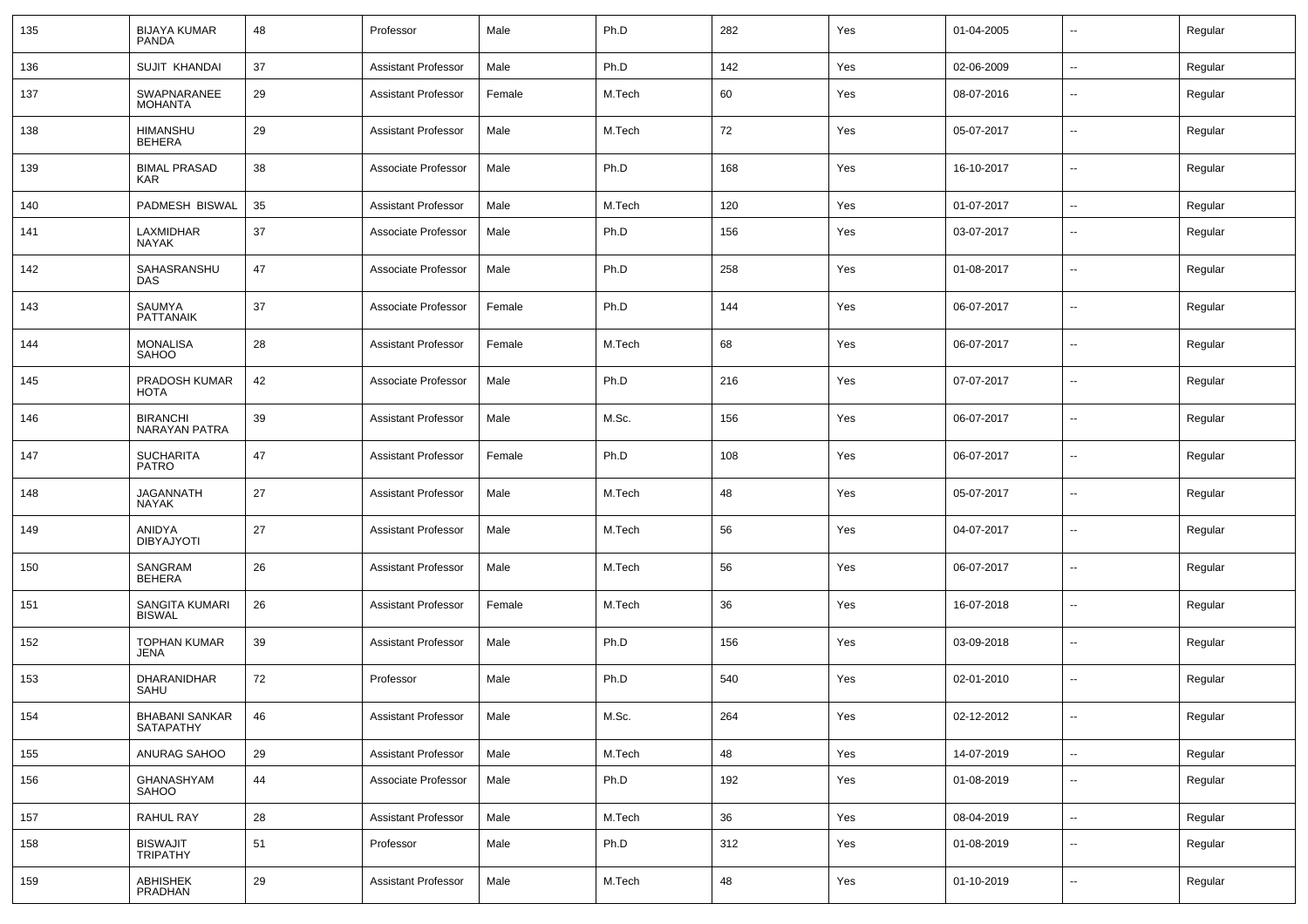| 160 | PRITISH BHANJA                        | 36         | <b>Assistant Professor</b> | Male   | M. Phil | 72  | Yes | 21-10-2019 | $\sim$                   | Regular |
|-----|---------------------------------------|------------|----------------------------|--------|---------|-----|-----|------------|--------------------------|---------|
| 161 | SAGAR RANJAN<br><b>MISHRA</b>         | 51         | Professor                  | Male   | Ph.D    | 308 | Yes | 02-01-2018 | ۰.                       | Regular |
| 162 | SATISH VOGGU                          | 36         | Associate Professor        | Male   | Ph.D    | 156 | Yes | 01-08-2018 | ⊷.                       | Regular |
| 163 | SUDHIR KUMAR<br><b>MOHAPATRA</b>      | 41         | Professor                  | Male   | Ph.D    | 212 | Yes | 08-02-2006 | --                       | Regular |
| 164 | SUVENDU<br><b>CHANDAN NAYAK</b>       | 38         | Professor                  | Male   | Ph.D    | 160 | Yes | 01-11-2019 | $\overline{\phantom{a}}$ | Regular |
| 165 | <b>BISHNU PRASAD</b><br><b>MISHRA</b> | 60         | Professor                  | Male   | Ph.D    | 444 | Yes | 30-06-2019 | $\sim$                   | Regular |
| 166 | <b>SUBRATO</b><br><b>CHOWDHURY</b>    | 31         | Assistant Professor        | Male   | M.Tech  | 72  | Yes | 09-07-2019 | --                       | Regular |
| 167 | SASMITA PARIDA                        | 38         | Assistant Professor        | Female | Ph.D    | 144 | Yes | 01-07-2019 | $\overline{\phantom{a}}$ | Regular |
| 168 | <b>DEVPRIYA PANDA</b>                 | 39         | <b>Assistant Professor</b> | Male   | Ph.D    | 156 | Yes | 01-07-2019 | --                       | Regular |
| 169 | ALOK KUMAR<br><b>SENAPATI</b>         | 36         | <b>Assistant Professor</b> | Male   | M.Tech  | 132 | Yes | 01-07-2019 | ۰.                       | Regular |
| 170 | <b>BISWAJIT SAHOO</b>                 | 30         | <b>Assistant Professor</b> | Male   | M.Tech  | 72  | Yes | 01-08-2019 | $\overline{\phantom{a}}$ | Regular |
| 171 | <b>MALAYA KUMAR</b><br><b>MALIK</b>   | 34         | <b>Assistant Professor</b> | Male   | M.Tech  | 132 | Yes | 02-07-2019 | $\overline{a}$           | Regular |
| 172 | ARADHANA PAL                          | 27         | <b>Assistant Professor</b> | Female | M.Tech  | 48  | Yes | 09-07-2019 | $\overline{\phantom{a}}$ | Regular |
| 173 | <b>ARADHANA</b><br><b>BEHURA</b>      | 25         | <b>Assistant Professor</b> | Female | M.Tech  | 24  | Yes | 07-07-2019 | $\sim$                   | Regular |
| 174 | AMBUJA<br>SAMANTARAY                  | 48         | Associate Professor        | Male   | Ph.D    | 300 | Yes | 07-07-2019 | $\overline{\phantom{a}}$ | Regular |
| 175 | <b>SASMITA NAYAK</b>                  | 35         | <b>Assistant Professor</b> | Female | M.Tech  | 132 | Yes | 01-07-2019 | $\sim$                   | Regular |
| 176 | <b>UMESH KUMAR</b><br>PRADHAN         | 34         | <b>Assistant Professor</b> | Male   | M.Tech  | 132 | Yes | 09-07-2019 | ⊷.                       | Regular |
| 177 | RABIRANJAN<br><b>PRUSTY</b>           | 28         | <b>Assistant Professor</b> | Male   | M.Sc.   | 60  | Yes | 07-08-2019 | ⊷.                       | Regular |
| 178 | <b>CHIRANJIBI PATRA</b>               | 29         | <b>Assistant Professor</b> | Male   | M.Tech  | 60  | Yes | 07-07-2019 | ⊷.                       | Regular |
| 179 | NILAMANI SAMAL                        | 33         | Assistant Professor        | Male   | M.Tech  | 96  | Yes | 01-07-2019 | --                       | Regular |
| 180 | KHARABELA<br>PARIDA                   | 38         | <b>Assistant Professor</b> | Male   | Ph.D    | 156 | Yes | 07-07-2019 | --                       | Regular |
| 181 | PRAJNA<br>PRIYADARSINI<br>ROUL        | 25         | Assistant Professor        | Female | M.Tech  | 24  | Yes | 07-09-2019 | $\overline{\phantom{a}}$ | Regular |
| 182 | PINTU DANDAPAT                        | 27         | <b>Assistant Professor</b> | Male   | M.Sc.   | 48  | Yes | 07-08-2019 | $\sim$                   | Regular |
| 183 | PRASANT KUMAR<br>PANDA                | 51         | Associate Professor        | Male   | Ph.D    | 312 | Yes | 07-09-2019 | --                       | Regular |
| 184 | PHALGUNI PANDA                        | 46         | <b>Assistant Professor</b> | Male   | M.Tech  | 244 | Yes | 07-07-2018 | $\sim$                   | Regular |
| 185 | <b>BISWARANJAN</b><br><b>BHOL</b>     | 35         | <b>Assistant Professor</b> | Male   | Ph.D    | 48  | Yes | 01-07-2017 | --                       | Regular |
| 186 | SWATY DASH                            | ${\bf 46}$ | Associate Professor        | Female | Ph.D    | 96  | Yes | 02-01-2018 | н.                       | Regular |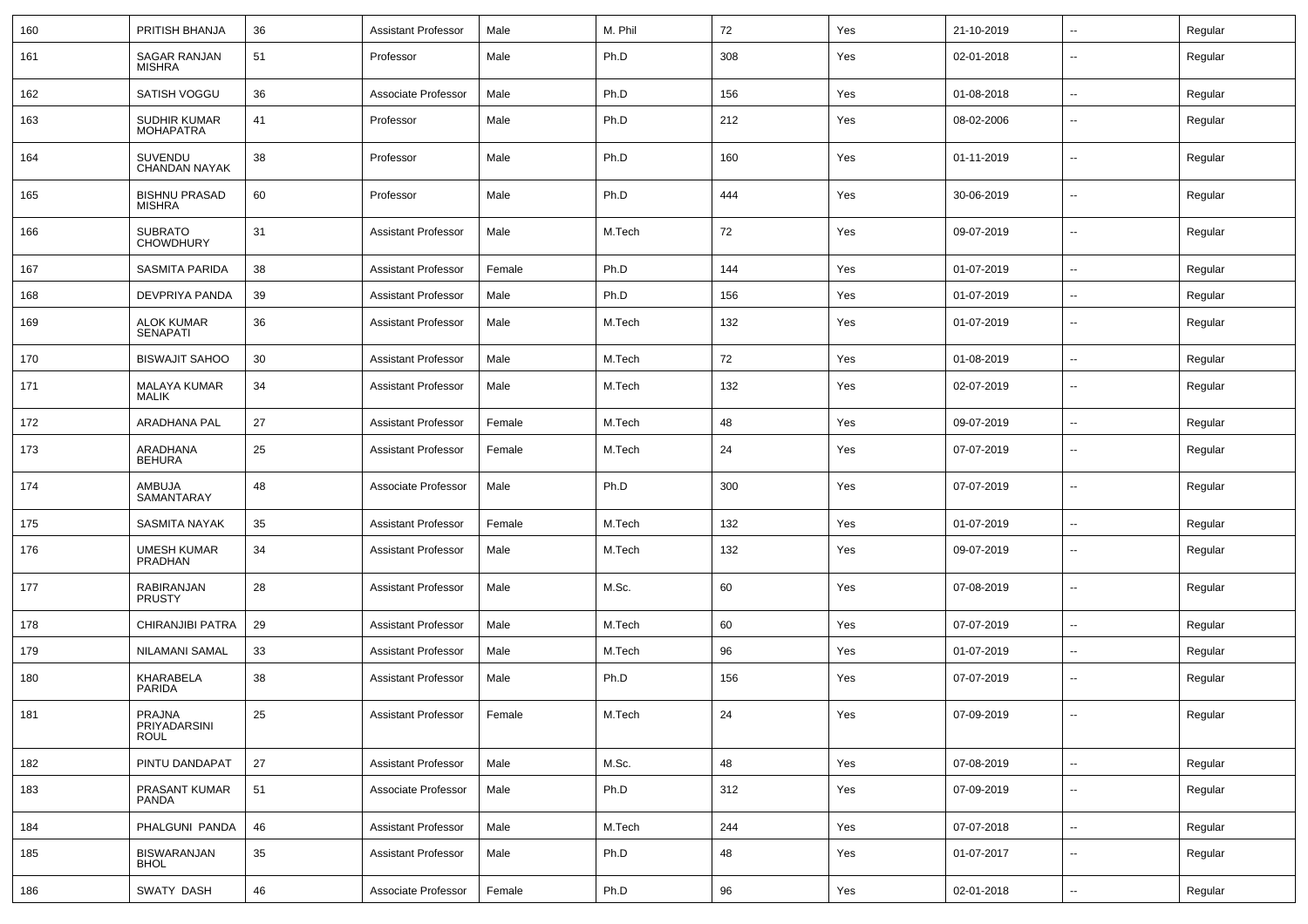| 187 | ADEITA KUMAR<br><b>NAYAK</b>            | 28     | <b>Assistant Professor</b> | Male   | M.Tech | 48  | Yes | 03-01-2020 | $\sim$                   | Regular |
|-----|-----------------------------------------|--------|----------------------------|--------|--------|-----|-----|------------|--------------------------|---------|
| 188 | <b>SUSANTA</b><br><b>MOHAPATRA</b>      | 41     | <b>Assistant Professor</b> | Male   | M.Tech | 48  | Yes | 01-08-2018 | $\overline{\phantom{a}}$ | Regular |
| 189 | NARENDRA<br><b>KUMAR BARIK</b>          | 42     | <b>Assistant Professor</b> | Male   | M.Tech | 228 | Yes | 02-07-2018 | $\sim$                   | Regular |
| 190 | PRAFULLA KUMAR<br><b>DASH</b>           | 48     | <b>Assistant Professor</b> | Male   | M.Tech | 288 | Yes | 09-07-2018 | $\overline{\phantom{a}}$ | Regular |
| 191 | PRAVAS KUMAR<br><b>ROUT</b>             | 34     | <b>Assistant Professor</b> | Male   | M.Tech | 120 | Yes | 03-08-2020 | $\sim$                   | Regular |
| 192 | PRAVAT CHANDRA<br><b>PANDA</b>          | 47     | <b>Assistant Professor</b> | Male   | M.Tech | 240 | Yes | 09-07-2018 | $\overline{\phantom{a}}$ | Regular |
| 193 | <b>HIMANSU SEKHAR</b><br>SASMAL         | 46     | <b>Assistant Professor</b> | Male   | Ph.D   | 288 | Yes | 01-08-2018 | $\overline{\phantom{a}}$ | Regular |
| 194 | <b>MANOJA KUMAR</b><br>SAHU             | 37     | <b>Assistant Professor</b> | Male   | Ph.D   | 156 | Yes | 03-08-2018 | $\sim$                   | Regular |
| 195 | <b>BIKASH KUMAR</b><br><b>BARIK</b>     | 23     | <b>Assistant Professor</b> | Male   | M.Tech | 12  | Yes | 16-01-2021 | $\overline{\phantom{a}}$ | Regular |
| 196 | ANWESH DASH                             | 26     | <b>Assistant Professor</b> | Male   | M.Tech | 18  | Yes | 01-08-2020 | ⊷.                       | Regular |
| 197 | TAPAN KUMAR<br>MANGARAJ                 | 37     | <b>Assistant Professor</b> | Male   | Ph.D   | 144 | Yes | 03-08-2018 | $\overline{\phantom{a}}$ | Regular |
| 198 | AKASH RANJAN<br><b>SATAPATHY</b>        | 26     | <b>Assistant Professor</b> | Male   | M.Tech | 24  | Yes | 02-01-2020 | $\overline{\phantom{a}}$ | Regular |
| 199 | AMIT JENA                               | 23     | <b>Assistant Professor</b> | Male   | M.Tech | 12  | Yes | 06-01-2021 | $\overline{\phantom{a}}$ | Regular |
| 200 | <b>DEEPAK KUMAR</b><br>PANDA            | 35     | <b>Assistant Professor</b> | Male   | M.Tech | 144 | Yes | 02-01-2020 | $\overline{\phantom{a}}$ | Regular |
| 201 | RISHAV ARYAN                            | 26     | <b>Assistant Professor</b> | Male   | M.Tech | 12  | Yes | 11-01-2021 | $\overline{\phantom{a}}$ | Regular |
| 202 | SUBHASISH ROUL                          | 36     | <b>Assistant Professor</b> | Male   | M.Tech | 132 | Yes | 02-01-2020 | $\overline{\phantom{a}}$ | Regular |
| 203 | <b>BISWARANJAN</b><br><b>DEBATA</b>     | 29     | <b>Assistant Professor</b> | Male   | M.Tech | 60  | Yes | 02-01-2021 | $\sim$                   | Regular |
| 204 | <b>AISWORYA</b><br><b>MOHANTY</b>       | 24     | <b>Assistant Professor</b> | Female | M.Tech | 12  | Yes | 02-01-2021 | $\sim$                   | Regular |
| 205 | PRATIMA RANI<br><b>JENA</b>             | 28     | <b>Assistant Professor</b> | Female | M.Tech | 12  | Yes | 02-01-2021 | $\sim$                   | Regular |
| 206 | <b>ARUN KUMAR</b><br><b>BALIARSINGH</b> | 38     | <b>Assistant Professor</b> | Male   | M.Tech | 180 | Yes | 03-03-2020 | $\sim$                   | Regular |
| 207 | ABDUL REHAN                             | 58     | <b>Assistant Professor</b> | Male   | M.Tech | 360 | Yes | 02-09-2020 | $\sim$                   | Regular |
| 208 | KRUSHNA<br>CHANDRA<br>TRIPATHY          | $47\,$ | Assistant Professor        | Male   | M.Tech | 240 | Yes | 02-01-2020 | $\sim$                   | Regular |
| 209 | MEENATI<br>MAHARANA                     | 38     | <b>Assistant Professor</b> | Female | M.Tech | 180 | Yes | 10-01-2020 | $\sim$                   | Regular |
| 210 | SALIJA PATI                             | 28     | <b>Assistant Professor</b> | Female | M.Tech | 36  | Yes | 03-09-2020 | $\sim$                   | Regular |
| 211 | KARTIK CHANDRA<br>JENA                  | 36     | <b>Assistant Professor</b> | Male   | Ph.D   | 144 | Yes | 01-07-2019 | $\sim$                   | Regular |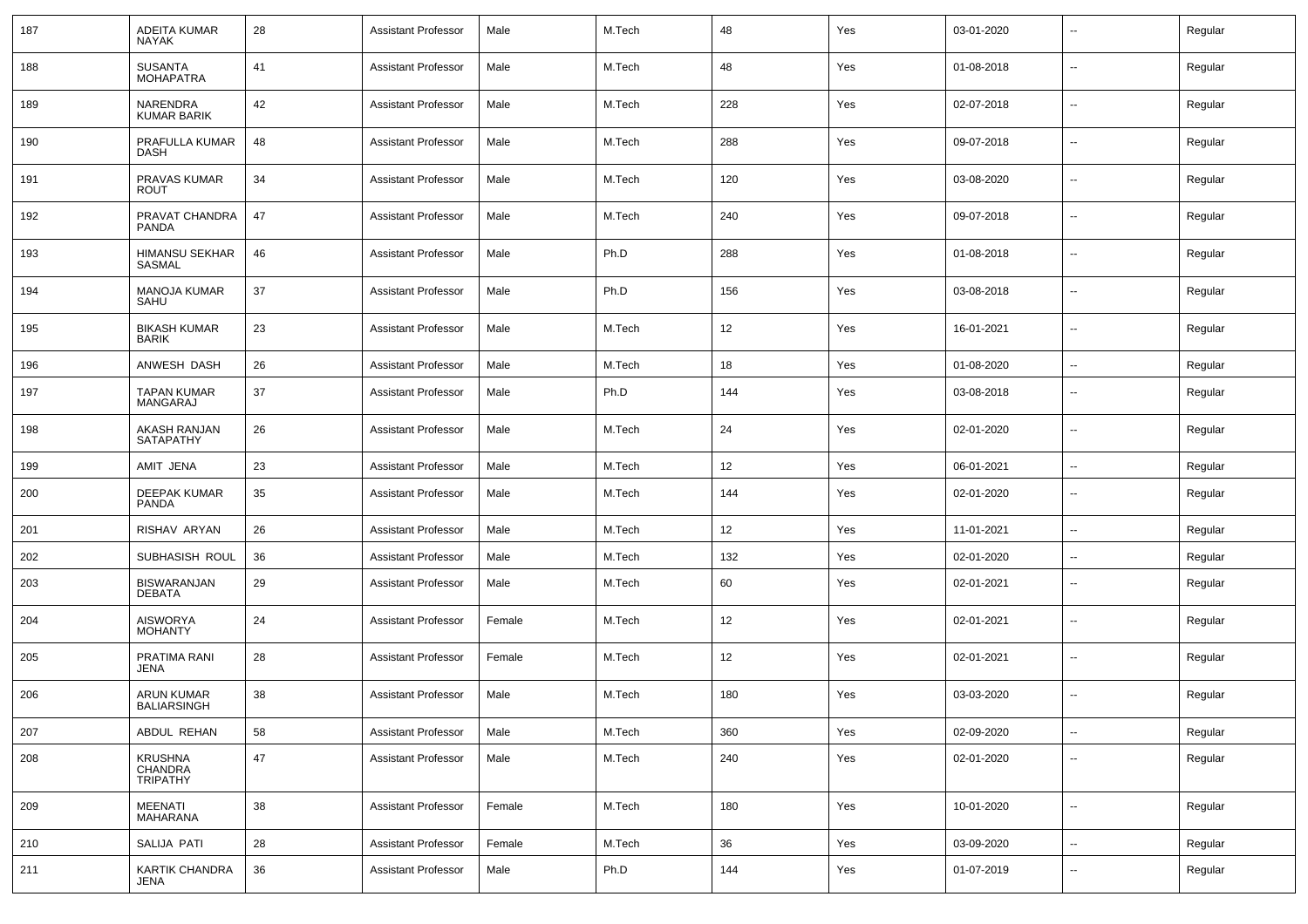| 212 | SATYABRATA<br><b>MOHANTY</b>          | 41 | <b>Assistant Professor</b> | Male   | M.Tech          | 184 | Yes | 02-01-2020 | $\overline{\phantom{a}}$ | Regular |
|-----|---------------------------------------|----|----------------------------|--------|-----------------|-----|-----|------------|--------------------------|---------|
| 213 | AKSHYA KUMAR<br>SAHU                  | 32 | <b>Assistant Professor</b> | Male   | M.Tech          | 96  | Yes | 13-02-2020 | $\sim$                   | Regular |
| 214 | <b>HARSABARDHAN</b><br>DAS            | 35 | <b>Assistant Professor</b> | Male   | M.Tech          | 132 | Yes | 02-04-2020 | $\overline{\phantom{a}}$ | Regular |
| 215 | LOPAMUDRA<br>KHUNTIA                  | 31 | <b>Assistant Professor</b> | Female | M.Tech          | 84  | Yes | 01-04-2020 | $\sim$                   | Regular |
| 216 | <b>SATYABRATA</b><br><b>BASTIA</b>    | 30 | <b>Assistant Professor</b> | Male   | M.Tech          | 60  | Yes | 02-01-2021 | $\overline{\phantom{a}}$ | Regular |
| 217 | <b>ASHOK KUMAR</b><br><b>PATTNAIK</b> | 50 | <b>Assistant Professor</b> | Male   | Ph.D            | 300 | Yes | 01-08-2020 | $\sim$                   | Regular |
| 218 | SAMIR KUMAR<br>DAS                    | 70 | Professor                  | Male   | Ph.D            | 440 | Yes | 01-07-2011 | $\overline{\phantom{a}}$ | Regular |
| 219 | <b>DEBI BARIK</b>                     | 28 | <b>Assistant Professor</b> | Male   | M.Tech          | 24  | Yes | 08-05-2018 | $\overline{\phantom{a}}$ | Regular |
| 220 | SARADA PRASAD<br><b>MOHANTY</b>       | 56 | Professor                  | Male   | Ph.D            | 340 | Yes | 01-06-2005 | $\overline{\phantom{a}}$ | Regular |
| 221 | SAGARIKA DASH                         | 28 | <b>Assistant Professor</b> | Female | M.Tech          | 36  | Yes | 02-08-2019 | $\overline{\phantom{a}}$ | Regular |
| 222 | <b>BINOD BIHARI</b><br>MAHARATHI      | 66 | Professor                  | Male   | Ph.D            | 420 | Yes | 01-07-2015 | $\sim$                   | Regular |
| 223 | PRATIK SARANGI                        | 25 | <b>Assistant Professor</b> | Male   | M.Tech          | 12  | Yes | 11-07-2020 | $\sim$                   | Regular |
| 224 | PIYUSH KANTI<br>SAMAL                 | 29 | <b>Assistant Professor</b> | Male   | M.Tech          | 24  | Yes | 01-07-2017 | --                       | Regular |
| 225 | SIDHARTH PATRO                        | 28 | <b>Assistant Professor</b> | Male   | M.Tech          | 12  | Yes | 02-01-2021 | $\overline{\phantom{a}}$ | Regular |
| 226 | <b>MOHAMMED</b><br>ABDULLAH           | 33 | <b>Assistant Professor</b> | Male   | M.Tech          | 96  | Yes | 01-08-2020 | $\overline{\phantom{a}}$ | Regular |
| 227 | <b>DEBASISH DAS</b>                   | 39 | <b>Assistant Professor</b> | Male   | Ph.D            | 144 | Yes | 01-08-2020 | $\overline{\phantom{a}}$ | Regular |
| 228 | <b>RAKESH KUMAR</b><br><b>SEN</b>     | 23 | <b>Assistant Professor</b> | Male   | M.Tech          | 24  | Yes | 01-08-2020 | $\sim$                   | Regular |
| 229 | <b>SIDDHARTHA</b><br><b>BEHERA</b>    | 26 | <b>Assistant Professor</b> | Male   | M.Tech          | 12  | Yes | 01-08-2020 | $\sim$                   | Regular |
| 230 | <b>ASIMA MISHRA</b>                   | 42 | Associate Professor        | Female | Ph.D            | 180 | Yes | 02-03-2020 | $\sim$                   | Regular |
| 231 | <b>JYOTISMITA</b><br><b>NAYAK</b>     | 23 | <b>Assistant Professor</b> | Female | M.A.(Economics) | 12  | Yes | 09-01-2021 | $\overline{\phantom{a}}$ | Regular |
| 232 | <b>ALOKA KUMAR</b><br><b>RANA</b>     | 33 | Assistant Professor        | Male   | M. Phil         | 100 | Yes | 09-01-2021 | $\overline{\phantom{a}}$ | Regular |
| 233 | <b>MADHUSMITA</b><br><b>ROUT</b>      | 38 | <b>Assistant Professor</b> | Female | M.Sc.           | 144 | Yes | 02-03-2020 | Щ,                       | Regular |
| 234 | DAMAYANTI<br>PRADHAN                  | 39 | <b>Assistant Professor</b> | Female | M.Sc.           | 180 | Yes | 02-03-2020 | $\sim$                   | Regular |
| 235 | SOUMYA RANJAN<br>PANDA                | 30 | <b>Assistant Professor</b> | Male   | M.A             | 72  | Yes | 08-01-2021 | $\sim$                   | Regular |
| 236 | NIRUPAMA<br>SAHOO                     | 35 | <b>Assistant Professor</b> | Female | M.A             | 120 | Yes | 06-03-2020 | $\sim$                   | Regular |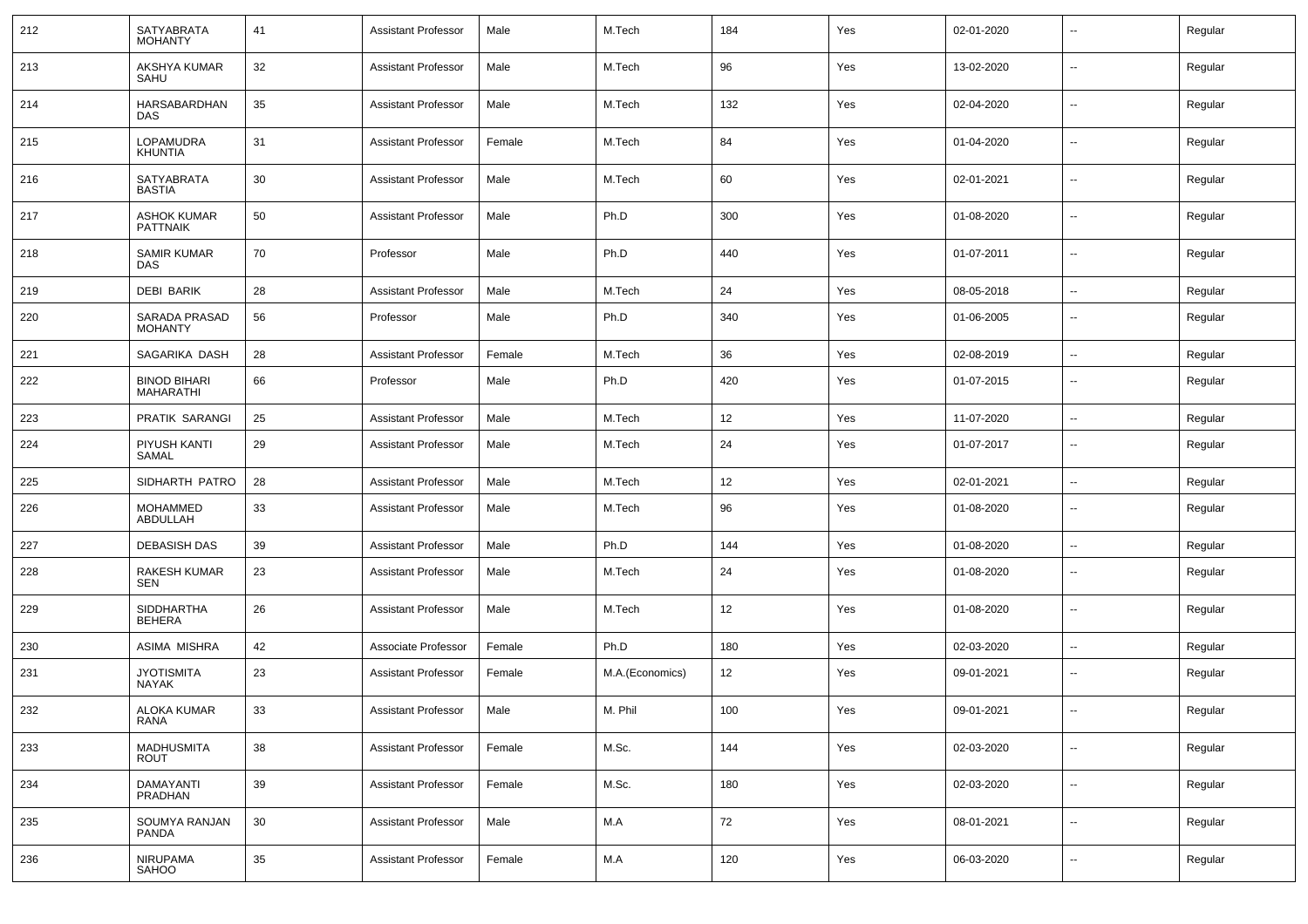| 237 | <b>LYNDON DOMINIC</b><br><b>THOMAS</b> | 46 | <b>Assistant Professor</b> | Male   | M. Phil | 180 | Yes | 06-01-2020 | $\overline{\phantom{a}}$ | Regular |
|-----|----------------------------------------|----|----------------------------|--------|---------|-----|-----|------------|--------------------------|---------|
| 238 | SAUMYAKANTA<br><b>RAY</b>              | 35 | <b>Assistant Professor</b> | Male   | M.Tech  | 132 | Yes | 08-01-2021 | $\overline{\phantom{a}}$ | Regular |
| 239 | <b>PRADEEP KUMAR</b><br><b>BISWAL</b>  | 43 | <b>Assistant Professor</b> | Male   | M.Tech  | 84  | Yes | 24-02-2020 | --                       | Regular |
| 240 | SOUMYA RANJAN<br>SAMAL                 | 36 | <b>Assistant Professor</b> | Male   | M.Tech  | 144 | Yes | 08-01-2021 | $\overline{\phantom{a}}$ | Regular |
| 241 | SABITA ROUL                            | 49 | <b>Assistant Professor</b> | Female | M.Tech  | 180 | Yes | 08-01-2021 | $\mathbf{u}$             | Regular |
| 242 | PANCHANAN<br>SAHOO                     | 43 | <b>Assistant Professor</b> | Male   | M.Tech  | 180 | Yes | 02-03-2020 | $\overline{\phantom{a}}$ | Regular |
| 243 | <b>SMRUTI REKHA</b><br>SAMAL           | 42 | <b>Assistant Professor</b> | Female | Ph.D    | 210 | Yes | 02-03-2020 | $\overline{\phantom{a}}$ | Regular |
| 244 | DIBYA RANJAN<br><b>DAS ADHIKARY</b>    | 35 | <b>Assistant Professor</b> | Male   | M.Tech  | 112 | No  | 05-07-2018 | 30-04-2021               | Regular |
| 245 | <b>BIBHUDENDU</b><br>PANDA             | 45 | Associate Professor        | Male   | Ph.D    | 276 | No  | 06-07-2017 | 31-03-2021               | Regular |
| 246 | <b>SURAJ RANJAN</b><br><b>BISWAL</b>   | 35 | <b>Assistant Professor</b> | Male   | M.Tech  | 124 | No  | 01-07-2013 | 28-02-2021               | Regular |
| 247 | SATYASEN PANDA                         | 43 | Professor                  | Male   | Ph.D    | 168 | No  | 05-07-2017 | 28-02-2021               | Regular |
| 248 | P PRASANJIT<br>SWAIN                   | 27 | <b>Assistant Professor</b> | Male   | M.Tech  | 48  | No  | 01-07-2015 | 31-10-2020               | Regular |
| 249 | <b>KRUSHNA KUMAR</b><br><b>GUPTA</b>   | 67 | Professor                  | Male   | Ph.D    | 446 | Yes | 01-08-2018 | $\overline{\phantom{a}}$ | Regular |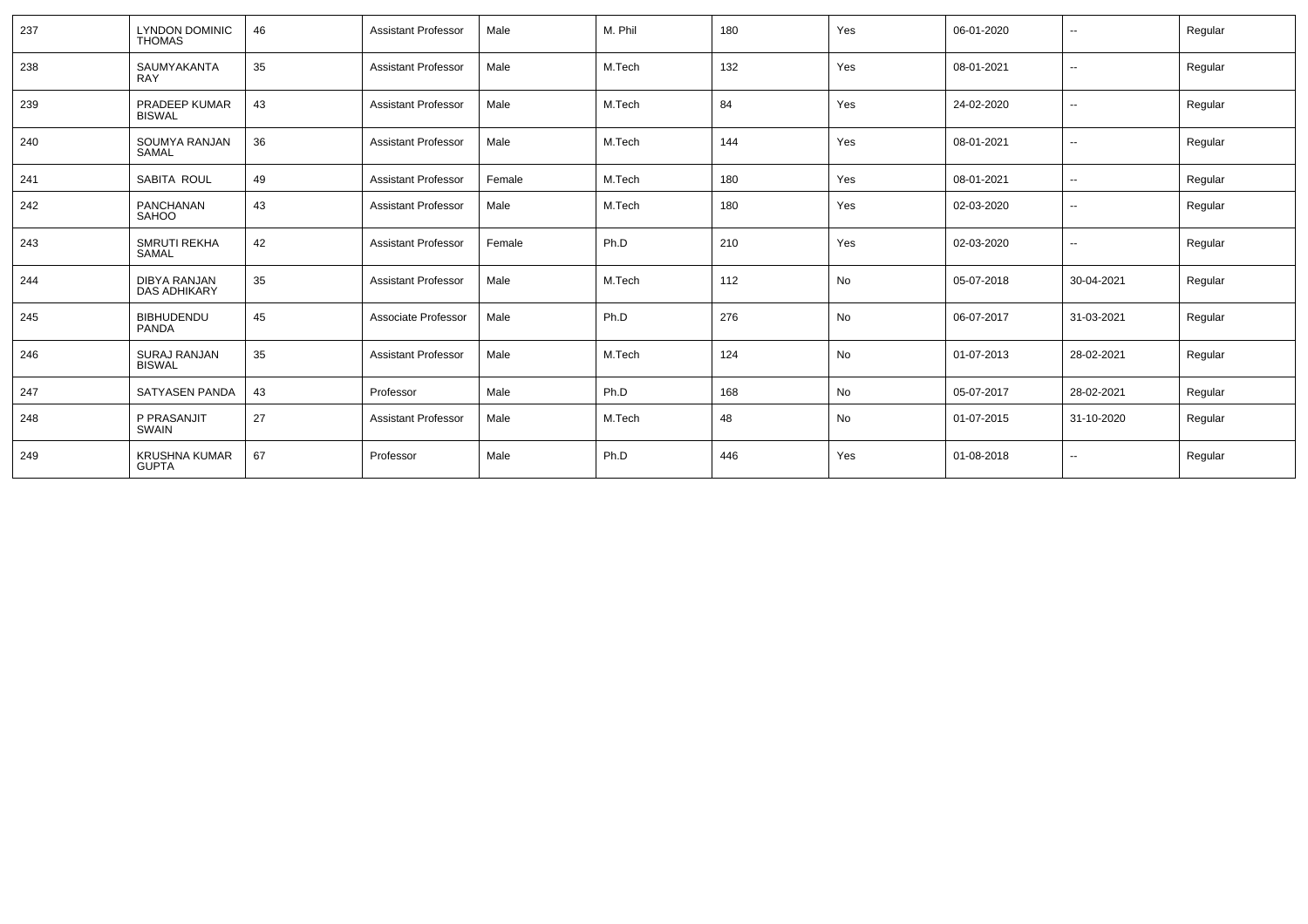# **National Institutional Ranking FrameworkMinistry of Education Government of IndiaWelcome to Data Capturing System: MANAGEMENT**

#### **Submitted Institute Data for NIRF'2022'**

# Institute Name: GANDHI INSTITUTE FOR TECHNOLOGICAL ADVANCEMENT (GITA), BHUBANESWAR [IR-M-C-30066]

### **Sanctioned (Approved) Intake**

| Academic Year          |         |         |         |         |         |         |
|------------------------|---------|---------|---------|---------|---------|---------|
|                        | 2020-21 | 2019-20 | 2018-19 | 2017-18 | 2016-17 | 2015-16 |
| PG [2 Year Program(s)] | 180     | 180     |         |         |         |         |

#### **Total Actual Student Strength (Program(s) Offered by Your Institution)**

| (All programs<br>of all years) | No. of Male<br><b>Students</b> | No. of Female<br><b>Students</b> | <b>Total Students</b> | <b>Within State</b><br>(Including male)<br>& female) | <b>Outside State</b><br>(Including male<br>& female) | Outside<br>Country<br>(Including male)<br>& female) | Economically<br><b>Backward</b><br>(Including male<br>& female) | Socially<br>Challenged<br>$(SC+ST+OBC$<br>Including male<br>& female) | No. of students<br>receiving full<br>tuition fee<br>reimbursement<br>from the State<br>and Central<br>Government | No. of students<br>receiving full<br>tuition fee<br>reimbursement<br>from Institution<br><b>Funds</b> | No. of students<br>receiving full<br>tuition fee<br>reimbursement<br>from the Private<br><b>Bodies</b> | No. of students<br>who are not<br>receiving full<br>tuition fee<br>reimbursement |
|--------------------------------|--------------------------------|----------------------------------|-----------------------|------------------------------------------------------|------------------------------------------------------|-----------------------------------------------------|-----------------------------------------------------------------|-----------------------------------------------------------------------|------------------------------------------------------------------------------------------------------------------|-------------------------------------------------------------------------------------------------------|--------------------------------------------------------------------------------------------------------|----------------------------------------------------------------------------------|
| PG [2 Year<br>Program(s)]      | 180                            | 167                              | 347                   | 204                                                  | 143                                                  |                                                     | 92                                                              | 121                                                                   | 121                                                                                                              | 31                                                                                                    | 24                                                                                                     | 37                                                                               |

### **Placement & Higher Studies**

#### **PG [2 Years Program(s)]: Placement & higher studies for previous 3 years**

| <b>Academic Year</b> | No. of first year<br>students intake in the<br>year | No. of first year<br>students admitted in<br>the year | <b>Academic Year</b> | No. of students graduating in minimum<br>stipulated time | No. of students<br>placed | Median salary of<br>placed<br>graduates(Amount in<br><b>Rs.)</b> | No. of students<br>selected for Higher<br><b>Studies</b> |
|----------------------|-----------------------------------------------------|-------------------------------------------------------|----------------------|----------------------------------------------------------|---------------------------|------------------------------------------------------------------|----------------------------------------------------------|
| 2017-18              | 60                                                  | 60                                                    | 2018-19              | 60                                                       | 49                        | 380000(Three Lakhs<br>Eighty Thousands)                          | G                                                        |
| 2018-19              | 120                                                 | 115                                                   | 2019-20              | 112                                                      | 92                        | 400000(Four Lakhs)                                               | 11                                                       |
| 2019-20              | 180                                                 | 167                                                   | 2020-21              | 166                                                      | 143                       | 420000(Four Lakhs<br>Twenty Thousands)                           | 14                                                       |

#### **Ph.D Student Details**

| Ph.D (Student pursuing doctoral program till 2020-21 Students admitted in the academic year 2020-21 should not be entered here.) |                                                            |         |         |  |  |  |
|----------------------------------------------------------------------------------------------------------------------------------|------------------------------------------------------------|---------|---------|--|--|--|
| <b>Total Students</b>                                                                                                            |                                                            |         |         |  |  |  |
| Full Time                                                                                                                        |                                                            |         |         |  |  |  |
| Part Time                                                                                                                        |                                                            |         |         |  |  |  |
|                                                                                                                                  | No. of Ph.D students graduated (including Integrated Ph.D) |         |         |  |  |  |
|                                                                                                                                  | 2020-21                                                    | 2019-20 | 2018-19 |  |  |  |
| Full Time                                                                                                                        |                                                            |         |         |  |  |  |
| Part Time                                                                                                                        |                                                            |         |         |  |  |  |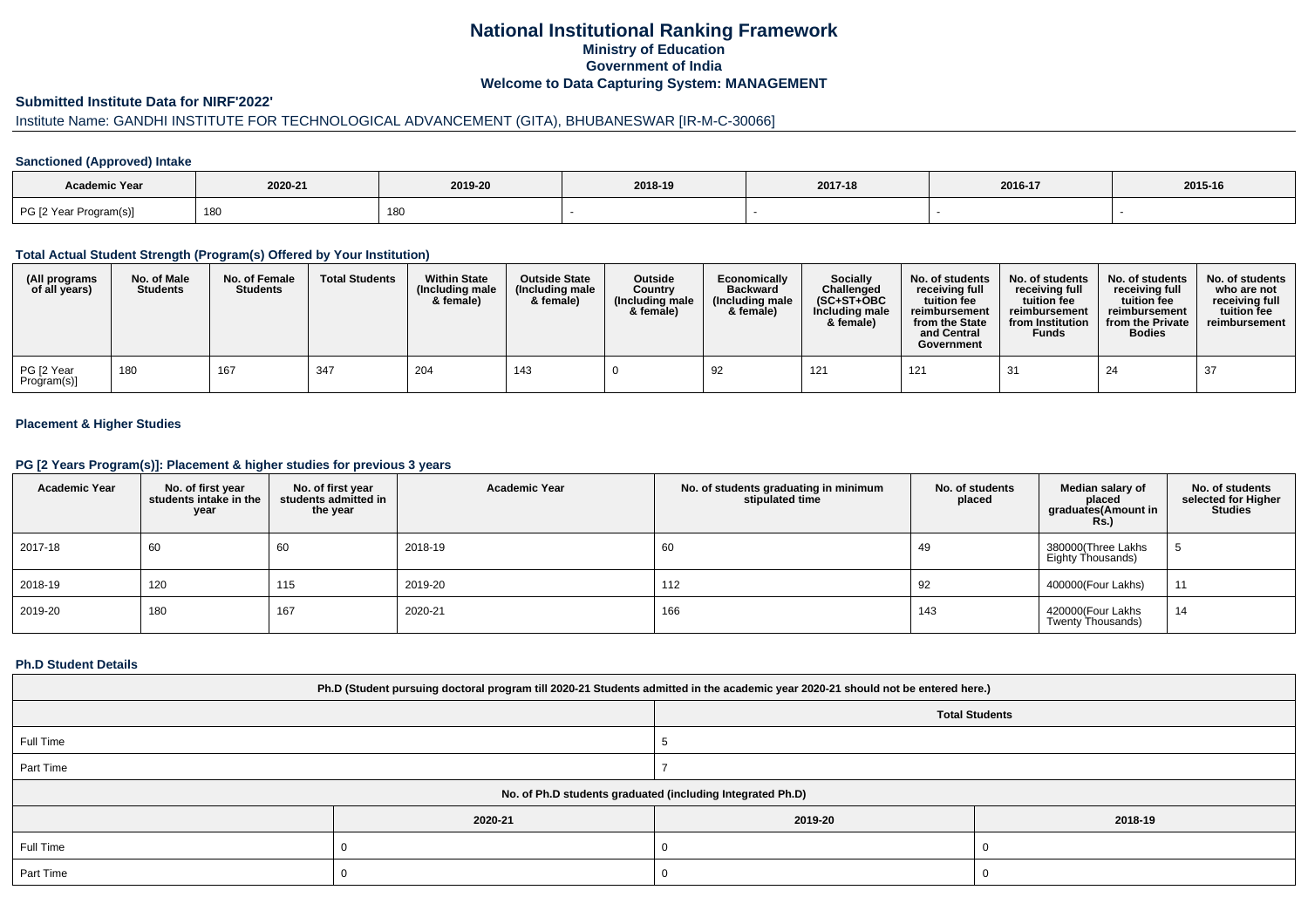#### **Financial Resources: Utilised Amount for the Capital expenditure for previous 3 years**

| <b>Academic Year</b>                                                                                                                                                        | 2020-21                                            | 2019-20                                                             | 2018-19                                             |  |  |  |  |  |
|-----------------------------------------------------------------------------------------------------------------------------------------------------------------------------|----------------------------------------------------|---------------------------------------------------------------------|-----------------------------------------------------|--|--|--|--|--|
|                                                                                                                                                                             | <b>Utilised Amount</b>                             | <b>Utilised Amount</b>                                              | <b>Utilised Amount</b>                              |  |  |  |  |  |
| Annual Capital Expenditure on Academic Activities and Resources (excluding expenditure on buildings)                                                                        |                                                    |                                                                     |                                                     |  |  |  |  |  |
| Library (Books, Journals and e-Resources only)                                                                                                                              | 1945000 (Nineteen Lakhs Forty Five Thousands)      | 1173500 (Eleven Lakhs Seventy Three Thousands)                      | 998000 (Nine Lakhs Ninety Eighty Thousands)         |  |  |  |  |  |
| Expenditure on setting up/upgradation of laboratory                                                                                                                         | 3856000 (Thirty Eight Lakhs Fifty Six Thousands)   | 1278000 (Twelve Lakhs Seventy Eight Thousands)                      | 1046600 (Ten Lakhs Forty Six Thousands Six Hundred) |  |  |  |  |  |
| Other expenditure on creation of Capital Assets (For setting up classrooms, seminar hall, conference hall, library excluding<br>expenditure on Land , Building, Roads etc.) | 9598000 (Ninety Five Lakhs Ninety Eight Thousands) | 3748300 (Thirty Seven Lakhs Forty Eight Thousands Three<br>hundred) | 3540000 (Thirty Five Lakhs Forty Thousands)         |  |  |  |  |  |

### **Financial Resources: Utilised Amount for the Operational expenditure for previous 3 years**

| <b>Academic Year</b>                                                                                                                                                                            | 2020-21                                                                       | 2019-20                                                              | 2018-19                                                           |  |  |  |  |  |
|-------------------------------------------------------------------------------------------------------------------------------------------------------------------------------------------------|-------------------------------------------------------------------------------|----------------------------------------------------------------------|-------------------------------------------------------------------|--|--|--|--|--|
|                                                                                                                                                                                                 | <b>Utilised Amount</b>                                                        | <b>Utilised Amount</b>                                               | <b>Utilised Amount</b>                                            |  |  |  |  |  |
| <b>Annual Operational Expenditure</b>                                                                                                                                                           |                                                                               |                                                                      |                                                                   |  |  |  |  |  |
| Salaries (Teaching and Non Teaching staff)                                                                                                                                                      | 18244605 (One Crore Eighty Two Lakhs Forty Four Thousands<br>Six Hundred Five | 11230700 (One crore Twelve Lakhs Thirty Thousands Seven<br>Hundred)  | 10456000 (One Crore Four Lakhs Fifty Six Thousands)               |  |  |  |  |  |
| Maintenance of Academic Infrastructure or consumables and<br>other running expenditures (excluding maintenance of hostels<br>and allied services, rent of the building, depreciation cost, etc) | 11234560 (One crore Twelve Lakhs Thirty Four Thousands<br>Five Hundred Sixty) | 10545300 (One Crore Five Lakhs Forty Five Thousand Three<br>Hundred) | 9568500 (Ninety Five Lakhs Sixty Eight Thousands five<br>Hundred) |  |  |  |  |  |
| Seminars/Conferences/Workshops                                                                                                                                                                  | 1889000 (Eighteen Lakhs Eighty Nine Thousands)                                | 1156230 (Eleven Lakhs Fifty Six Thousands Two Hundred<br>Thirty)     | 985670 (Nine Lakhs Eighty Five Thousands Six Hundred<br>Seventy)  |  |  |  |  |  |

#### **Sponsored Research Details**

| <b>Financial Year</b>                    | 2020-21                                          | 2019-20                     | 2018-19                                       |
|------------------------------------------|--------------------------------------------------|-----------------------------|-----------------------------------------------|
| Total no. of Sponsored Projects          |                                                  |                             |                                               |
| Total no. of Funding Agencies            |                                                  |                             |                                               |
| Total Amount Received (Amount in Rupees) | 1826700                                          | 980000                      | 1015350                                       |
| Amount Received in Words                 | Eighteen Lakhs Twenty Six Thousand Seven Hundred | Nine lakhs Eighty Thousands | Ten Lakh Fifteen Thousand Three Hundred Fifty |

### **Consultancy Project Details**

| <b>Financial Year</b>                    | 2020-21                                              | 2019-20                          | 2018-19                          |
|------------------------------------------|------------------------------------------------------|----------------------------------|----------------------------------|
| Total no. of Consultancy Projects        |                                                      |                                  |                                  |
| Total no. of Client Organizations        |                                                      |                                  |                                  |
| Total Amount Received (Amount in Rupees) | 2258700                                              | 985000                           | 1156000                          |
| Amount Received in Words                 | Twenty Two Lakhs Fifty Eight Thousands Seven Hundred | Nine Lakhs Eighty Five Thousands | Eleven Lakhs Fifty Six Thousands |

### **Executive Development Program/Management Development Programs**

| $- \cdot$<br>l Yeaı<br>$\blacksquare$ | 2020-21 | 2019-20 | 2018-19 |
|---------------------------------------|---------|---------|---------|
|---------------------------------------|---------|---------|---------|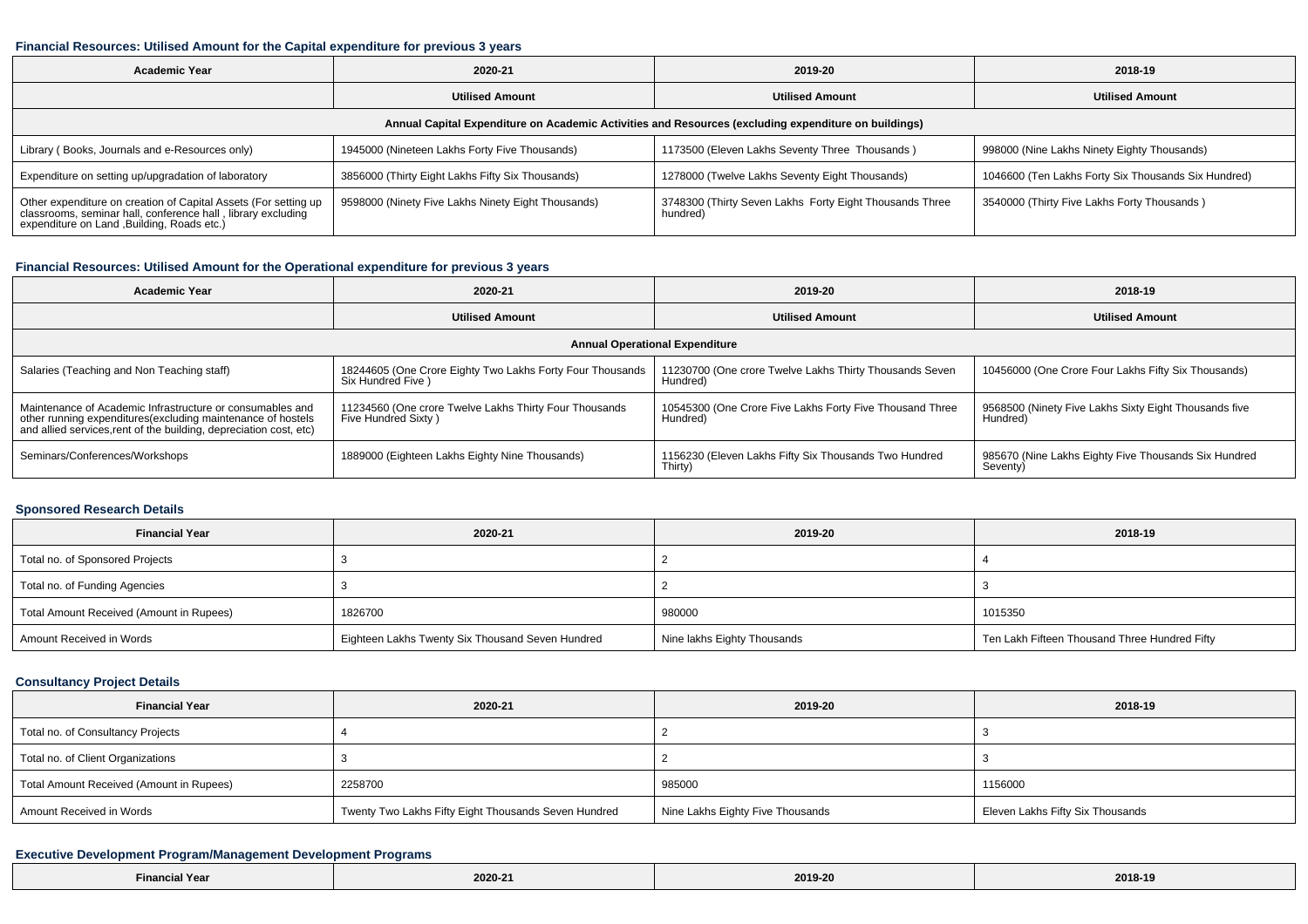| Total no. of Executive Development Programs/ Management<br>Development Programs   |                                  |                           |                                |
|-----------------------------------------------------------------------------------|----------------------------------|---------------------------|--------------------------------|
| Total no. of Participants                                                         | 221                              | 178                       | 228                            |
| Total Annual Earnings (Amount in Rupees)(Excluding Lodging<br>& Boarding Charges) | 884000                           | 560000                    | 668000                         |
| Total Annual Earnings in Words                                                    | Eight Lakhs Eighty Four Thousand | Five Lakhs Sixty Thousand | Six Lakhs Sixty Eight Thousand |

## **PCS Facilities: Facilities of physically challenged students**

| 1. Do your institution buildings have Lifts/Ramps?                                                                                                         | Yes, more than 80% of the buildings |
|------------------------------------------------------------------------------------------------------------------------------------------------------------|-------------------------------------|
| 2. Do your institution have provision for walking aids, including wheelchairs and transportation from one building to another for<br>handicapped students? | Yes                                 |
| 3. Do your institution buildings have specially designed toilets for handicapped students?                                                                 | Yes, more than 80% of the buildings |

## **Faculty Details**

| Srno           | Name                                         | Age | Designation                | Gender | Qualification | <b>Experience (In</b><br>Months) | <b>Currently working</b><br>with institution? | <b>Joining Date</b> | <b>Leaving Date</b>      | <b>Association type</b> |
|----------------|----------------------------------------------|-----|----------------------------|--------|---------------|----------------------------------|-----------------------------------------------|---------------------|--------------------------|-------------------------|
|                | SUDHANSHU<br><b>SEKHAR DHIR</b>              | 31  | <b>Assistant Professor</b> | Male   | <b>MBA</b>    | 60                               | Yes                                           | 08-03-2016          | --                       | Regular                 |
| 2              | <b>NARASINGA</b><br>PRASAD PATRO             | 60  | Professor                  | Male   | Ph.D          | 388                              | Yes                                           | 15-10-2015          | $\overline{\phantom{a}}$ | Regular                 |
| 3              | <b>BANDITA DASH</b>                          | 34  | <b>Assistant Professor</b> | Female | <b>MBA</b>    | 108                              | Yes                                           | 17-10-2016          | $\sim$                   | Regular                 |
| 4              | ARPITA LAL                                   | 38  | <b>Assistant Professor</b> | Female | Ph.D          | 120                              | Yes                                           | 23-01-2017          | $\overline{\phantom{a}}$ | Regular                 |
| 5              | <b>JOYANT</b><br><b>YOSOBARDHAN</b><br>SAHOO | 41  | Associate Professor        | Male   | Ph.D          | 144                              | Yes                                           | 29-03-2017          | $\sim$                   | Regular                 |
| 6              | <b>DEEPAK KUMAR</b><br><b>MAHAPATRA</b>      | 31  | <b>Assistant Professor</b> | Male   | <b>MBA</b>    | 48                               | Yes                                           | 01-11-2017          | $\overline{\phantom{a}}$ | Regular                 |
| $\overline{7}$ | <b>DEBA SMITA</b><br>PANIGRAHI               | 42  | Associate Professor        | Female | Ph.D          | 180                              | Yes                                           | 07-02-2018          | $\overline{\phantom{a}}$ | Regular                 |
| 8              | <b>DUSMANTA</b><br><b>KUMAR SAHOO</b>        | 37  | Associate Professor        | Male   | Ph.D          | 144                              | Yes                                           | 16-08-2018          | $\overline{\phantom{a}}$ | Regular                 |
| 9              | SOUMYA RANJAN<br><b>RAY CHOUDHURY</b>        | 31  | <b>Assistant Professor</b> | Male   | <b>MBA</b>    | 60                               | Yes                                           | 14-05-2019          | н.                       | Regular                 |
| 10             | PRAVASH RANJAN<br><b>MOHAPATRA</b>           | 57  | Professor                  | Male   | Ph.D          | 360                              | Yes                                           | 18-01-2016          | н.                       | Regular                 |
| 11             | PRASANTA KUMAR<br>SAHU                       | 34  | <b>Assistant Professor</b> | Male   | <b>MBA</b>    | 99                               | Yes                                           | 01-07-2019          |                          | Regular                 |
| 12             | ABHILASH<br><b>CHOUDHURY</b>                 | 26  | <b>Assistant Professor</b> | Male   | <b>MBA</b>    | 24                               | Yes                                           | 01-07-2019          | $\sim$                   | Regular                 |
| 13             | ANKITA DAS                                   | 26  | <b>Assistant Professor</b> | Female | <b>MBA</b>    | 18                               | Yes                                           | 02-07-2020          | $\overline{\phantom{a}}$ | Regular                 |
| 14             | <b>NIKITA</b><br><b>SRIVASTAV</b>            | 25  | <b>Assistant Professor</b> | Female | <b>MBA</b>    | 24                               | Yes                                           | 02-01-2020          | $\overline{\phantom{a}}$ | Regular                 |
| 15             | RAJASHREE<br><b>SAHOO</b>                    | 25  | <b>Assistant Professor</b> | Female | <b>MBA</b>    | 18                               | Yes                                           | 02-01-2020          | $\overline{\phantom{a}}$ | Regular                 |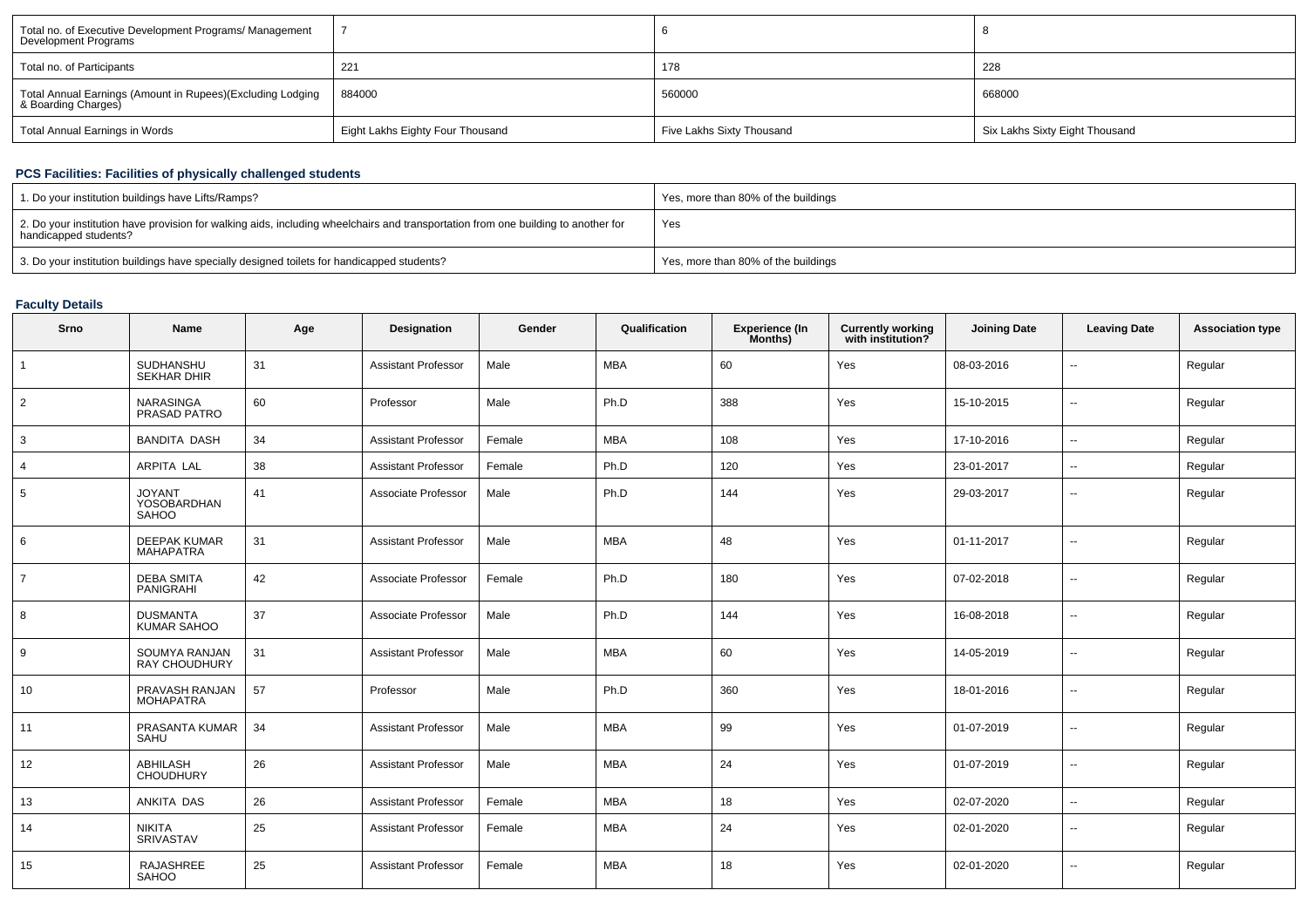| 16 | SWARNAPRIYA<br>ROUT                  | 27 | <b>Assistant Professor</b> | Female | <b>MBA</b> | 18  | Yes | 02-01-2020 | $\sim$                   | Regular |
|----|--------------------------------------|----|----------------------------|--------|------------|-----|-----|------------|--------------------------|---------|
| 17 | SASHIKANTA<br>LENKA                  | 41 | Associate Professor        | Male   | Ph.D       | 180 | Yes | 03-03-2020 | $\sim$                   | Regular |
| 18 | CHHAYAKANTA<br>MOHAPATRA             | 45 | <b>Assistant Professor</b> | Male   | <b>MBA</b> | 236 | Yes | 03-02-2020 | $\overline{\phantom{a}}$ | Regular |
| 19 | NITIN KUMAR<br>SAHOO                 | 28 | <b>Assistant Professor</b> | Male   | <b>MBA</b> | 27  | Yes | 13-09-2021 | $\sim$                   | Regular |
| 20 | RATIKANTA DASH                       | 58 | Professor                  | Male   | Ph.D       | 340 | Yes | 02-01-2021 | $\sim$                   | Regular |
| 21 | SHARMILA KUMARI<br><b>PATNAIK</b>    | 38 | Associate Professor        | Female | Ph.D       | 180 | Yes | 09-02-2011 | $\sim$                   | Regular |
| 22 | <b>ASHWINI KUMAR</b><br><b>PATRA</b> | 52 | Associate Professor        | Male   | Ph.D       | 300 | Yes | 02-01-2021 | $\sim$                   | Regular |
| 23 | <b>KARABI PATRA</b>                  | 44 | <b>Assistant Professor</b> | Female | MBA        | 224 | Yes | 03-03-2020 | $\sim$                   | Regular |
| 24 | <b>JOSHNA MAYEE</b><br>MOHAPATRA     | 51 | <b>Assistant Professor</b> | Female | <b>MBA</b> | 306 | Yes | 01-03-2021 | $\sim$                   | Regular |
| 25 | SNEHASINI SAHOO                      | 34 | Assistant Professor        | Female | <b>MBA</b> | 116 | Yes | 03-03-2020 | $\sim$                   | Regular |
| 26 | <b>SMRUTIREKHA</b><br>SAHOO          | 30 | <b>Assistant Professor</b> | Female | <b>MBA</b> | 52  | Yes | 04-01-2021 | $\overline{\phantom{a}}$ | Regular |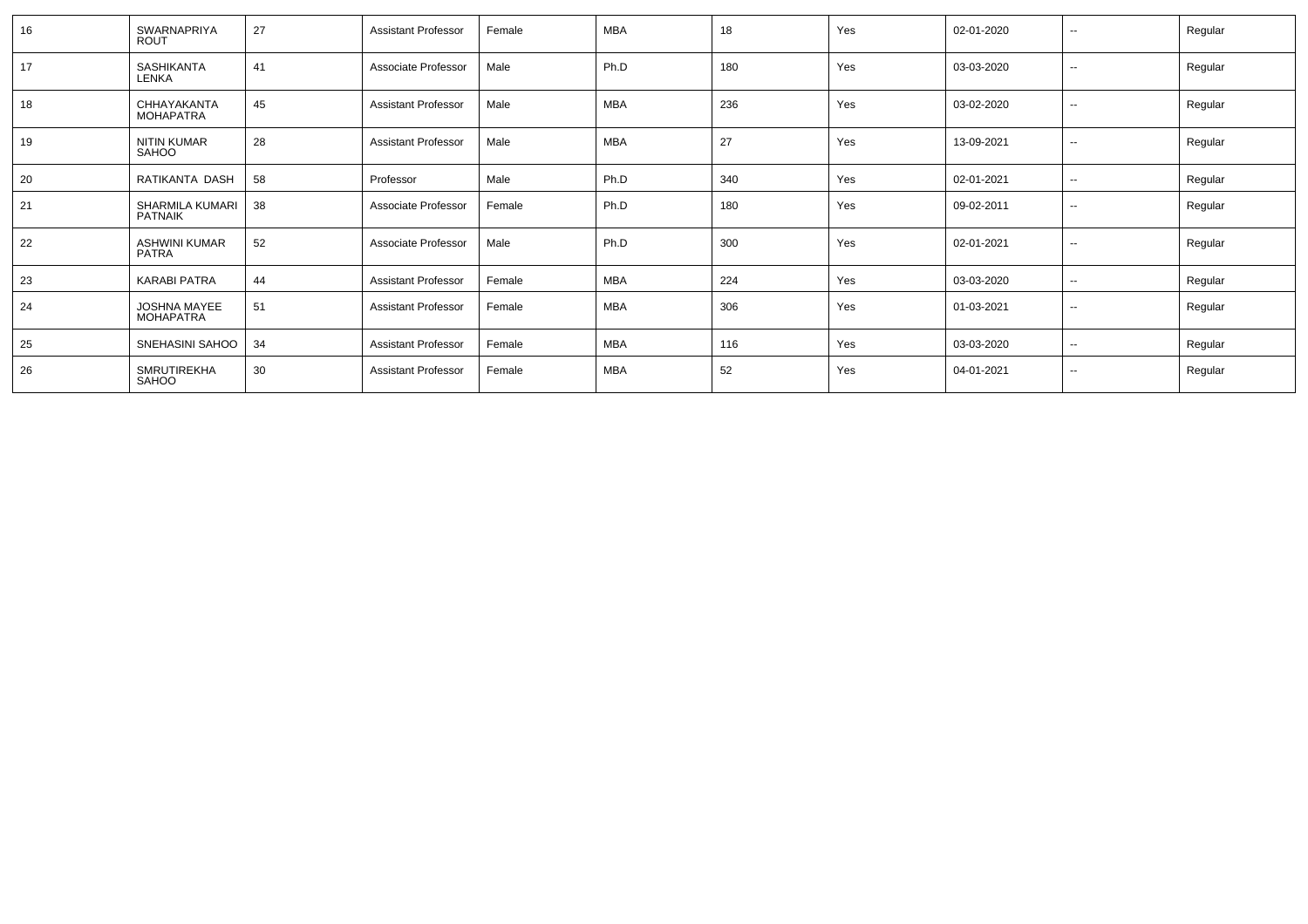# **National Institutional Ranking FrameworkMinistry of Education Government of IndiaWelcome to Data Capturing System: OVERALL**

#### **Submitted Institute Data for NIRF'2022'**

# Institute Name: GANDHI INSTITUTE FOR TECHNOLOGICAL ADVANCEMENT (GITA), BHUBANESWAR [IR-O-C-30066]

### **Sanctioned (Approved) Intake**

| <b>Academic Year</b>    | 2020-21 | 2019-20 | 2018-19 | 2017-18 | 2016-17 | 2015-16 |
|-------------------------|---------|---------|---------|---------|---------|---------|
| UG [4 Years Program(s)] | 780     | 840     | 780     | 780     |         |         |
| PG [2 Year Program(s)]  | 252     | 252     |         |         |         |         |
| PG [3 Year Program(s)]  | 60      | υU      | 60      |         |         |         |

#### **Total Actual Student Strength (Program(s) Offered by Your Institution)**

| (All programs<br>of all years) | No. of Male<br><b>Students</b> | No. of Female<br><b>Students</b> | <b>Total Students</b> | <b>Within State</b><br>(Including male<br>& female) | <b>Outside State</b><br>(Including male<br>& female) | Outside<br>Country<br>(Including male<br>& female) | Economically<br><b>Backward</b><br>(Including male<br>& female) | <b>Socially</b><br>Challenged<br>$(SC+ST+\text{O}BC)$<br>Including male<br>& female) | No. of students<br>receiving full<br>tuition fee<br>reimbursement<br>from the State<br>and Central<br>Government | No. of students<br>receiving full<br>tuition fee<br>reimbursement<br>from Institution<br><b>Funds</b> | No. of students<br>receiving full<br>tuition fee<br>reimbursement<br>from the Private<br><b>Bodies</b> | No. of students<br>who are not<br>receiving full<br>tuition fee<br>reimbursement |
|--------------------------------|--------------------------------|----------------------------------|-----------------------|-----------------------------------------------------|------------------------------------------------------|----------------------------------------------------|-----------------------------------------------------------------|--------------------------------------------------------------------------------------|------------------------------------------------------------------------------------------------------------------|-------------------------------------------------------------------------------------------------------|--------------------------------------------------------------------------------------------------------|----------------------------------------------------------------------------------|
| UG [4 Years<br>Program(s)]     | 1581                           | 1127                             | 2708                  | 1406                                                | 1302                                                 |                                                    | 576                                                             | 981                                                                                  | 796                                                                                                              | 391                                                                                                   | 156                                                                                                    | 214                                                                              |
| PG [2 Year<br>Program(s)]      | 240                            | 222                              | 462                   | 268                                                 | 194                                                  |                                                    | 114                                                             | 152                                                                                  | 147                                                                                                              | 45                                                                                                    | 32                                                                                                     | 42                                                                               |
| PG [3 Year<br>Program(s)]      | 104                            | 87                               | 191                   | 116                                                 | 75                                                   |                                                    | 49                                                              | 86                                                                                   | 55                                                                                                               | 18                                                                                                    | 36                                                                                                     | 26                                                                               |

#### **Placement & Higher Studies**

### **UG [4 Years Program(s)]: Placement & higher studies for previous 3 years**

| <b>Academic Year</b> | No. of first year<br>students intake in the<br>year | No. of first year<br>students admitted in<br>the year | <b>Academic Year</b> | No. of students<br>admitted through<br>Lateral entry | <b>Academic Year</b> | No. of students<br>graduating in<br>minimum stipulated<br>time | No. of students<br>placed | Median salary of<br>placed<br>graduates(Amount in<br><b>Rs.)</b> | No. of students<br>selected for Higher<br><b>Studies</b> |
|----------------------|-----------------------------------------------------|-------------------------------------------------------|----------------------|------------------------------------------------------|----------------------|----------------------------------------------------------------|---------------------------|------------------------------------------------------------------|----------------------------------------------------------|
| 2015-16              | 720                                                 | 577                                                   | 2016-17              | 92                                                   | 2018-19              | 669                                                            | 528                       | 385000(Three Lakh<br>Eighty Five Thousand)                       | 101                                                      |
| 2016-17              | 780                                                 | 578                                                   | 2017-18              | 89                                                   | 2019-20              | 641                                                            | 562                       | 420000(Four Lakhs<br>Twenty Thousand)                            | 79                                                       |
| 2017-18              | 780                                                 | 636                                                   | 2018-19              | 93                                                   | 2020-21              | 721                                                            | 616                       | 450000(Four lakhs<br>Fifty Thousand)                             | 92                                                       |

# **PG [2 Years Program(s)]: Placement & higher studies for previous 3 years**

| <b>Academic Year</b> | No. of first year<br>students intake in the<br>year | No. of first year<br>students admitted in<br>the year | <b>Academic Year</b> | No. of students graduating in minimum<br>stipulated time | No. of students<br>placed | Median salary of<br>placed<br>araduates(Amount in<br>Rs. | No. of students<br>selected for Higher<br>Studies |
|----------------------|-----------------------------------------------------|-------------------------------------------------------|----------------------|----------------------------------------------------------|---------------------------|----------------------------------------------------------|---------------------------------------------------|
| 2017-18              | 132                                                 | 113<br>ں ا                                            | 2018-19              | 113                                                      | 78                        | 380000(Three Lakhs<br>Eighty Thousands)                  | 26                                                |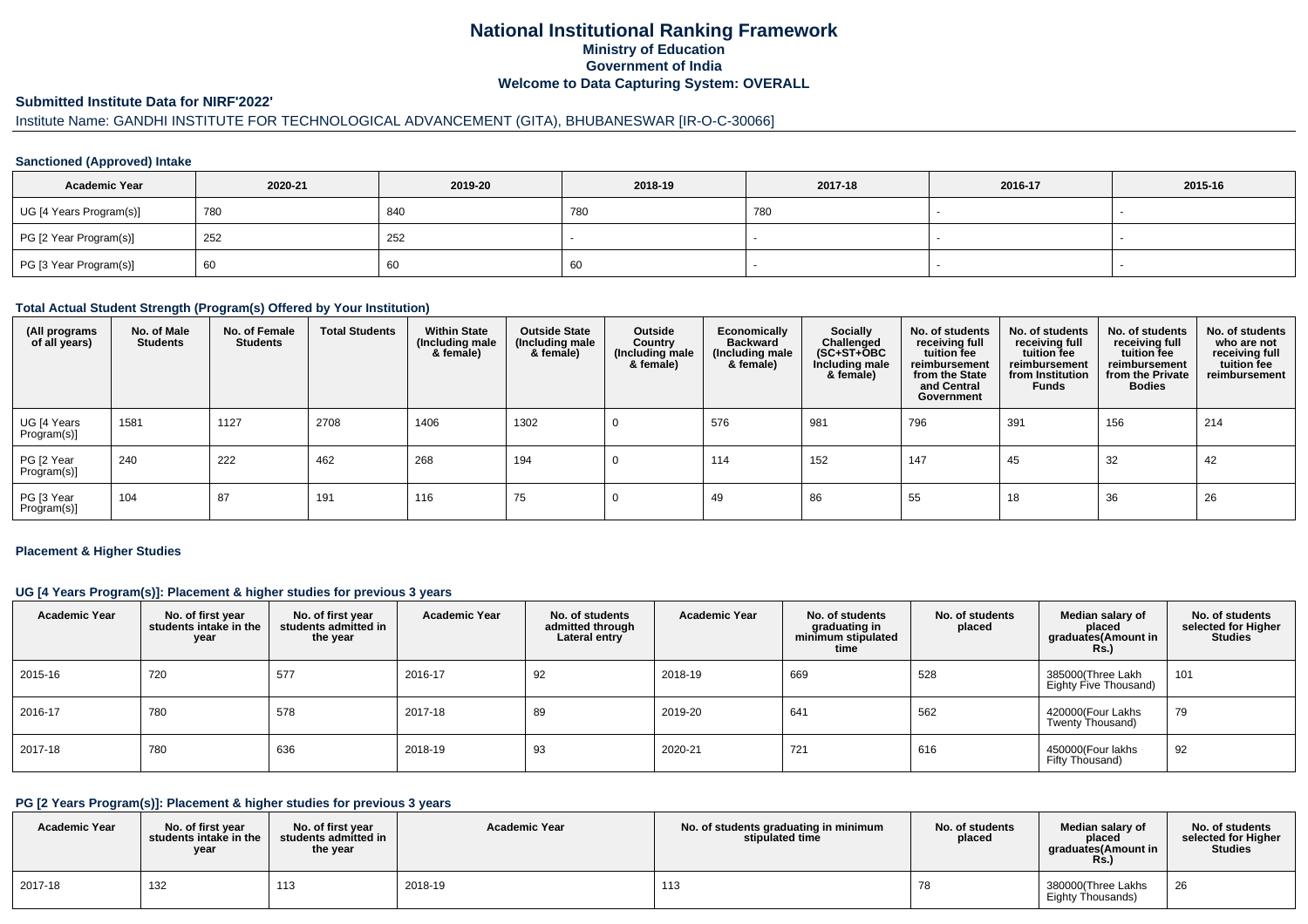| 2018-19 | 192 | 152<br>ے ں ا | 2019-20 | 149 | 120 | 400000(Four Lakhs)                              | 20 |
|---------|-----|--------------|---------|-----|-----|-------------------------------------------------|----|
| 2019-20 | 252 | 210          | 2020-21 | 209 | 174 | 420000(Four Lakhs<br>Thousand)<br><b>Twenty</b> | 26 |

### **PG [3 Years Program(s)]: Placement & higher studies for previous 3 years**

| <b>Academic Year</b> | No. of first year<br>students intake in the<br>year | No. of first vear<br>students admitted in<br>the year | <b>Academic Year</b> | No. of students<br>admitted through<br>Lateral entry | <b>Academic Year</b> | No. of students<br>graduating in<br>minimum stipulated<br>time | No. of students<br>placed | Median salary of<br>placed<br>graduates(Amount in<br>KS.) | No. of students<br>selected for Higher<br><b>Studies</b> |
|----------------------|-----------------------------------------------------|-------------------------------------------------------|----------------------|------------------------------------------------------|----------------------|----------------------------------------------------------------|---------------------------|-----------------------------------------------------------|----------------------------------------------------------|
| 2016-17              | 60                                                  | 60                                                    | 2017-18              |                                                      | 2018-19              | 61                                                             | 48                        | 360000(Three Lakhs<br>Sixty Thousand)                     | 11                                                       |
| 2017-18              | 60                                                  | 60                                                    | 2018-19              |                                                      | 2019-20              | 68                                                             | 51                        | 400000(Four Lakhs)                                        | 15                                                       |
| 2018-19              | 60                                                  | 60                                                    | 2019-20              | $\ddot{\phantom{1}}$                                 | 2020-21              | $\rightarrow$                                                  | 53                        | 420000(Four Lakhs<br>Twenty Thousand)                     | 16                                                       |

### **Ph.D Student Details**

| Ph.D (Student pursuing doctoral program till 2020-21 Students admitted in the academic year 2020-21 should not be entered here.) |                                                                                                                                  |                       |         |  |  |  |  |
|----------------------------------------------------------------------------------------------------------------------------------|----------------------------------------------------------------------------------------------------------------------------------|-----------------------|---------|--|--|--|--|
|                                                                                                                                  |                                                                                                                                  | <b>Total Students</b> |         |  |  |  |  |
| Full Time                                                                                                                        |                                                                                                                                  | 27                    |         |  |  |  |  |
| Part Time                                                                                                                        |                                                                                                                                  | 31                    |         |  |  |  |  |
| No. of Ph.D students graduated (including Integrated Ph.D)                                                                       |                                                                                                                                  |                       |         |  |  |  |  |
|                                                                                                                                  | 2020-21                                                                                                                          | 2019-20               | 2018-19 |  |  |  |  |
| Full Time                                                                                                                        |                                                                                                                                  |                       |         |  |  |  |  |
| Part Time                                                                                                                        | U                                                                                                                                | U                     | 0       |  |  |  |  |
|                                                                                                                                  | PG (Student pursuing MD/MS/DNB program till 2020-21 Students admitted in the academic year 2021 - 22 should not be entered here) |                       |         |  |  |  |  |
|                                                                                                                                  | Number of students pursuing PG (MD/MS/DNB) program                                                                               |                       | 0       |  |  |  |  |
| No. of students Graduating in PG (MD/MS/DNB) program                                                                             |                                                                                                                                  |                       |         |  |  |  |  |
| 2020-21                                                                                                                          | 2018-19                                                                                                                          |                       |         |  |  |  |  |
| 0                                                                                                                                |                                                                                                                                  |                       |         |  |  |  |  |

**Online Education**

| 1. Does all programs/courses were completed on time.                | Yes                                                                                                                                                                                                                                                                                                                                                                                                                                                                                                                           |
|---------------------------------------------------------------------|-------------------------------------------------------------------------------------------------------------------------------------------------------------------------------------------------------------------------------------------------------------------------------------------------------------------------------------------------------------------------------------------------------------------------------------------------------------------------------------------------------------------------------|
| 2. Measures taken to complete the syllabus of courses and programs. | 1. Classes are being held online through different platforms like google meet, zoom, cisco webex, Microsoft Team, Lecture notes<br>etc.<br>2. Virtual lab classes were also conducted.<br>3. Online internal assessments were done and attendance was taken regularly.<br>4. Parent-Teacher meetings were conducted regularly.<br>5. Mentoring system was adopted and implemented successfully where 20 students were allotted to each mentor to resolve their<br>issues if any and to give a parental touch to the students. |
| 3. The period of delay in completion of syllabus (in months).       |                                                                                                                                                                                                                                                                                                                                                                                                                                                                                                                               |
| 4. The period of delay in conducting exams (in months).             |                                                                                                                                                                                                                                                                                                                                                                                                                                                                                                                               |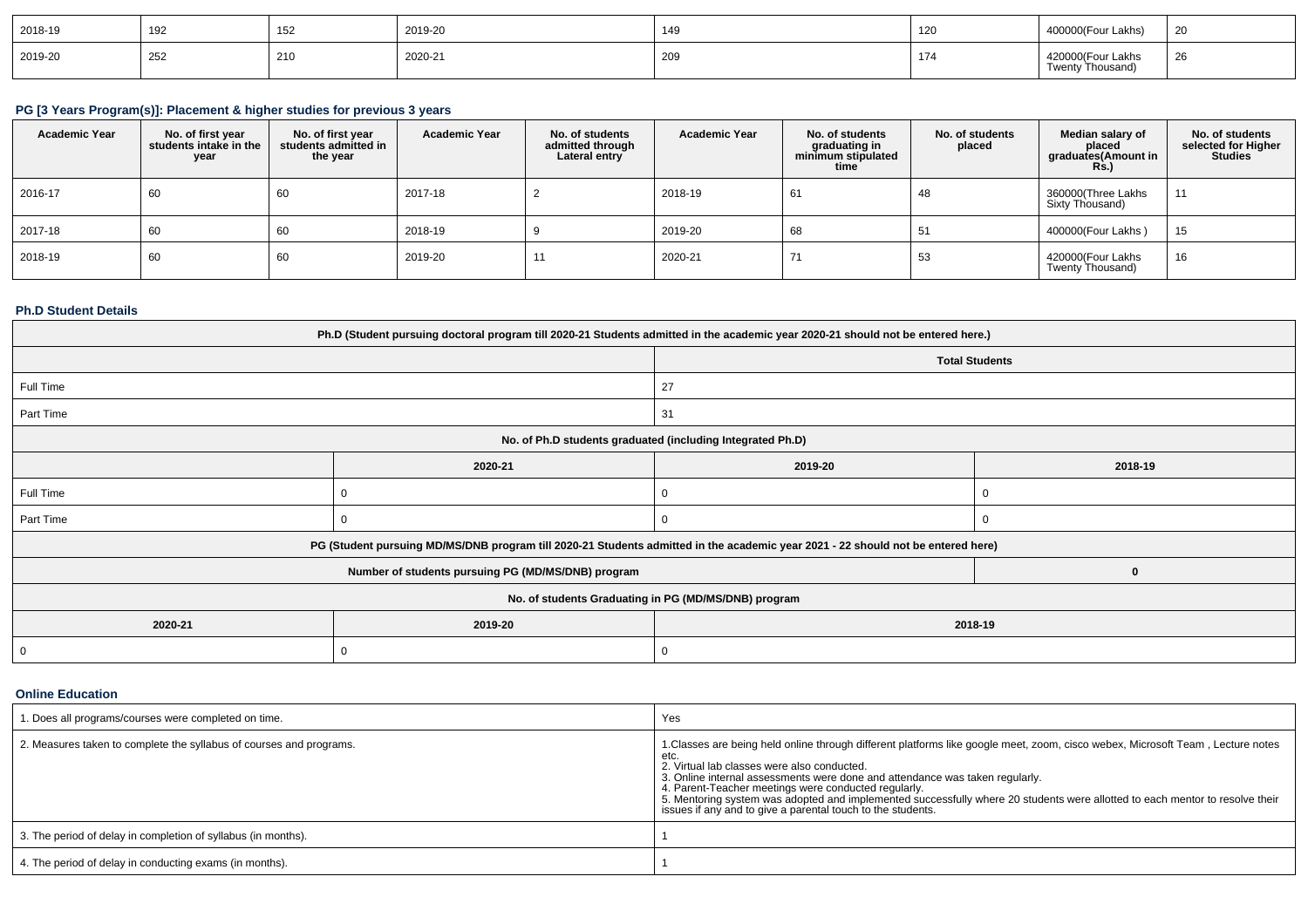| <b>Portal Name</b>                                                                              | No, of students offered online courses which have credit<br>transferred to transcript | Total no. of online courses which have credit transferred<br>to the transcript | Total no. of credits transferred to transcript |  |  |
|-------------------------------------------------------------------------------------------------|---------------------------------------------------------------------------------------|--------------------------------------------------------------------------------|------------------------------------------------|--|--|
| Swayam                                                                                          | 1248                                                                                  | 1170                                                                           | 4680                                           |  |  |
| Coursera                                                                                        | 610                                                                                   |                                                                                |                                                |  |  |
| 5. No. of courses developed and available online on Swayam platform by your institution faculty |                                                                                       |                                                                                |                                                |  |  |

### **Financial Resources: Utilised Amount for the Capital expenditure for previous 3 years**

| 2020-21<br><b>Academic Year</b>                                                                      |                                                                                    | 2019-20                                                                                 | 2018-19                                                                      |  |  |  |  |  |  |
|------------------------------------------------------------------------------------------------------|------------------------------------------------------------------------------------|-----------------------------------------------------------------------------------------|------------------------------------------------------------------------------|--|--|--|--|--|--|
|                                                                                                      | <b>Utilised Amount</b>                                                             | <b>Utilised Amount</b>                                                                  | <b>Utilised Amount</b>                                                       |  |  |  |  |  |  |
| Annual Capital Expenditure on Academic Activities and Resources (excluding expenditure on buildings) |                                                                                    |                                                                                         |                                                                              |  |  |  |  |  |  |
| Library                                                                                              | 7913540 (Seventy Nine Lakhs Thirteen Thousand Five<br>Hundred Forty)               | 7505900 (Seventy Five Lakh Five Thousand Nine Hundred)                                  | 4618135 (Forty Six Lakhs Eighteen Thousand One Hundred<br>Thirty Five)       |  |  |  |  |  |  |
| New Equipment for Laboratories                                                                       | 34331208 (Three Crores Forty Three Lakhs Thirty one<br>Thousand Two Hundred Eight) | 15588989 (One Crore Fifty Five Lakhs Eighty Eight Thousand<br>Nine Hundred Eighty Nine) | 11512700 (One Crore Fifteen Lakhs Twelve Thousand Seven<br>Hundred)          |  |  |  |  |  |  |
| <b>Engineering Workshops</b>                                                                         | 3840575 (Thirty Eight Lakhs Forty Thousands Five Hundred<br>Seventy Five)          | 3356000 (Thirty Three Lakhs Fifty Six Thousand)                                         | 2260000 (Twenty Two Lakhs sixty Thousand)                                    |  |  |  |  |  |  |
| Other expenditure on creation of Capital Assets (excluding<br>expenditure on Land and Building)      | 42714800 (Four Crores Twenty Seven Lakhs Fourteen<br>Thousand Eight Hundred)       | 25166887 (Two Crores Fifty One Lakhs Sixty Six Thousand<br>Eight Hundred Eighty Seven)  | 14481102 (One Crore Forty Four Lakhs Eighty One Thousand<br>One Hundred Two) |  |  |  |  |  |  |

# **Financial Resources: Utilised Amount for the Operational expenditure for previous 3 years**

| Academic Year                                                                                                                                                                                   | 2020-21                                                                          | 2019-20                                                                                        | 2018-19                                                                                         |  |  |  |  |  |
|-------------------------------------------------------------------------------------------------------------------------------------------------------------------------------------------------|----------------------------------------------------------------------------------|------------------------------------------------------------------------------------------------|-------------------------------------------------------------------------------------------------|--|--|--|--|--|
|                                                                                                                                                                                                 | <b>Utilised Amount</b>                                                           | <b>Utilised Amount</b>                                                                         | <b>Utilised Amount</b>                                                                          |  |  |  |  |  |
| <b>Annual Operational Expenditure</b>                                                                                                                                                           |                                                                                  |                                                                                                |                                                                                                 |  |  |  |  |  |
| Salaries (Teaching and Non Teaching staff)                                                                                                                                                      | 211924048 (Twenty One Crores Nineteen Lakhs Twenty Four<br>Thousand Forty Eight) | 167891796 (Sixteen Crores Seventy Eight Lakhs Ninety One<br>Thousand Seven Hundred Ninety Six) | 159973127 (Fifteen Crores Ninety Nine Lakhs Seventy Three<br>Thousand One Hundred Twenty Seven) |  |  |  |  |  |
| Maintenance of Academic Infrastructure or consumables and<br>other running expenditures (excluding maintenance of hostels<br>and allied services, rent of the building, depreciation cost, etc) | 54970207 (Five Crore Forty nine Lakh Seventy Thousand Two<br>Hundred Seven)      | 63972726 (Six Crore Thirty Nine Lakh Seventy Two Thousand<br>Seven Hundred Twenty Six)         | 60932801 (Six Crore Nine lakhs Thirty Two Thousand Eight<br>Hundred One)                        |  |  |  |  |  |
| Seminars/Conferences/Workshops                                                                                                                                                                  | 10152568 (One Crore One Lakh Fifty Two Thousand Five<br>Hundred Sixty Eight)     | 6539307 (Sixty Five Lakhs Thirty Nine Thousand Three<br>Hundred Seven)                         | 7843259 (Seventy Eight Lakh Forty Three Thousand Two<br>Hundred Fifty Nine)                     |  |  |  |  |  |

**IPR**

| Calendar year            | 2020 | 2019 | 2018 |
|--------------------------|------|------|------|
| No. of Patents Published |      |      |      |
| No. of Patents Granted   |      |      |      |

## **Sponsored Research Details**

| <b>Financial Year</b>                    | 2020-21  | 2019-20  | 2018-19  |
|------------------------------------------|----------|----------|----------|
| Total no. of Sponsored Projects          | 19       | 19       | -22      |
| Total no. of Funding Agencies            | 15       |          |          |
| Total Amount Received (Amount in Rupees) | 15093700 | 10043500 | 11891350 |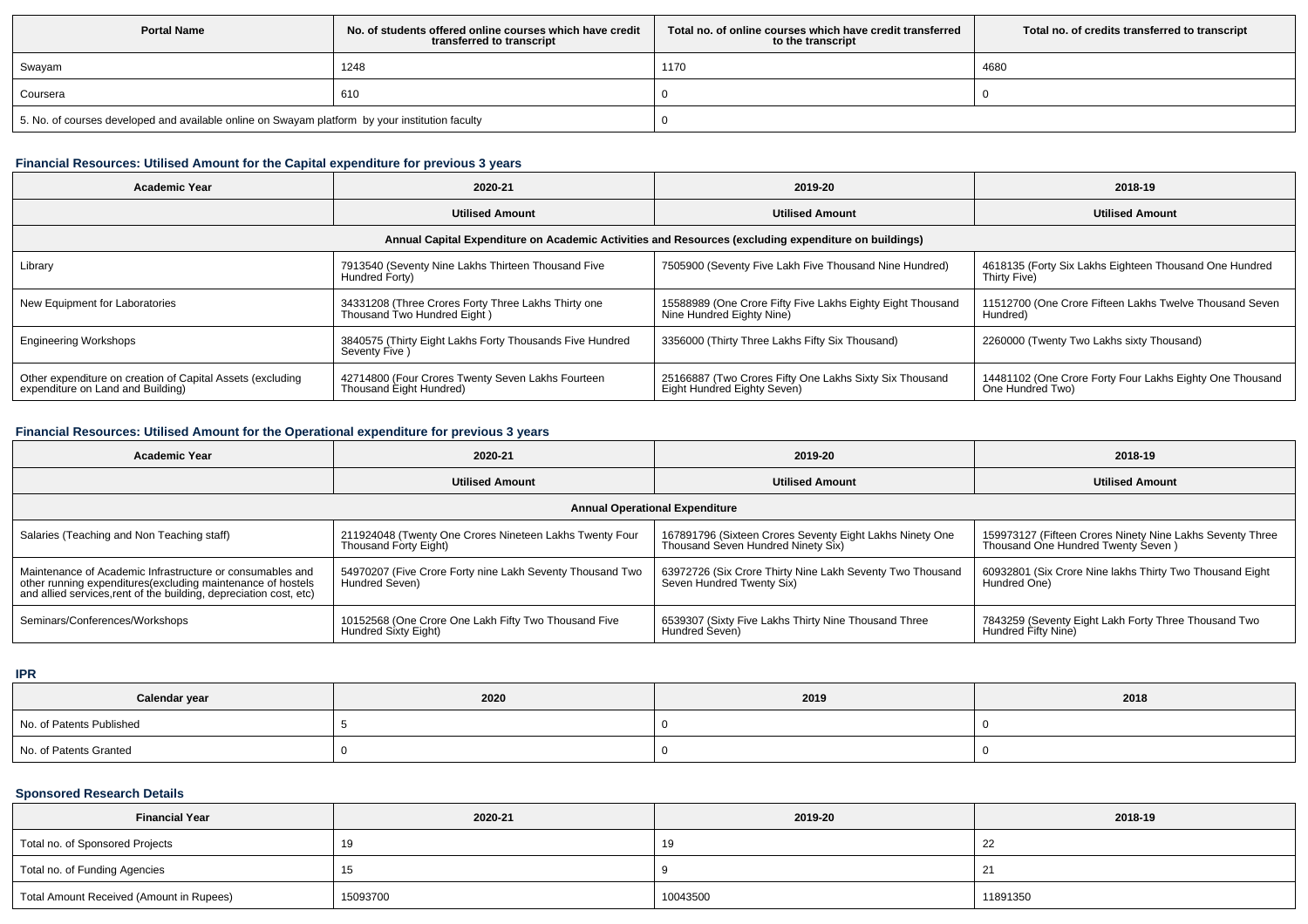| in Words<br>Amoun<br>int Received | Fifty Lakh Ninety<br>e Crore l<br>∕ Three Thousand Seven Hundred | One Crore Forty<br>Forty Three Thousand Five Hundred | ∵h Ninet∖<br>One<br>nd Thre<br>$\cdot$ rota $\Box$<br>∴nhte<br>Hundred<br>- itt |
|-----------------------------------|------------------------------------------------------------------|------------------------------------------------------|---------------------------------------------------------------------------------|
|                                   |                                                                  |                                                      |                                                                                 |

### **Consultancy Project Details**

| <b>Financial Year</b>                    | 2020-21                                                   | 2019-20                                      | 2018-19                                        |  |
|------------------------------------------|-----------------------------------------------------------|----------------------------------------------|------------------------------------------------|--|
| Total no. of Consultancy Projects        |                                                           |                                              |                                                |  |
| Total no. of Client Organizations        |                                                           |                                              |                                                |  |
| Total Amount Received (Amount in Rupees) | 16880700                                                  | 11524000                                     | 10402500                                       |  |
| Amount Received in Words                 | One Crore Sixty Eight Lakhs Eighty Thousand seven hundred | One Crore Fifteen Lakhs Twenty Four Thousand | One Crore Four lakhs Two Thousand Five Hundred |  |

### **Executive Development Program/Management Development Programs**

| <b>Financial Year</b>                                                             | 2020-21                                   | 2019-20               | 2018-19                            |  |
|-----------------------------------------------------------------------------------|-------------------------------------------|-----------------------|------------------------------------|--|
| Total no. of Executive Development Programs/ Management<br>Development Programs   | - 10                                      |                       |                                    |  |
| Total no. of Participants                                                         | 321                                       | 256                   | 210                                |  |
| Total Annual Earnings (Amount in Rupees)(Excluding Lodging<br>& Boarding Charges) | 2456000                                   | 2100000               | 1275000                            |  |
| Total Annual Earnings in Words                                                    | Twenty four lakhs Fifty Six Thousand only | Twenty one lakhs only | Fourteen Lakhs Fifty Thousand only |  |

## **PCS Facilities: Facilities of physically challenged students**

| 1. Do your institution buildings have Lifts/Ramps?                                                                                                         | Yes, more than 80% of the buildings |
|------------------------------------------------------------------------------------------------------------------------------------------------------------|-------------------------------------|
| 2. Do your institution have provision for walking aids, including wheelchairs and transportation from one building to another for<br>handicapped students? | Yes                                 |
| 3. Do your institution buildings have specially designed toilets for handicapped students?                                                                 | Yes, more than 80% of the buildings |

#### **Accreditation**

### **NBA Accreditation**

| 1. Does your institute have a valid NBA Accreditation? |                                                                                            | <b>YES</b>                    |                             |  |
|--------------------------------------------------------|--------------------------------------------------------------------------------------------|-------------------------------|-----------------------------|--|
|                                                        | Total number of programs (whose two batches have passed out) in the institution/department | Number of programs accredited |                             |  |
|                                                        |                                                                                            |                               |                             |  |
| Name of the accredited program                         | Valid from                                                                                 | Valid upto                    | <b>Accreditation Status</b> |  |
| ELECTRICAL ENGINEERING                                 | 01-07-2014                                                                                 | 30-06-2022                    | Accredited for 6 years      |  |
| MECHANICAL ENGINEERING                                 | 01-07-2014                                                                                 | 30-06-2022                    | Accredited for 6 years      |  |
| COMPUTER SCIENCE AND ENGINEERING                       | 01-07-2014                                                                                 | 30-06-2022                    | Accredited for 6 years      |  |
| ELECTRONICS COMMUNICATION ENGINEERING                  | 01-07-2014                                                                                 | 30-06-2022                    | Accredited for 6 years      |  |

### **NAAC Accreditation**

| 1. Does your institute have a valid NAAC Accreditation? | <b>YES</b> |
|---------------------------------------------------------|------------|
|---------------------------------------------------------|------------|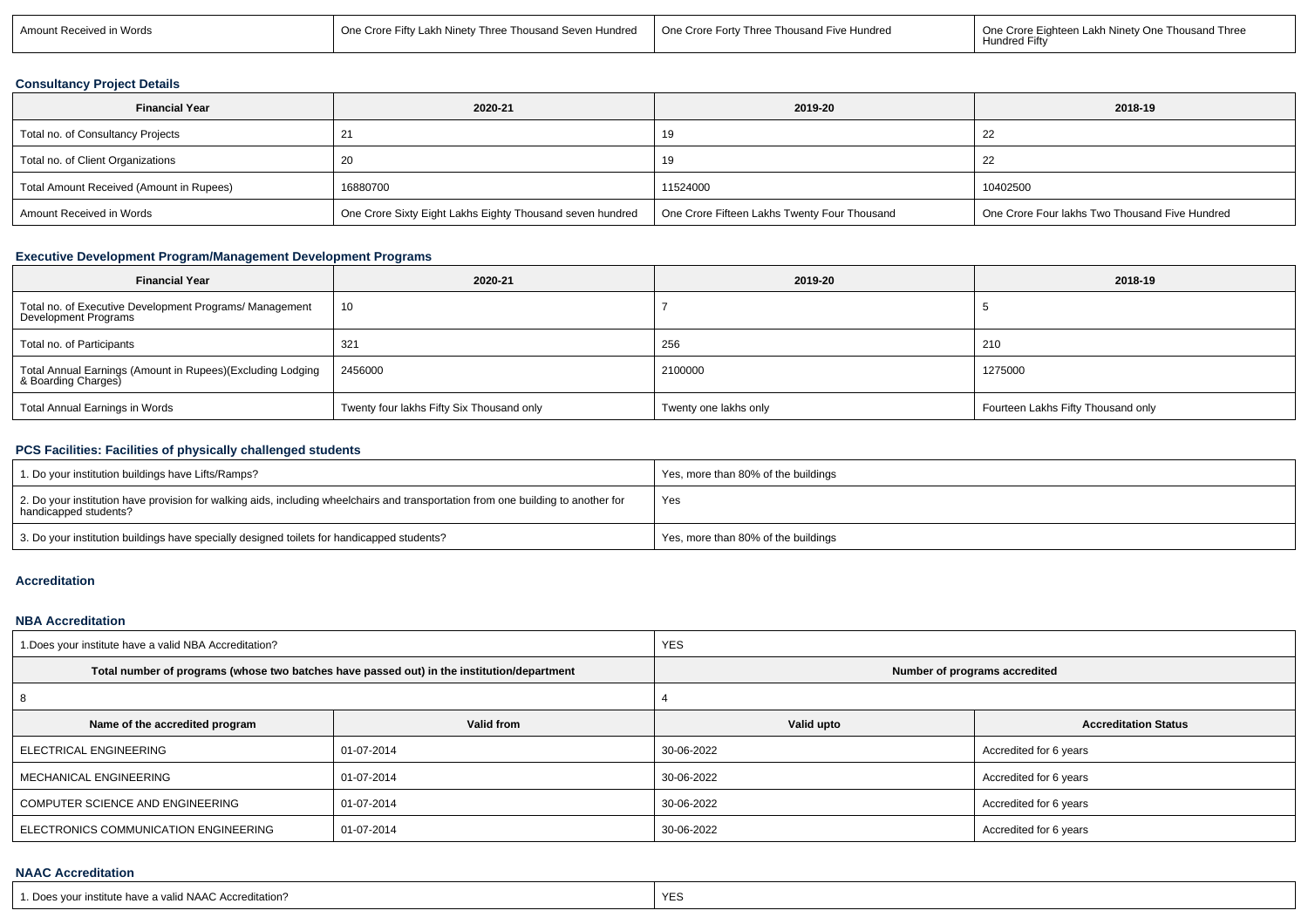| <b>Valid from</b> | <b>Valid upto</b> | <b>CGPA</b>                          |
|-------------------|-------------------|--------------------------------------|
| $11-05-2015$      | 31-12-2025        | ર રા<br>.ບ.ບ<br>$\sim$ $\sim$ $\sim$ |

**Faculty Details**

| Srno           | Name                                    | Age | Designation                | Gender | Qualification | Experience (In<br>Months) | <b>Currently working</b><br>with institution? | <b>Joining Date</b> | <b>Leaving Date</b>      | <b>Association type</b> |
|----------------|-----------------------------------------|-----|----------------------------|--------|---------------|---------------------------|-----------------------------------------------|---------------------|--------------------------|-------------------------|
| $\mathbf{1}$   | ABDUL REHAN                             | 58  | <b>Assistant Professor</b> | Male   | M.Tech        | 360                       | Yes                                           | 02-09-2020          | $\sim$                   | Regular                 |
| $\overline{2}$ | ABHIJIT MOHANTY                         | 27  | Assistant Professor        | Male   | M.Tech        | 60                        | Yes                                           | 01-07-2017          | $\overline{\phantom{a}}$ | Regular                 |
| 3              | ABHISHEK<br>PRADHAN                     | 29  | <b>Assistant Professor</b> | Male   | M.Tech        | 48                        | Yes                                           | 01-10-2019          | $\overline{\phantom{a}}$ | Regular                 |
| $\overline{4}$ | ABINASH PANDA                           | 36  | Associate Professor        | Male   | Ph.D          | 144                       | Yes                                           | 14-08-2012          | $\ddotsc$                | Regular                 |
| 5              | ADEITA KUMAR<br><b>NAYAK</b>            | 28  | <b>Assistant Professor</b> | Male   | M.Tech        | 48                        | Yes                                           | 03-01-2020          | $\overline{\phantom{a}}$ | Regular                 |
| 6              | AISWORYA<br>MOHANTY                     | 24  | Assistant Professor        | Female | M.Tech        | 12                        | Yes                                           | 02-01-2021          | $\overline{\phantom{a}}$ | Regular                 |
| $\overline{7}$ | <b>AKASH RANJAN</b><br>SATAPATHY        | 26  | <b>Assistant Professor</b> | Male   | M.Tech        | 24                        | Yes                                           | 02-01-2020          | $\ddotsc$                | Regular                 |
| 8              | AKSHYA KUMAR<br>SAHU                    | 32  | Assistant Professor        | Male   | M.Tech        | 96                        | Yes                                           | 13-02-2020          | $\overline{\phantom{a}}$ | Regular                 |
| 9              | <b>ALOK KUMAR</b><br><b>SENAPATI</b>    | 36  | <b>Assistant Professor</b> | Male   | M.Tech        | 132                       | Yes                                           | 01-07-2019          | $\overline{\phantom{a}}$ | Regular                 |
| 10             | <b>ALOKA KUMAR</b><br><b>RANA</b>       | 33  | Assistant Professor        | Male   | M. Phil       | 100                       | Yes                                           | 09-01-2021          | $\sim$                   | Regular                 |
| 11             | AMBUJA<br>SAMANTARAY                    | 48  | Associate Professor        | Male   | Ph.D          | 300                       | Yes                                           | 07-07-2019          | $\sim$                   | Regular                 |
| 12             | AMIT JENA                               | 23  | Assistant Professor        | Male   | M.Tech        | 12                        | Yes                                           | 06-01-2021          | $\ddotsc$                | Regular                 |
| 13             | <b>AMIT SINGH</b><br><b>DEHURY</b>      | 35  | Assistant Professor        | Male   | Ph.D          | 168                       | Yes                                           | 14-07-2009          | $\sim$                   | Regular                 |
| 14             | ANIDYA<br><b>DIBYAJYOTI</b>             | 27  | <b>Assistant Professor</b> | Male   | M.Tech        | 56                        | Yes                                           | 04-07-2017          | $\sim$                   | Regular                 |
| 15             | ANURAG SAHOO                            | 29  | Assistant Professor        | Male   | M.Tech        | 48                        | Yes                                           | 14-07-2019          | $\sim$                   | Regular                 |
| 16             | ANWESH DASH                             | 26  | Assistant Professor        | Male   | M.Tech        | 18                        | Yes                                           | 01-08-2020          | $\sim$                   | Regular                 |
| 17             | ARADHANA<br><b>BEHURA</b>               | 25  | Assistant Professor        | Female | M.Tech        | 24                        | Yes                                           | 07-07-2019          | $\sim$                   | Regular                 |
| 18             | ARADHANA PAL                            | 27  | Assistant Professor        | Female | M.Tech        | 48                        | Yes                                           | 09-07-2019          | $\sim$                   | Regular                 |
| 19             | <b>ARUN KUMAR</b><br><b>BALIARSINGH</b> | 38  | <b>Assistant Professor</b> | Male   | M.Tech        | 180                       | Yes                                           | 03-03-2020          | $\sim$                   | Regular                 |
| 20             | ASHIRWAD DUTTA                          | 30  | <b>Assistant Professor</b> | Male   | M.Tech        | 120                       | Yes                                           | 24-09-2012          | $\sim$                   | Regular                 |
| 21             | <b>ASHOK KUMAR</b><br><b>PATTNAIK</b>   | 50  | <b>Assistant Professor</b> | Male   | Ph.D          | 300                       | Yes                                           | 01-08-2020          | $\sim$                   | Regular                 |
| 22             | <b>ASHOK KUMAR</b><br><b>PRADHAN</b>    | 52  | Associate Professor        | Male   | Ph.D          | 336                       | Yes                                           | 01-08-2011          | $\overline{\phantom{a}}$ | Regular                 |
| 23             | ASIMA MISHRA                            | 42  | Associate Professor        | Female | Ph.D          | 180                       | Yes                                           | 02-03-2020          |                          | Regular                 |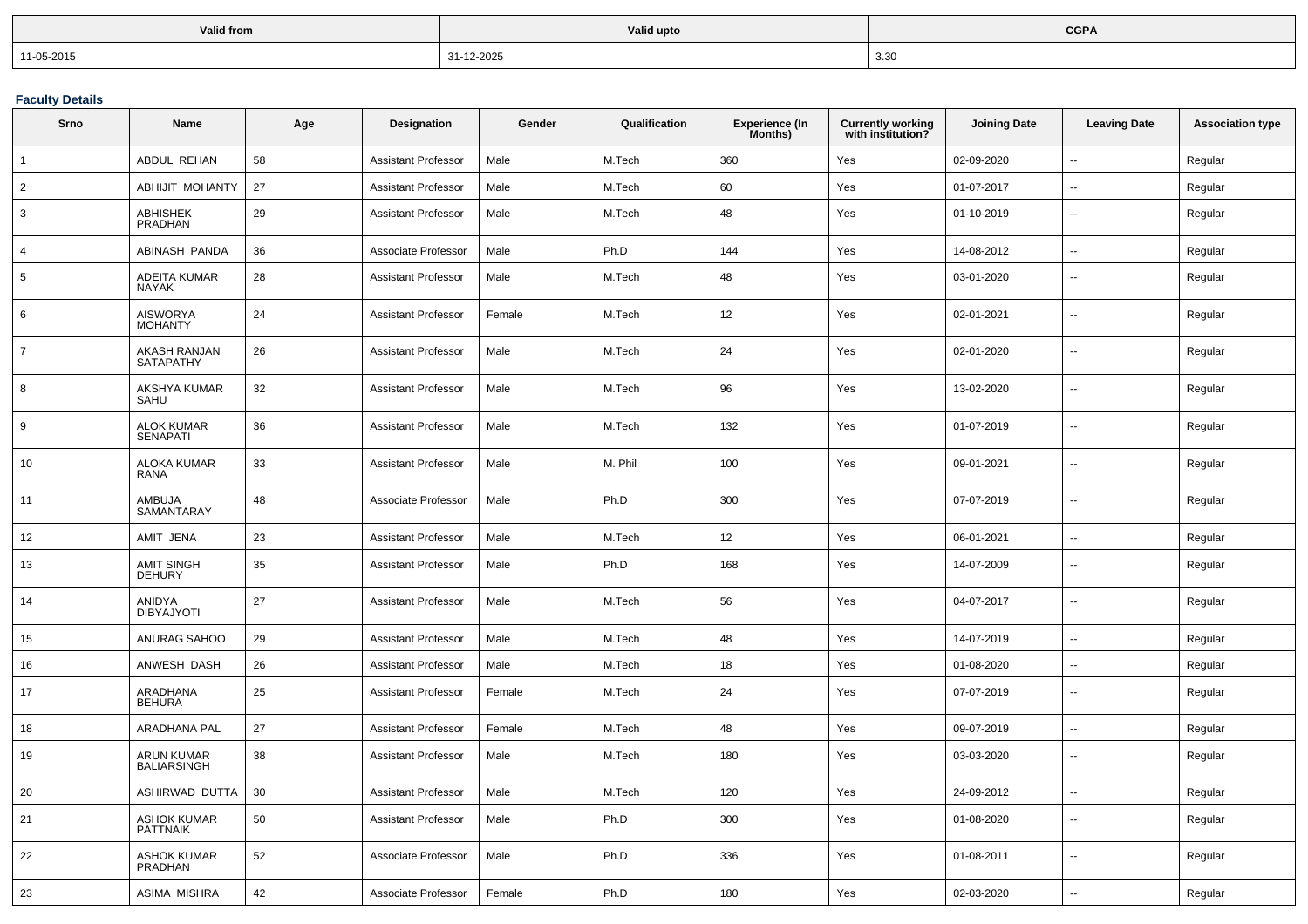| 24 | ATMABHU DAS                                         | 34 | Associate Professor        | Male   | Ph.D   | 156 | Yes | 02-02-2013 | --                       | Regular |
|----|-----------------------------------------------------|----|----------------------------|--------|--------|-----|-----|------------|--------------------------|---------|
| 25 | <b>B SUMAN PATRA</b>                                | 27 | <b>Assistant Professor</b> | Male   | M.Tech | 60  | Yes | 03-07-2017 | $\overline{\phantom{a}}$ | Regular |
| 26 | <b>BANDANA JETHI</b>                                | 28 | <b>Assistant Professor</b> | Female | M.Tech | 60  | Yes | 11-07-2016 | $\overline{\phantom{a}}$ | Regular |
| 27 | <b>BHABANI SANKAR</b><br>SATAPATHY                  | 46 | Assistant Professor        | Male   | M.Sc.  | 264 | Yes | 02-12-2012 | $\overline{\phantom{a}}$ | Regular |
| 28 | <b>BHARAT CHANDRA</b><br>KALAPAHAD                  | 48 | Assistant Professor        | Male   | Ph.D   | 316 | Yes | 02-11-2012 | --                       | Regular |
| 29 | <b>BIBHUDATTA</b><br><b>PAIKARAY</b>                | 41 | Associate Professor        | Male   | Ph.D   | 216 | Yes | 01-05-2007 | --                       | Regular |
| 30 | <b>BIBHUDENDU</b><br>PANDA                          | 45 | Associate Professor        | Male   | Ph.D   | 276 | No  | 06-07-2017 | 31-03-2021               | Regular |
| 31 | <b>BIJAYA MISHRA</b>                                | 45 | Associate Professor        | Male   | Ph.D   | 228 | Yes | 01-07-2013 | --                       | Regular |
| 32 | <b>BIJAYA KISHOR</b><br>SHISHIR SEKHAR<br>PATTANAIK | 43 | Associate Professor        | Male   | Ph.D   | 228 | Yes | 01-09-2008 | --                       | Regular |
| 33 | <b>BIJAYA KUMAR</b><br>PANDA                        | 48 | Professor                  | Male   | Ph.D   | 282 | Yes | 01-04-2005 | --                       | Regular |
| 34 | <b>BIKASH KUMAR</b><br><b>BARIK</b>                 | 23 | Assistant Professor        | Male   | M.Tech | 12  | Yes | 16-01-2021 | --                       | Regular |
| 35 | <b>BIMAL PRASAD</b><br>KAR                          | 38 | Associate Professor        | Male   | Ph.D   | 168 | Yes | 16-10-2017 | --                       | Regular |
| 36 | <b>BIMOSH SAHOO</b>                                 | 34 | Associate Professor        | Male   | Ph.D   | 132 | Yes | 11-07-2016 | $\overline{\phantom{a}}$ | Regular |
| 37 | <b>BINOD BIHARI</b><br><b>MAHARATHI</b>             | 66 | Professor                  | Male   | Ph.D   | 420 | Yes | 01-07-2015 | $\overline{\phantom{a}}$ | Regular |
| 38 | <b>BIRANCHI</b><br>NARAYAN DASH                     | 45 | Associate Professor        | Male   | Ph.D   | 300 | Yes | 16-06-2006 | $\overline{\phantom{a}}$ | Regular |
| 39 | <b>BIRANCHI</b><br><b>NARAYAN PATRA</b>             | 39 | <b>Assistant Professor</b> | Male   | M.Sc.  | 156 | Yes | 06-07-2017 | $\overline{\phantom{a}}$ | Regular |
| 40 | <b>BISHNU PRASAD</b><br><b>MISHRA</b>               | 60 | Professor                  | Male   | Ph.D   | 444 | Yes | 30-06-2019 | $\overline{\phantom{a}}$ | Regular |
| 41 | <b>BISWAJIT BARIK</b>                               | 28 | Assistant Professor        | Male   | M.Tech | 56  | Yes | 04-07-2017 | $\overline{a}$           | Regular |
| 42 | <b>BISWAJIT NAYAK</b>                               | 46 | Associate Professor        | Male   | Ph.D   | 228 | Yes | 24-12-2012 | $\sim$                   | Regular |
| 43 | <b>BISWAJIT RANA</b>                                | 28 | <b>Assistant Professor</b> | Male   | M.Tech | 60  | Yes | 06-07-2017 | $\overline{\phantom{a}}$ | Regular |
| 44 | <b>BISWAJIT SAHOO</b>                               | 30 | <b>Assistant Professor</b> | Male   | M.Tech | 72  | Yes | 01-08-2019 |                          | Regular |
| 45 | BISWAJIT<br>TRIPATHY                                | 51 | Professor                  | Male   | Ph.D   | 312 | Yes | 01-08-2019 | $\overline{\phantom{a}}$ | Regular |
| 46 | BISWARANJAN<br><b>BHOL</b>                          | 35 | <b>Assistant Professor</b> | Male   | Ph.D   | 48  | Yes | 01-07-2017 | $\sim$                   | Regular |
| 47 | <b>BISWARANJAN</b><br><b>DEBATA</b>                 | 29 | <b>Assistant Professor</b> | Male   | M.Tech | 60  | Yes | 02-01-2021 | $\sim$                   | Regular |
| 48 | CHANDAN PATRA                                       | 36 | <b>Assistant Professor</b> | Male   | Ph.D   | 156 | Yes | 10-06-2008 | $\sim$                   | Regular |
| 49 | CHANDAN KUMAR<br>JENA                               | 31 | <b>Assistant Professor</b> | Male   | M.Tech | 96  | Yes | 07-03-2017 | --                       | Regular |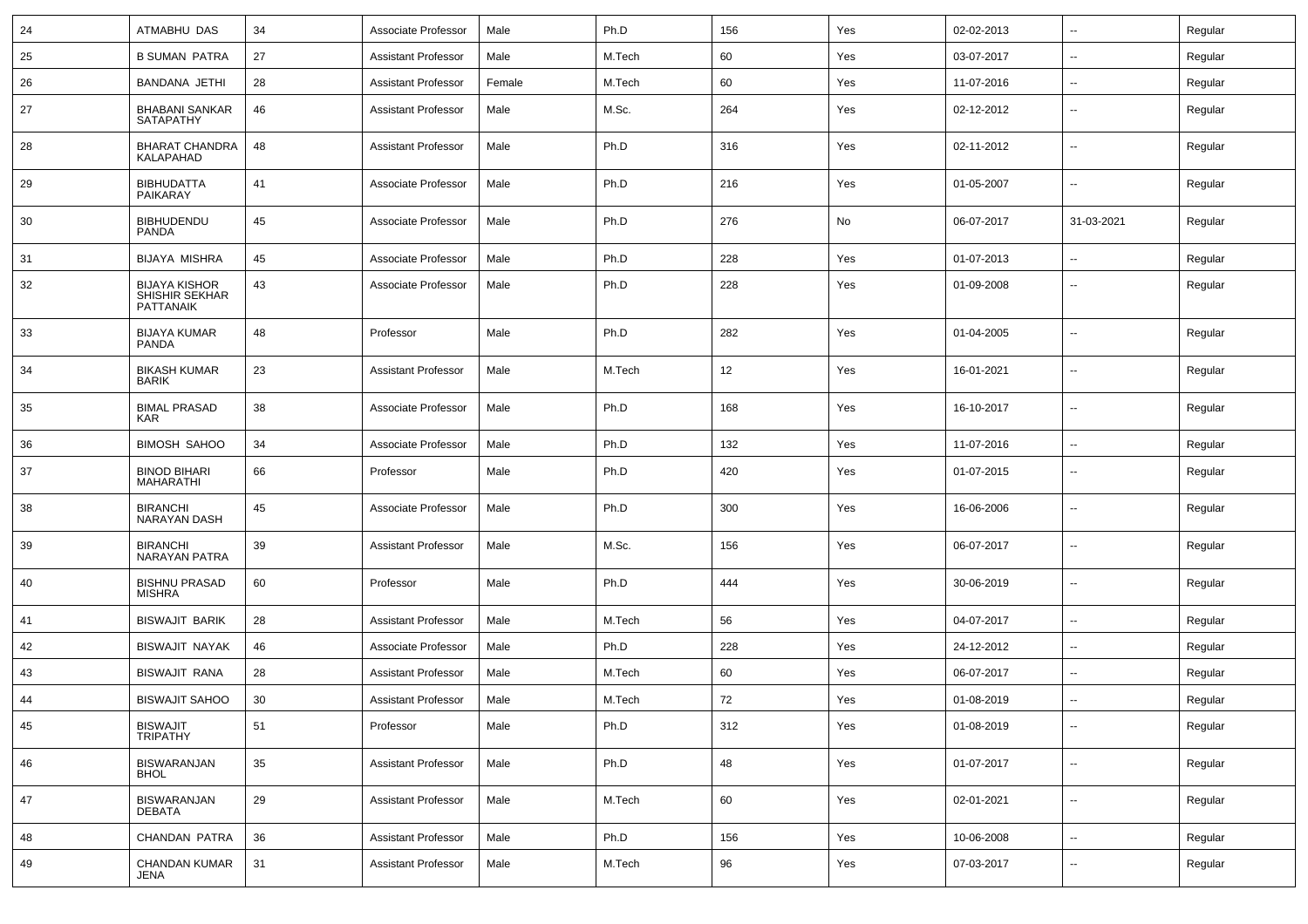| 50 | CHANDRA<br><b>SEKHAR MISHRA</b>       | 44 | <b>Assistant Professor</b> | Male   | Ph.D   | 180 | Yes | 11-07-2011 |                          | Regular |
|----|---------------------------------------|----|----------------------------|--------|--------|-----|-----|------------|--------------------------|---------|
| 51 | CHANDRAKANTA<br><b>NAYAK</b>          | 44 | Professor                  | Male   | Ph.D   | 264 | Yes | 01-08-2011 | $\sim$                   | Regular |
| 52 | CHANDRIKA<br>SAMAL                    | 41 | Associate Professor        | Female | Ph.D   | 204 | Yes | 01-10-2010 | $\sim$                   | Regular |
| 53 | CHINMAYA<br>SAHOO                     | 29 | <b>Assistant Professor</b> | Male   | M.Tech | 72  | Yes | 03-03-2017 | $\sim$                   | Regular |
| 54 | CHINMAYA KUMAR<br><b>PANDA</b>        | 32 | <b>Assistant Professor</b> | Male   | M.Tech | 108 | Yes | 03-07-2017 | $\sim$                   | Regular |
| 55 | CHINMAYANANDA<br><b>SAHOO</b>         | 29 | <b>Assistant Professor</b> | Male   | M.Tech | 108 | Yes | 30-01-2015 | $\sim$                   | Regular |
| 56 | CHINMAYEE DASH                        | 46 | Associate Professor        | Female | Ph.D   | 264 | Yes | 01-02-2008 | $\sim$                   | Regular |
| 57 | CHIRANJEEBI<br>SAHOO                  | 30 | <b>Assistant Professor</b> | Male   | M.Tech | 72  | Yes | 05-07-2017 | --                       | Regular |
| 58 | CHIRANJIBI PATRA                      | 29 | <b>Assistant Professor</b> | Male   | M.Tech | 60  | Yes | 07-07-2019 | --                       | Regular |
| 59 | CHITTARANJAN<br><b>BEHERA</b>         | 46 | Associate Professor        | Male   | Ph.D   | 276 | Yes | 01-06-2007 | $\overline{\phantom{a}}$ | Regular |
| 60 | DAMAYANTI<br>PRADHAN                  | 39 | <b>Assistant Professor</b> | Female | M.Sc.  | 180 | Yes | 02-03-2020 | $\overline{\phantom{a}}$ | Regular |
| 61 | <b>DEBASISH DAS</b>                   | 39 | <b>Assistant Professor</b> | Male   | Ph.D   | 144 | Yes | 01-08-2020 | $\overline{\phantom{a}}$ | Regular |
| 62 | <b>DEBI BARIK</b>                     | 28 | <b>Assistant Professor</b> | Male   | M.Tech | 24  | Yes | 08-05-2018 | $\overline{\phantom{a}}$ | Regular |
| 63 | DEEPAK KUMAR<br>PANDA                 | 35 | <b>Assistant Professor</b> | Male   | M.Tech | 144 | Yes | 02-01-2020 | $\overline{\phantom{a}}$ | Regular |
| 64 | DEVPRIYA PANDA                        | 39 | <b>Assistant Professor</b> | Male   | Ph.D   | 156 | Yes | 01-07-2019 | $\sim$                   | Regular |
| 65 | DHARANIDHAR<br>SAHU                   | 72 | Professor                  | Male   | Ph.D   | 540 | Yes | 02-01-2010 | $\sim$                   | Regular |
| 66 | DIBYA RANJAN<br><b>DAS ADHIKARY</b>   | 35 | <b>Assistant Professor</b> | Male   | M.Tech | 112 | No  | 05-07-2018 | 30-04-2021               | Regular |
| 67 | <b>DIPAK KUMAR</b><br><b>SAHOO</b>    | 43 | <b>Assistant Professor</b> | Male   | Ph.D   | 228 | Yes | 04-07-2017 | $\sim$                   | Regular |
| 68 | <b>GEETARANI</b><br>PANIGRAHI         | 56 | <b>Assistant Professor</b> | Female | Ph.D   | 336 | Yes | 06-07-2017 | $\sim$                   | Regular |
| 69 | GHANASHYAM<br><b>SAHOO</b>            | 44 | Associate Professor        | Male   | Ph.D   | 192 | Yes | 01-08-2019 | $\sim$                   | Regular |
| 70 | GIRIJA SANKAR<br>MISHRA               | 33 | <b>Assistant Professor</b> | Male   | M.Tech | 144 | Yes | 08-08-2012 | $\sim$                   | Regular |
| 71 | <b>GOPINATH PALAI</b>                 | 46 | Professor                  | Male   | Ph.D   | 300 | Yes | 01-07-2005 | $\sim$                   | Regular |
| 72 | <b>GOUR PRASAD</b><br><b>BANERJEE</b> | 71 | Professor                  | Male   | Ph.D   | 480 | Yes | 05-07-2017 | $\sim$                   | Regular |
| 73 | HARSABARDHAN<br><b>DAS</b>            | 35 | <b>Assistant Professor</b> | Male   | M.Tech | 132 | Yes | 02-04-2020 | $\sim$                   | Regular |
| 74 | HIMANSHU<br>BEHERA                    | 29 | <b>Assistant Professor</b> | Male   | M.Tech | 72  | Yes | 05-07-2017 | $\overline{\phantom{a}}$ | Regular |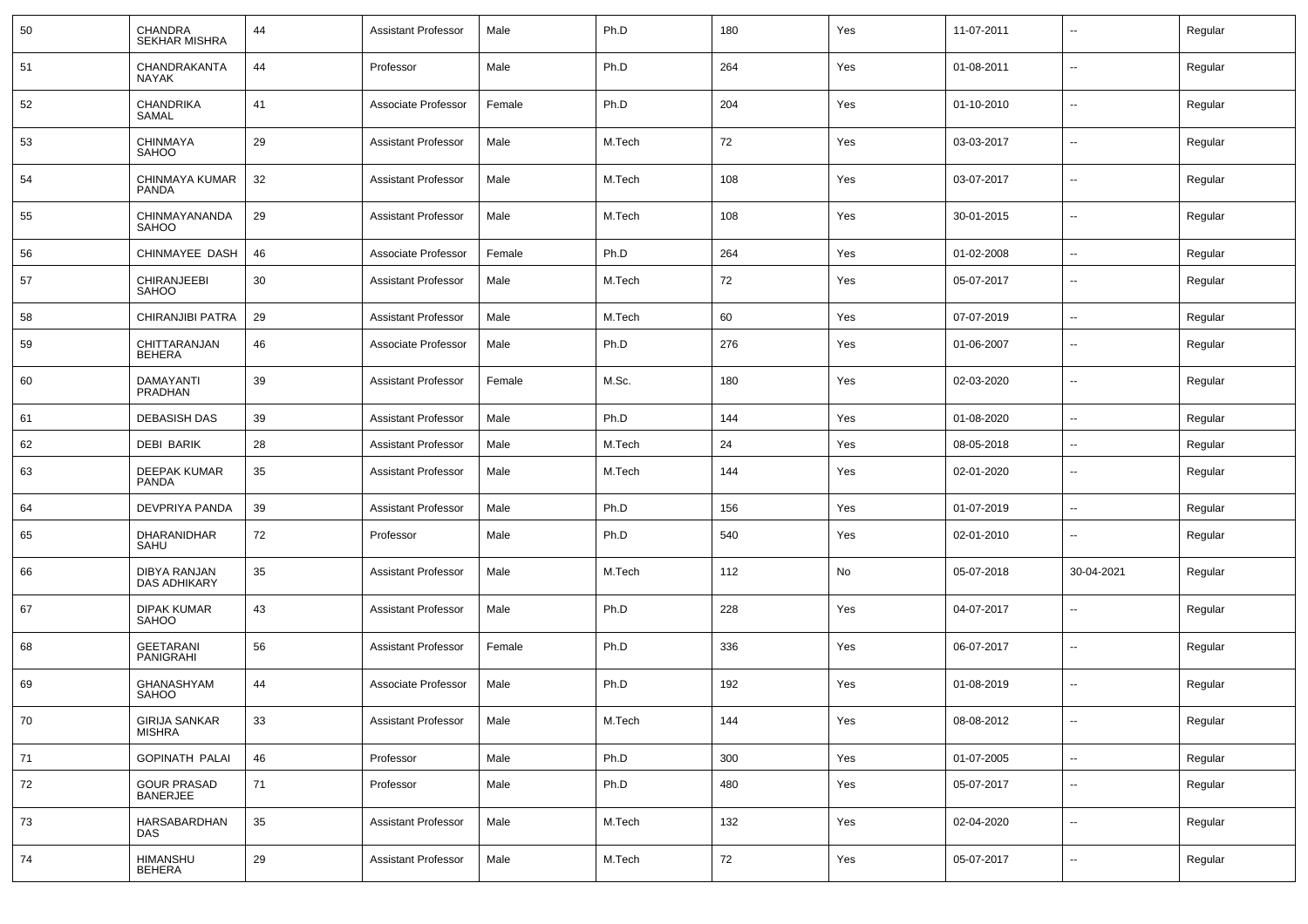| 75 | HIMANSU SEKHAR<br><b>SASMAL</b>              | 46         | Assistant Professor        | Male   | Ph.D            | 288 | Yes | 01-08-2018 | $\overline{\phantom{a}}$ | Regular |
|----|----------------------------------------------|------------|----------------------------|--------|-----------------|-----|-----|------------|--------------------------|---------|
| 76 | <b>JAGANNATH</b><br><b>NAYAK</b>             | 27         | Assistant Professor        | Male   | M.Tech          | 48  | Yes | 05-07-2017 | $\overline{\phantom{a}}$ | Regular |
| 77 | <b>JAYANTA KUMAR</b><br><b>MISHRA</b>        | 40         | Assistant Professor        | Male   | Ph.D            | 216 | Yes | 04-07-2017 | $\overline{\phantom{a}}$ | Regular |
| 78 | JOYGOPAL JENA                                | 64         | Professor                  | Male   | Ph.D            | 468 | Yes | 13-07-2015 | $\sim$                   | Regular |
| 79 | <b>JYOTISMITA</b><br>NAYAK                   | 23         | Assistant Professor        | Female | M.A.(Economics) | 12  | Yes | 09-01-2021 | $\overline{\phantom{a}}$ | Regular |
| 80 | KAIBALYA KUMAR<br><b>SETHI</b>               | 39         | Associate Professor        | Male   | Ph.D            | 218 | Yes | 14-03-2011 | $\overline{\phantom{a}}$ | Regular |
| 81 | KALIPRASANNA<br><b>SWAIN</b>                 | 46         | Associate Professor        | Male   | Ph.D            | 262 | Yes | 06-07-2007 | $\overline{\phantom{a}}$ | Regular |
| 82 | KALYANI<br>SUBHADARSINI<br><b>SINGH</b>      | 33         | Associate Professor        | Female | Ph.D            | 96  | Yes | 24-06-2014 | $\overline{\phantom{a}}$ | Regular |
| 83 | <b>KARTIK CHANDRA</b><br>JENA                | 36         | Assistant Professor        | Male   | Ph.D            | 144 | Yes | 01-07-2019 | $\overline{\phantom{a}}$ | Regular |
| 84 | KEDAR<br><b>MOHAPATRA</b>                    | 53         | Professor                  | Male   | Ph.D            | 360 | Yes | 27-08-2005 | $\overline{\phantom{a}}$ | Regular |
| 85 | KHARABELA<br>PARIDA                          | 38         | Assistant Professor        | Male   | Ph.D            | 156 | Yes | 07-07-2019 | $\overline{\phantom{a}}$ | Regular |
| 86 | <b>KISHORE KUMAR</b><br><b>MISHRA</b>        | 48         | Professor                  | Male   | Ph.D            | 288 | Yes | 09-10-2004 | $\overline{\phantom{a}}$ | Regular |
| 87 | <b>KRUSHNA</b><br>CHANDRA<br><b>TRIPATHY</b> | 47         | Assistant Professor        | Male   | M.Tech          | 240 | Yes | 02-01-2020 | $\overline{\phantom{a}}$ | Regular |
| 88 | KRUSHNA KUMAR<br><b>GUPTA</b>                | 67         | Professor                  | Male   | Ph.D            | 446 | Yes | 01-08-2018 | $\sim$                   | Regular |
| 89 | KUNAL PATTNAIK                               | 38         | Associate Professor        | Male   | Ph.D            | 192 | Yes | 25-01-2006 | $\overline{\phantom{a}}$ | Regular |
| 90 | LALAN<br><b>CHOUDHARY</b>                    | 31         | <b>Assistant Professor</b> | Male   | M.Tech          | 96  | Yes | 04-07-2017 | $\overline{\phantom{a}}$ | Regular |
| 91 | LAXMIDHAR<br><b>NAYAK</b>                    | 37         | Associate Professor        | Male   | Ph.D            | 156 | Yes | 03-07-2017 | $\overline{\phantom{a}}$ | Regular |
| 92 | LAXMIKANTA<br>MISHRA                         | 41         | <b>Assistant Professor</b> | Male   | Ph.D            | 246 | Yes | 11-12-2011 | $\overline{\phantom{a}}$ | Regular |
| 93 | LOPAMUDRA<br>KHUNTIA                         | 31         | <b>Assistant Professor</b> | Female | M.Tech          | 84  | Yes | 01-04-2020 | $\overline{\phantom{a}}$ | Regular |
| 94 | LYNDON DOMINIC<br><b>THOMAS</b>              | 46         | <b>Assistant Professor</b> | Male   | M. Phil         | 180 | Yes | 06-01-2020 | $\sim$                   | Regular |
| 95 | <b>MADHUSMITA</b><br><b>MISHRA</b>           | $35\,$     | Associate Professor        | Female | Ph.D            | 144 | Yes | 08-07-2016 | $\overline{\phantom{a}}$ | Regular |
| 96 | <b>MADHUSMITA</b><br>ROUT                    | 38         | <b>Assistant Professor</b> | Female | M.Sc.           | 144 | Yes | 02-03-2020 | $\overline{\phantom{a}}$ | Regular |
| 97 | MAHENDRA<br><b>KUMAR MOHANTY</b>             | $32\,$     | <b>Assistant Professor</b> | Male   | M.Tech          | 120 | Yes | 24-06-2014 | $\overline{\phantom{a}}$ | Regular |
| 98 | MAHESH BISWAL                                | ${\bf 28}$ | <b>Assistant Professor</b> | Male   | M.Tech          | 60  | Yes | 04-07-2017 | $\overline{\phantom{a}}$ | Regular |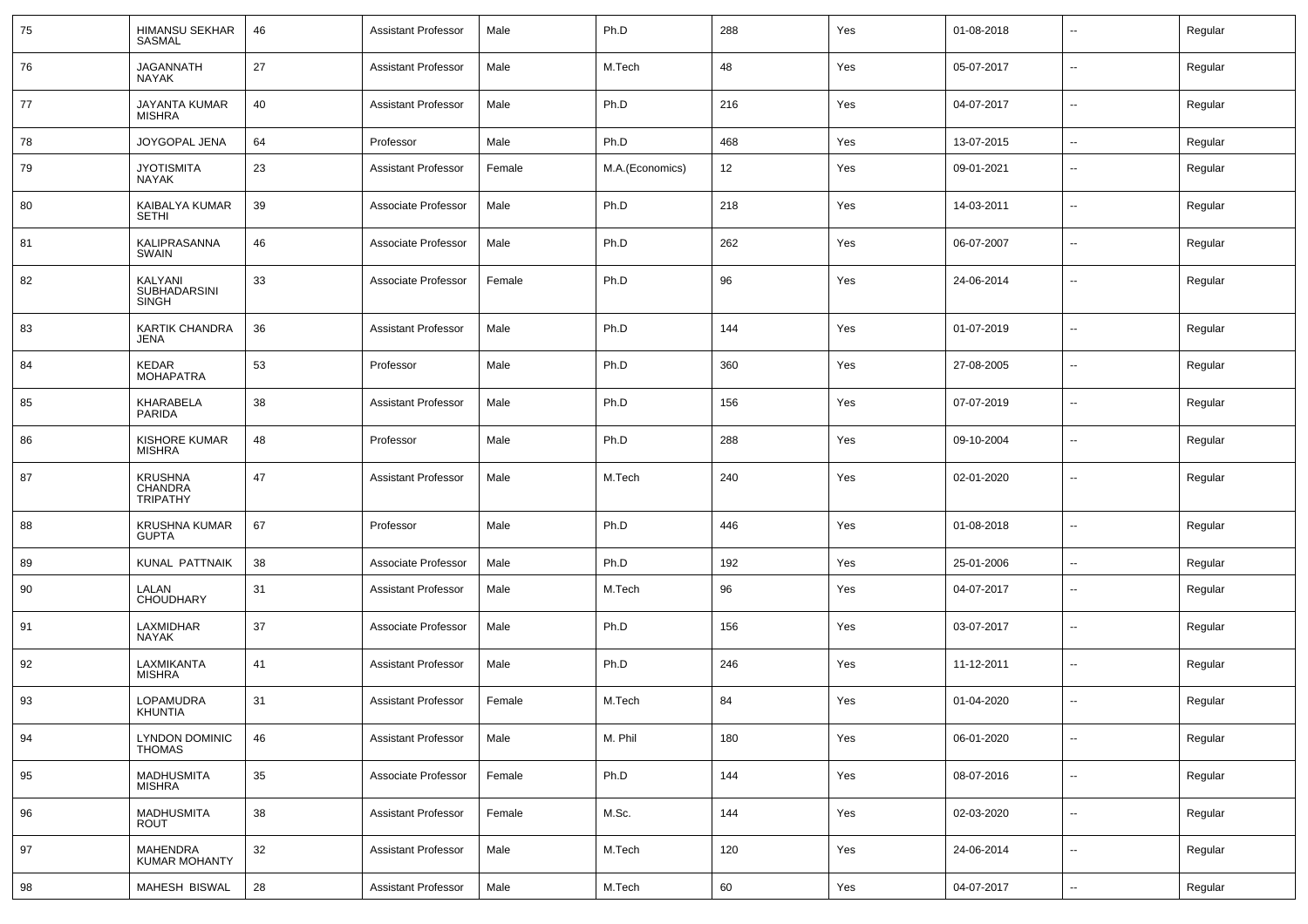| 99  | <b>MALAYA KUMAR</b><br><b>MALIK</b>          | 34 | Assistant Professor        | Male   | M.Tech  | 132 | Yes | 02-07-2019 | $\overline{\phantom{a}}$ | Regular |
|-----|----------------------------------------------|----|----------------------------|--------|---------|-----|-----|------------|--------------------------|---------|
| 100 | <b>MANAS RANJAN</b><br><b>ROUT</b>           | 30 | <b>Assistant Professor</b> | Male   | M.Tech  | 72  | Yes | 06-07-2017 | $\sim$                   | Regular |
| 101 | MANMATHA<br><b>KUMAR ROUL</b>                | 57 | Professor                  | Male   | Ph.D    | 444 | Yes | 01-08-2013 | $\sim$                   | Regular |
| 102 | <b>MANOJ KUMAR</b><br>PRADHAN                | 51 | Professor                  | Male   | Ph.D    | 312 | Yes | 02-07-2013 | $\sim$                   | Regular |
| 103 | <b>MANOJ KUMAR</b><br><b>ROUTRAY</b>         | 55 | Assistant Professor        | Male   | M.Tech  | 348 | Yes | 06-07-2017 | $\sim$                   | Regular |
| 104 | <b>MANOJ KUMAR</b><br><b>SAHOO</b>           | 42 | Associate Professor        | Male   | Ph.D    | 228 | Yes | 04-07-2017 | $\sim$                   | Regular |
| 105 | <b>MANOJ KUMAR</b><br>SAHU                   | 35 | Associate Professor        | Male   | Ph.D    | 180 | Yes | 20-07-2009 | $\sim$                   | Regular |
| 106 | <b>MANOJA KUMAR</b><br>SAHU                  | 37 | <b>Assistant Professor</b> | Male   | Ph.D    | 156 | Yes | 03-08-2018 | $\sim$                   | Regular |
| 107 | MANORANJAN<br><b>BEJ</b>                     | 39 | Associate Professor        | Male   | Ph.D    | 204 | Yes | 05-08-2009 | $\sim$                   | Regular |
| 108 | <b>MEENATI</b><br><b>MAHARANA</b>            | 38 | <b>Assistant Professor</b> | Female | M.Tech  | 180 | Yes | 10-01-2020 | $\sim$                   | Regular |
| 109 | <b>MILAN PATRO</b>                           | 30 | <b>Assistant Professor</b> | Male   | M.Tech  | 120 | Yes | 02-12-2012 | $\sim$                   | Regular |
| 110 | <b>MINAKSHI</b><br><b>SHESHADRI</b><br>NAYAK | 31 | Assistant Professor        | Female | M.Tech  | 132 | Yes | 24-12-2012 | $\overline{\phantom{a}}$ | Regular |
| 111 | MITRABHANU<br><b>ROUT</b>                    | 27 | Assistant Professor        | Male   | M.Tech  | 48  | Yes | 04-07-2017 | $\sim$                   | Regular |
| 112 | <b>MOHAMMED</b><br>ABDULLAH                  | 33 | <b>Assistant Professor</b> | Male   | M.Tech  | 96  | Yes | 01-08-2020 | $\sim$                   | Regular |
| 113 | <b>MONALISA OJHA</b>                         | 31 | <b>Assistant Professor</b> | Female | M.Tech  | 60  | Yes | 03-07-2017 | $\sim$                   | Regular |
| 114 | <b>MONALISA</b><br>SAHOO                     | 28 | <b>Assistant Professor</b> | Female | M.Tech  | 68  | Yes | 06-07-2017 | $\overline{\phantom{a}}$ | Regular |
| 115 | NALINIKANTA<br>PARHI                         | 26 | <b>Assistant Professor</b> | Male   | M. Phil | 72  | Yes | 04-12-2017 | $\overline{\phantom{a}}$ | Regular |
| 116 | <b>NARENDRA</b><br><b>KUMAR BARIK</b>        | 42 | <b>Assistant Professor</b> | Male   | M.Tech  | 228 | Yes | 02-07-2018 | $\overline{\phantom{a}}$ | Regular |
| 117 | NILAMANI SAMAL                               | 33 | <b>Assistant Professor</b> | Male   | M.Tech  | 96  | Yes | 01-07-2019 | $\sim$                   | Regular |
| 118 | NIRUPAMA<br>SAHOO                            | 35 | <b>Assistant Professor</b> | Female | M.A     | 120 | Yes | 06-03-2020 | $\sim$                   | Regular |
| 119 | P PRASANJIT<br>SWAIN                         | 27 | <b>Assistant Professor</b> | Male   | M.Tech  | 48  | No  | 01-07-2015 | 31-10-2020               | Regular |
| 120 | PADMESH BISWAL                               | 35 | <b>Assistant Professor</b> | Male   | M.Tech  | 120 | Yes | 01-07-2017 | $\sim$                   | Regular |
| 121 | PANCHANAN<br>SAHOO                           | 43 | <b>Assistant Professor</b> | Male   | M.Tech  | 180 | Yes | 02-03-2020 | $\sim$                   | Regular |
| 122 | PARTHASARATHI<br>DAS                         | 37 | <b>Assistant Professor</b> | Male   | Ph.D    | 168 | Yes | 12-06-2007 | $\mathbf{u}$             | Regular |
| 123 | PHALGUNI PANDA                               | 46 | <b>Assistant Professor</b> | Male   | M.Tech  | 244 | Yes | 07-07-2018 | $\sim$                   | Regular |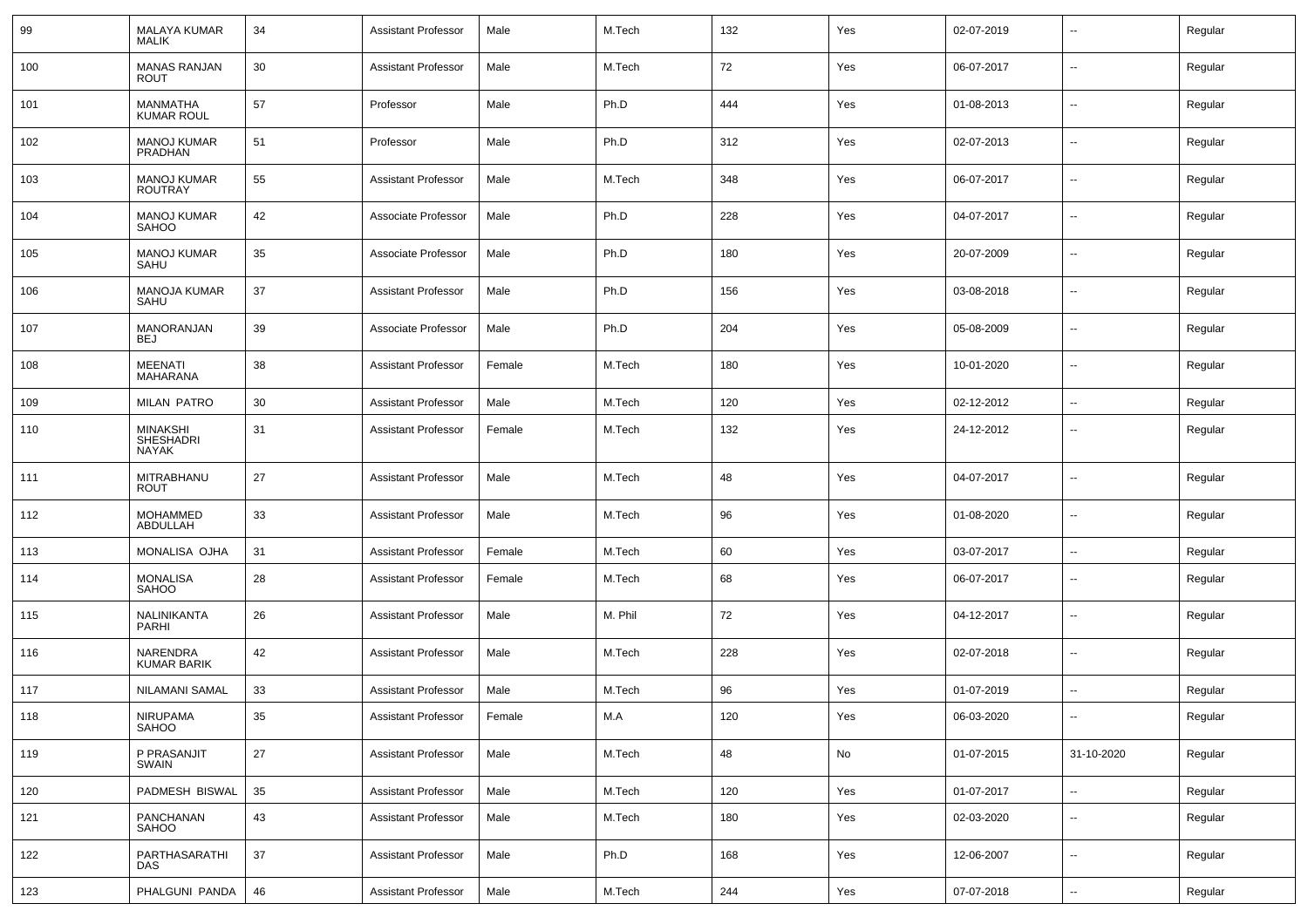| 124 | PINTU DANDAPAT                        | 27 | <b>Assistant Professor</b> | Male   | M.Sc.   | 48  | Yes | 07-08-2019 | $\mathbf{u}$             | Regular |
|-----|---------------------------------------|----|----------------------------|--------|---------|-----|-----|------------|--------------------------|---------|
| 125 | PIYUSH KANTI<br>SAMAL                 | 29 | <b>Assistant Professor</b> | Male   | M.Tech  | 24  | Yes | 01-07-2017 | $\overline{\phantom{a}}$ | Regular |
| 126 | PRABODH KUMAR<br>DALAI                | 55 | Professor                  | Male   | Ph.D    | 360 | Yes | 21-12-2011 | $\overline{\phantom{a}}$ | Regular |
| 127 | PRADEEP KUMAR<br><b>BISWAL</b>        | 43 | <b>Assistant Professor</b> | Male   | M.Tech  | 84  | Yes | 24-02-2020 | $\sim$                   | Regular |
| 128 | PRADEEP KUMAR<br><b>JENA</b>          | 43 | Associate Professor        | Male   | Ph.D    | 216 | Yes | 04-01-2016 | $\overline{\phantom{a}}$ | Regular |
| 129 | PRADEEP KUMAR<br><b>MOHANTY</b>       | 48 | <b>Assistant Professor</b> | Male   | Ph.D    | 264 | Yes | 02-12-2012 | $\overline{\phantom{a}}$ | Regular |
| 130 | PRADEEP KUMAR<br>RAUTRAY              | 65 | Professor                  | Male   | Ph.D    | 488 | Yes | 03-11-2009 | $\overline{\phantom{a}}$ | Regular |
| 131 | PRADOSH KUMAR<br><b>HOTA</b>          | 42 | Associate Professor        | Male   | Ph.D    | 216 | Yes | 07-07-2017 | $\overline{\phantom{a}}$ | Regular |
| 132 | PRADOSH KUMAR<br><b>KHUNTIA</b>       | 34 | <b>Assistant Professor</b> | Male   | M.Tech  | 114 | Yes | 05-07-2017 | $\overline{\phantom{a}}$ | Regular |
| 133 | PRAFULLA KUMAR<br><b>DASH</b>         | 48 | <b>Assistant Professor</b> | Male   | M.Tech  | 288 | Yes | 09-07-2018 | $\overline{\phantom{a}}$ | Regular |
| 134 | PRAHALLAD<br><b>SAHOO</b>             | 50 | Associate Professor        | Male   | M.Tech  | 288 | Yes | 29-10-2012 | --                       | Regular |
| 135 | <b>PRAJNA</b><br>PRIYADARSINI<br>ROUL | 25 | <b>Assistant Professor</b> | Female | M.Tech  | 24  | Yes | 07-09-2019 | --                       | Regular |
| 136 | PRANAKRUSHNA<br><b>PARIDA</b>         | 29 | <b>Assistant Professor</b> | Male   | M.Tech  | 60  | Yes | 29-08-2016 | $\overline{\phantom{a}}$ | Regular |
| 137 | PRASANT KUMAR<br>PANDA                | 51 | Associate Professor        | Male   | Ph.D    | 312 | Yes | 07-09-2019 | $\overline{\phantom{a}}$ | Regular |
| 138 | PRASANTA KUMAR<br>BAL                 | 51 | Professor                  | Male   | Ph.D    | 312 | Yes | 16-01-2008 | $\overline{\phantom{a}}$ | Regular |
| 139 | PRASANTA KUMAR<br>DASH                | 35 | Associate Professor        | Male   | Ph.D    | 168 | Yes | 25-07-2007 | $\sim$                   | Regular |
| 140 | PRASANTA KUMAR<br><b>MOHANTY</b>      | 61 | Associate Professor        | Male   | Ph.D    | 444 | Yes | 05-09-2007 | $\overline{\phantom{a}}$ | Regular |
| 141 | PRATIK SARANGI                        | 25 | <b>Assistant Professor</b> | Male   | M.Tech  | 12  | Yes | 11-07-2020 | −−                       | Regular |
| 142 | PRATIMA RANI<br><b>JENA</b>           | 28 | <b>Assistant Professor</b> | Female | M.Tech  | 12  | Yes | 02-01-2021 | $\overline{\phantom{a}}$ | Regular |
| 143 | PRAVAS KUMAR<br><b>ROUT</b>           | 34 | <b>Assistant Professor</b> | Male   | M.Tech  | 120 | Yes | 03-08-2020 | $\overline{\phantom{a}}$ | Regular |
| 144 | PRAVAT CHANDRA<br>PANDA               | 47 | <b>Assistant Professor</b> | Male   | M.Tech  | 240 | Yes | 09-07-2018 | $\overline{\phantom{a}}$ | Regular |
| 145 | PRITISH BHANJA                        | 36 | <b>Assistant Professor</b> | Male   | M. Phil | 72  | Yes | 21-10-2019 | $\sim$                   | Regular |
| 146 | PRIYADARSINI<br>PRADHAN               | 40 | Associate Professor        | Female | Ph.D    | 204 | Yes | 20-08-2004 | --                       | Regular |
| 147 | PRIYANKA DUTTA                        | 30 | <b>Assistant Professor</b> | Female | M.Tech  | 84  | Yes | 08-07-2017 | $\sim$                   | Regular |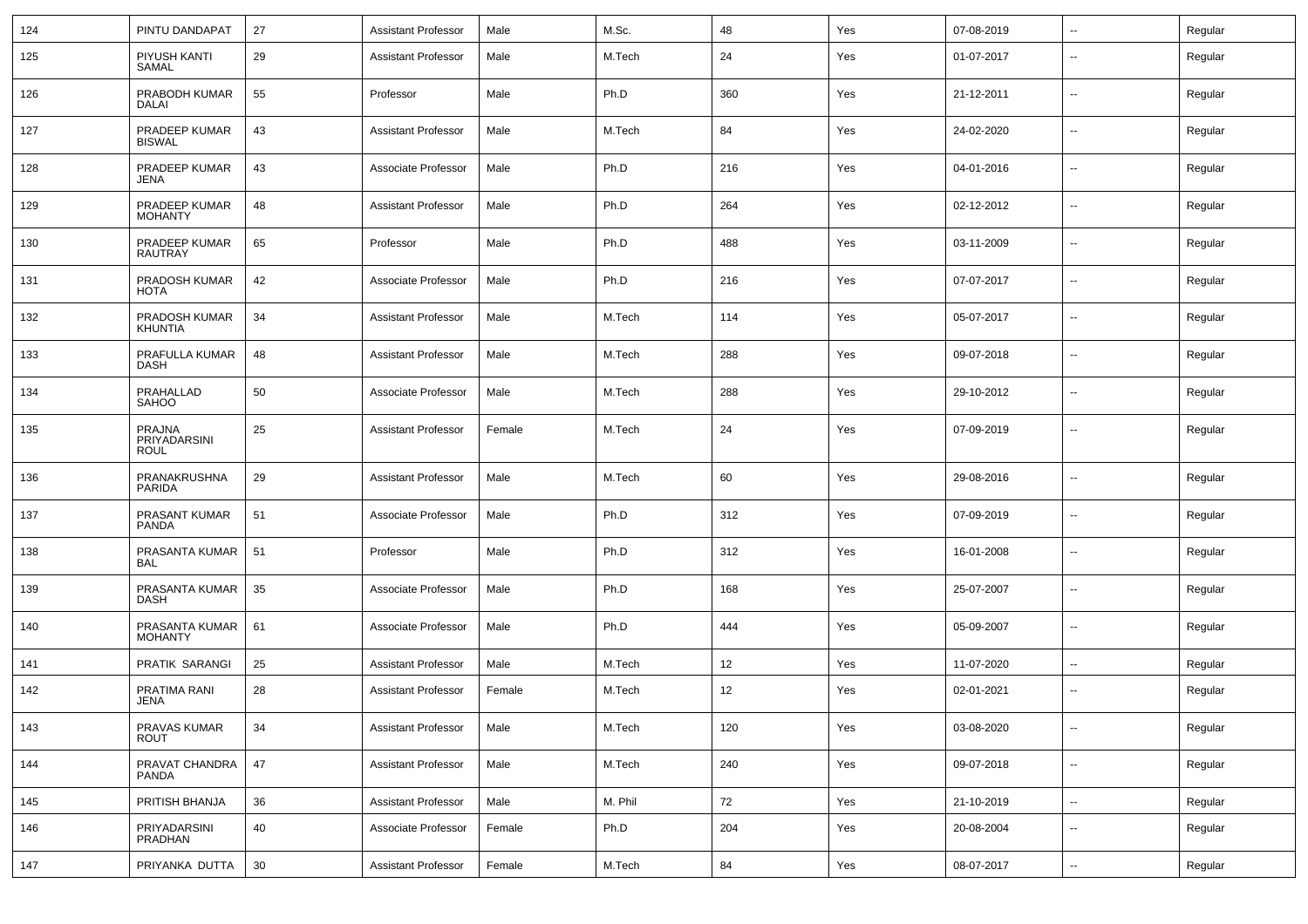| 148 | PRUTHI RANJAN<br>SWAIN                              | 31 | <b>Assistant Professor</b> | Male   | M.Tech | 96  | Yes | 04-07-2017 | $\overline{\phantom{a}}$ | Regular |
|-----|-----------------------------------------------------|----|----------------------------|--------|--------|-----|-----|------------|--------------------------|---------|
| 149 | PURNACHANDRA<br>BEHERA                              | 30 | <b>Assistant Professor</b> | Male   | M.Tech | 60  | Yes | 06-07-2017 | $\overline{\phantom{a}}$ | Regular |
| 150 | PURNIMA SAHOO                                       | 28 | <b>Assistant Professor</b> | Female | M.Tech | 60  | Yes | 04-07-2017 | $\overline{\phantom{a}}$ | Regular |
| 151 | RABINARAYAN<br><b>ROUT</b>                          | 43 | Associate Professor        | Male   | Ph.D   | 264 | Yes | 20-10-2006 | $\overline{\phantom{a}}$ | Regular |
| 152 | RABINDRA PANDA                                      | 46 | <b>Assistant Professor</b> | Male   | Ph.D   | 261 | Yes | 01-01-2014 | $\overline{\phantom{a}}$ | Regular |
| 153 | <b>RABIRANJAN</b><br><b>PRUSTY</b>                  | 28 | <b>Assistant Professor</b> | Male   | M.Sc.  | 60  | Yes | 07-08-2019 | $\overline{\phantom{a}}$ | Regular |
| 154 | RAHUL RAY                                           | 28 | <b>Assistant Professor</b> | Male   | M.Tech | 36  | Yes | 08-04-2019 | $\mathbf{u}$             | Regular |
| 155 | RAJIV KUMAR<br>DASH                                 | 39 | Assistant Professor        | Male   | Ph.D   | 192 | Yes | 30-05-2008 | $\overline{\phantom{a}}$ | Regular |
| 156 | RAKESH KUMAR<br><b>SEN</b>                          | 23 | <b>Assistant Professor</b> | Male   | M.Tech | 24  | Yes | 01-08-2020 | $\overline{\phantom{a}}$ | Regular |
| 157 | <b>RAMSHANKAR</b><br>PRADHAN                        | 32 | <b>Assistant Professor</b> | Male   | M.Sc.  | 132 | Yes | 12-03-2013 | $\overline{\phantom{a}}$ | Regular |
| 158 | <b>RASBIHARI</b><br><b>MISHRA</b>                   | 50 | Associate Professor        | Male   | Ph.D   | 324 | Yes | 12-12-2011 | $\overline{\phantom{a}}$ | Regular |
| 159 | <b>RASHMIBALA</b><br>SAMAL                          | 44 | <b>Assistant Professor</b> | Female | Ph.D   | 252 | Yes | 01-07-2017 | $\overline{\phantom{a}}$ | Regular |
| 160 | RASMI RANJAN<br>DAS                                 | 39 | Associate Professor        | Male   | Ph.D   | 204 | Yes | 13-08-2007 | $\overline{\phantom{a}}$ | Regular |
| 161 | RATIKANTA<br><b>MISHRA</b>                          | 74 | Professor                  | Male   | Ph.D   | 564 | Yes | 10-01-2018 | $\overline{\phantom{a}}$ | Regular |
| 162 | RISHAV ARYAN                                        | 26 | <b>Assistant Professor</b> | Male   | M.Tech | 12  | Yes | 11-01-2021 | $\overline{\phantom{a}}$ | Regular |
| 163 | SABITA ROUL                                         | 49 | <b>Assistant Professor</b> | Female | M.Tech | 180 | Yes | 08-01-2021 | $\overline{\phantom{a}}$ | Regular |
| 164 | SAGAR RANJAN<br><b>MISHRA</b>                       | 51 | Professor                  | Male   | Ph.D   | 308 | Yes | 02-01-2018 | $\overline{\phantom{a}}$ | Regular |
| 165 | SAGARIKA DASH                                       | 28 | <b>Assistant Professor</b> | Female | M.Tech | 36  | Yes | 02-08-2019 | $\sim$                   | Regular |
| 166 | SAGARIKA PANDA                                      | 31 | <b>Assistant Professor</b> | Female | M.Tech | 132 | Yes | 25-05-2015 | $\overline{\phantom{a}}$ | Regular |
| 167 | SAHASRANSHU<br><b>DAS</b>                           | 47 | Associate Professor        | Male   | Ph.D   | 258 | Yes | 01-08-2017 | $\overline{\phantom{a}}$ | Regular |
| 168 | SAIPAD BHAKTA<br><b>BHAGABATI</b><br>PRASANNA JSAHU | 38 | Associate Professor        | Male   | Ph.D   | 192 | Yes | 14-07-2009 | $\overline{\phantom{a}}$ | Regular |
| 169 | <b>SAKTI PRASAN</b><br><b>MOHANTY</b>               | 47 | Professor                  | Male   | Ph.D   | 264 | Yes | 01-02-2006 | $\overline{\phantom{a}}$ | Regular |
| 170 | SALIJA PATI                                         | 28 | <b>Assistant Professor</b> | Female | M.Tech | 36  | Yes | 03-09-2020 | Ξ.                       | Regular |
| 171 | <b>SAMBIT</b><br>PATTANAIK                          | 35 | <b>Assistant Professor</b> | Male   | Ph.D   | 108 | Yes | 06-08-2016 | $\overline{\phantom{a}}$ | Regular |
| 172 | <b>SAMIR KUMAR</b><br><b>DAS</b>                    | 70 | Professor                  | Male   | Ph.D   | 440 | Yes | 01-07-2011 | $\overline{\phantom{a}}$ | Regular |
| 173 | SANGITA KUMARI<br><b>BISWAL</b>                     | 26 | <b>Assistant Professor</b> | Female | M.Tech | 36  | Yes | 16-07-2018 | $\overline{\phantom{a}}$ | Regular |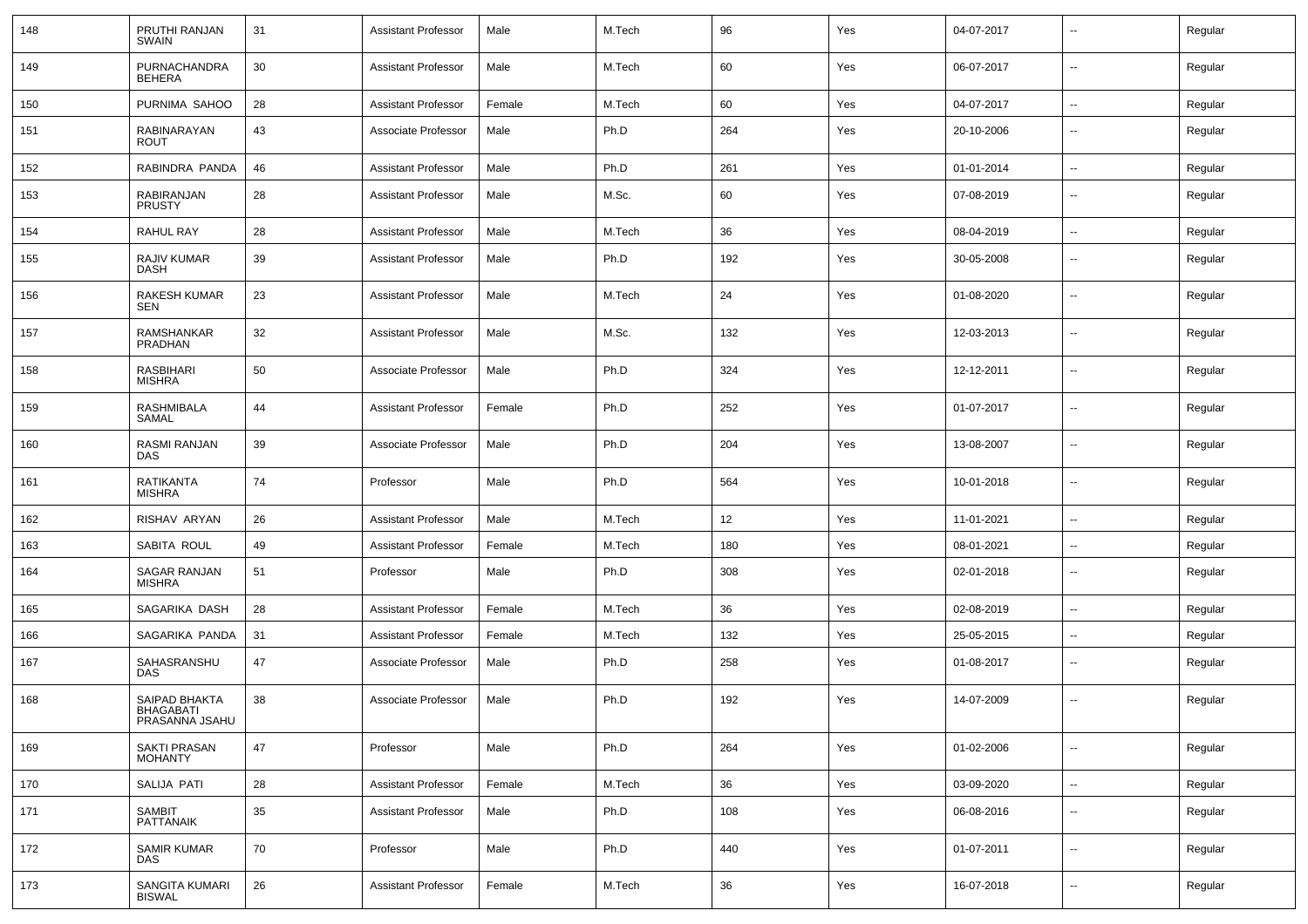| 174 | SANGRAM<br><b>BEHERA</b>               | 26 | <b>Assistant Professor</b> | Male   | M.Tech | 56  | Yes | 06-07-2017 | $\overline{\phantom{a}}$ | Regular |
|-----|----------------------------------------|----|----------------------------|--------|--------|-----|-----|------------|--------------------------|---------|
| 175 | SANGRAM<br><b>KESHARI NAYAK</b>        | 33 | <b>Assistant Professor</b> | Male   | M.Tech | 115 | Yes | 14-03-2013 | $\sim$                   | Regular |
| 176 | SANGRAM<br>KESHARI<br><b>RANASINGH</b> | 36 | <b>Assistant Professor</b> | Male   | M.Tech | 156 | Yes | 06-07-2017 | $\overline{\phantom{a}}$ | Regular |
| 177 | SANJUKTA NAYAK                         | 37 | Associate Professor        | Female | Ph.D   | 156 | Yes | 01-03-2011 | $\overline{\phantom{a}}$ | Regular |
| 178 | SANKARSAN<br><b>SAHOO</b>              | 41 | Associate Professor        | Male   | Ph.D   | 228 | Yes | 02-08-2010 | $\overline{\phantom{a}}$ | Regular |
| 179 | <b>SARADA PRASAD</b><br><b>MOHANTY</b> | 56 | Professor                  | Male   | Ph.D   | 340 | Yes | 01-06-2005 | $\sim$                   | Regular |
| 180 | SARADENDU<br><b>ACHARYA</b>            | 47 | Associate Professor        | Male   | Ph.D   | 288 | Yes | 10-12-2011 | $\overline{\phantom{a}}$ | Regular |
| 181 | SARAT CHANDRA<br><b>MOHAPATRA</b>      | 72 | Professor                  | Male   | Ph.D   | 624 | Yes | 08-09-2008 | $\sim$                   | Regular |
| 182 | <b>SARAT KUMAR</b><br><b>SWAIN</b>     | 58 | Professor                  | Male   | Ph.D   | 396 | Yes | 22-12-2006 | $\overline{\phantom{a}}$ | Regular |
| 183 | SARITA MISHRA                          | 39 | Associate Professor        | Female | Ph.D   | 168 | Yes | 02-12-2013 | $\sim$                   | Regular |
| 184 | SAROJ KANTA<br><b>MISHRA</b>           | 65 | Professor                  | Male   | Ph.D   | 468 | Yes | 01-01-2018 | $\overline{\phantom{a}}$ | Regular |
| 185 | <b>SAROJ KUMAR</b><br><b>DASH</b>      | 54 | Professor                  | Male   | Ph.D   | 384 | Yes | 06-05-2005 | $\overline{\phantom{a}}$ | Regular |
| 186 | <b>SAROJ KUMAR</b><br><b>PATRA</b>     | 41 | Associate Professor        | Male   | Ph.D   | 204 | Yes | 30-08-2010 | $\overline{\phantom{a}}$ | Regular |
| 187 | <b>SASMITA NAYAK</b>                   | 35 | <b>Assistant Professor</b> | Female | M.Tech | 132 | Yes | 01-07-2019 | $\overline{\phantom{a}}$ | Regular |
| 188 | SASMITA PARIDA                         | 38 | Assistant Professor        | Female | Ph.D   | 144 | Yes | 01-07-2019 | $\overline{\phantom{a}}$ | Regular |
| 189 | SATISH VOGGU                           | 36 | Associate Professor        | Male   | Ph.D   | 156 | Yes | 01-08-2018 | $\overline{\phantom{a}}$ | Regular |
| 190 | <b>SATYABRATA</b><br><b>BASTIA</b>     | 30 | <b>Assistant Professor</b> | Male   | M.Tech | 60  | Yes | 02-01-2021 | $\overline{\phantom{a}}$ | Regular |
| 191 | SATYABRATA<br><b>MOHANTY</b>           | 41 | <b>Assistant Professor</b> | Male   | M.Tech | 184 | Yes | 02-01-2020 | $\overline{\phantom{a}}$ | Regular |
| 192 | SATYASEN PANDA                         | 43 | Professor                  | Male   | Ph.D   | 168 | No  | 05-07-2017 | 28-02-2021               | Regular |
| 193 | SAUMYA<br><b>PATTANAIK</b>             | 37 | Associate Professor        | Female | Ph.D   | 144 | Yes | 06-07-2017 | $\overline{\phantom{a}}$ | Regular |
| 194 | SAUMYAKANTA<br><b>RAY</b>              | 35 | <b>Assistant Professor</b> | Male   | M.Tech | 132 | Yes | 08-01-2021 | $\overline{\phantom{a}}$ | Regular |
| 195 | SEETAL<br>MOHANTY                      | 27 | <b>Assistant Professor</b> | Male   | M.Tech | 60  | Yes | 03-07-2017 | $\overline{\phantom{a}}$ | Regular |
| 196 | SHANTANU<br>KUMAR BISWAL               | 41 | Associate Professor        | Male   | Ph.D   | 204 | Yes | 25-10-2005 | $\overline{\phantom{a}}$ | Regular |
| 197 | SHIBA KUMAR<br><b>ACHARYA</b>          | 52 | Professor                  | Male   | Ph.D   | 348 | Yes | 14-08-2007 | $\overline{\phantom{a}}$ | Regular |
| 198 | SHRUTI DASH                            | 35 | <b>Assistant Professor</b> | Female | M.Tech | 156 | Yes | 09-03-2009 | $\overline{\phantom{a}}$ | Regular |
| 199 | SIBAKANTA SAHU                         | 43 | Associate Professor        | Male   | Ph.D   | 252 | Yes | 21-11-2009 | $\sim$                   | Regular |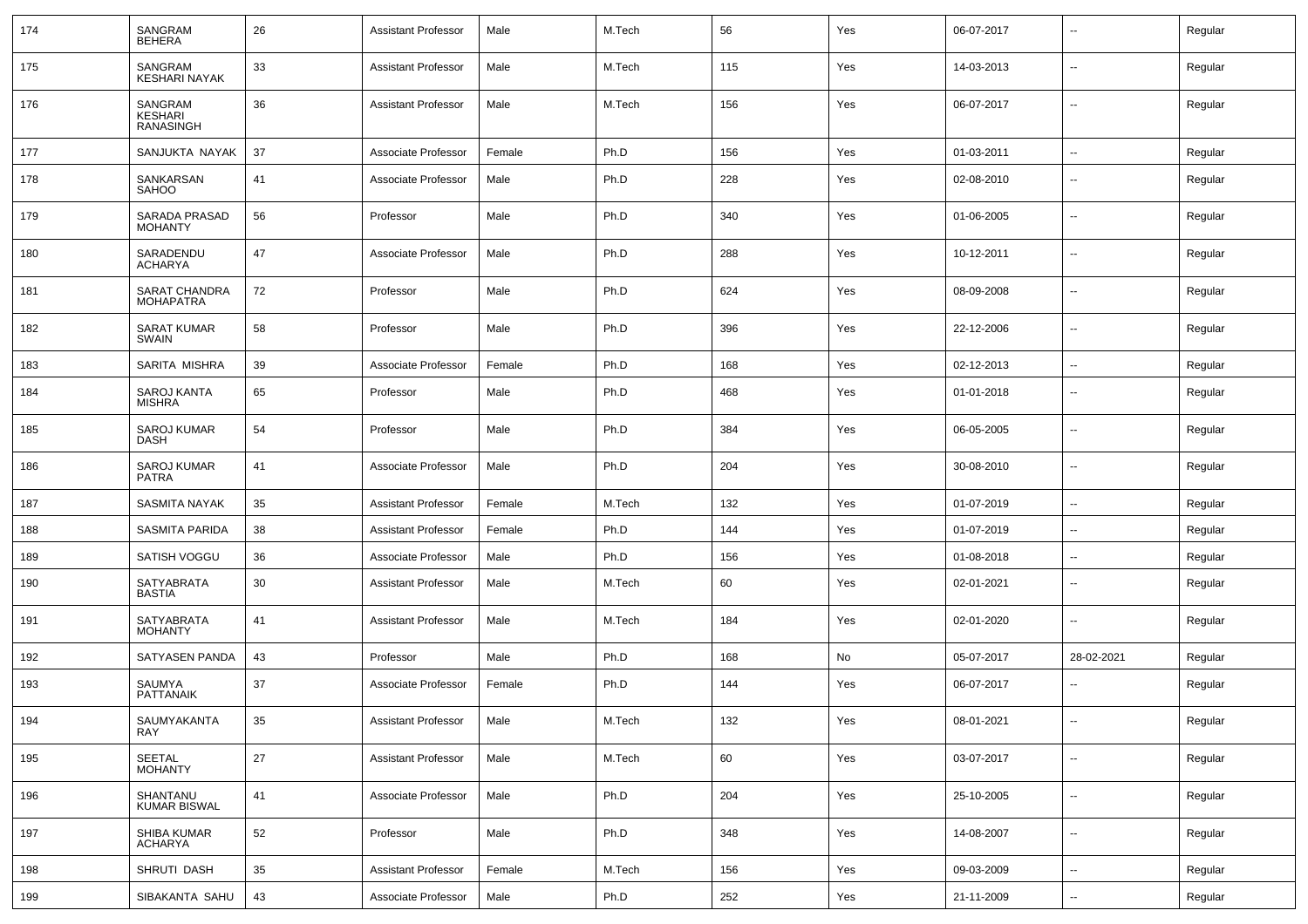| 200 | <b>SIDDHARTHA</b><br><b>BEHERA</b>      | 26 | <b>Assistant Professor</b> | Male   | M.Tech  | 12  | Yes | 01-08-2020 | $\overline{\phantom{a}}$ | Regular |
|-----|-----------------------------------------|----|----------------------------|--------|---------|-----|-----|------------|--------------------------|---------|
| 201 | SIDHARTH PATRO                          | 28 | <b>Assistant Professor</b> | Male   | M.Tech  | 12  | Yes | 02-01-2021 | ⊷.                       | Regular |
| 202 | SIMMI SINHA                             | 28 | <b>Assistant Professor</b> | Female | M.Tech  | 60  | Yes | 14-01-2017 | $\overline{\phantom{a}}$ | Regular |
| 203 | <b>SMITA RANI</b><br><b>PATRO</b>       | 49 | Professor                  | Female | Ph.D    | 300 | Yes | 28-07-2005 | --                       | Regular |
| 204 | <b>SMRUTI REKHA</b><br>SAMAL            | 42 | <b>Assistant Professor</b> | Female | Ph.D    | 210 | Yes | 02-03-2020 | ⊷.                       | Regular |
| 205 | <b>SMRUTISMITA</b><br>BEHERA            | 26 | <b>Assistant Professor</b> | Female | M.Tech  | 60  | Yes | 06-07-2017 | $\overline{\phantom{a}}$ | Regular |
| 206 | <b>SONALIKA</b><br>PRAHARAJ             | 30 | <b>Assistant Professor</b> | Female | M. Phil | 72  | Yes | 15-08-2018 | $\overline{\phantom{a}}$ | Regular |
| 207 | SOUMITRA JENA                           | 32 | <b>Assistant Professor</b> | Male   | M.Tech  | 144 | Yes | 02-07-2018 | $\overline{\phantom{a}}$ | Regular |
| 208 | SOUMYA RANJAN<br>JENA                   | 32 | <b>Assistant Professor</b> | Male   | M.Tech  | 84  | Yes | 02-07-2018 | --                       | Regular |
| 209 | SOUMYA RANJAN<br>PANDA                  | 30 | <b>Assistant Professor</b> | Male   | M.A     | 72  | Yes | 08-01-2021 | $\overline{\phantom{a}}$ | Regular |
| 210 | SOUMYA RANJAN<br>SAMAL                  | 36 | Assistant Professor        | Male   | M.Tech  | 144 | Yes | 08-01-2021 | $\overline{\phantom{a}}$ | Regular |
| 211 | SOUMYAJIT<br><b>SAHOO</b>               | 30 | <b>Assistant Professor</b> | Male   | M.Tech  | 96  | Yes | 08-06-2016 | --                       | Regular |
| 212 | <b>SRIKANT KUMAR</b><br><b>BEURA</b>    | 37 | <b>Assistant Professor</b> | Male   | Ph.D    | 180 | Yes | 02-07-2007 | $\overline{\phantom{a}}$ | Regular |
| 213 | SRILATA BASU                            | 38 | Associate Professor        | Female | Ph.D    | 180 | Yes | 20-07-2009 | --                       | Regular |
| 214 | SUBHA RANJAN<br><b>DAS</b>              | 38 | <b>Assistant Professor</b> | Male   | Ph.D    | 168 | Yes | 07-03-2011 | $\overline{\phantom{a}}$ | Regular |
| 215 | <b>SUBHADRA</b><br>PRADHAN              | 37 | Associate Professor        | Female | Ph.D    | 154 | Yes | 02-09-2009 | $\overline{\phantom{a}}$ | Regular |
| 216 | SUBHAMAYA<br>PANDA                      | 27 | <b>Assistant Professor</b> | Male   | M.Tech  | 60  | Yes | 04-07-2017 | $\overline{\phantom{a}}$ | Regular |
| 217 | <b>SUBHAS</b><br><b>CHANDRA MISHRA</b>  | 78 | Professor                  | Male   | Ph.D    | 624 | Yes | 07-01-2018 | $\overline{\phantom{a}}$ | Regular |
| 218 | <b>SUBHASHREE</b><br><b>BALIARSINGH</b> | 43 | Associate Professor        | Female | Ph.D    | 228 | Yes | 04-09-2004 | $\overline{\phantom{a}}$ | Regular |
| 219 | SUBHASHREE<br>DASH                      | 30 | <b>Assistant Professor</b> | Female | M.Tech  | 72  | Yes | 01-07-2017 | $\sim$                   | Regular |
| 220 | SUBHASISH ROUL                          | 36 | <b>Assistant Professor</b> | Male   | M.Tech  | 132 | Yes | 02-01-2020 | Ξ.                       | Regular |
| 221 | SUBRATO<br>CHOWDHURY                    | 31 | Assistant Professor        | Male   | M.Tech  | 72  | Yes | 09-07-2019 | Ξ.                       | Regular |
| 222 | <b>SUCHARITA</b><br><b>PATRO</b>        | 47 | <b>Assistant Professor</b> | Female | Ph.D    | 108 | Yes | 06-07-2017 | $\overline{\phantom{a}}$ | Regular |
| 223 | SUDHIR KUMAR<br><b>MOHAPATRA</b>        | 41 | Professor                  | Male   | Ph.D    | 212 | Yes | 08-02-2006 | ц.                       | Regular |
| 224 | SUJIT KHANDAI                           | 37 | Assistant Professor        | Male   | Ph.D    | 142 | Yes | 02-06-2009 | $\overline{\phantom{a}}$ | Regular |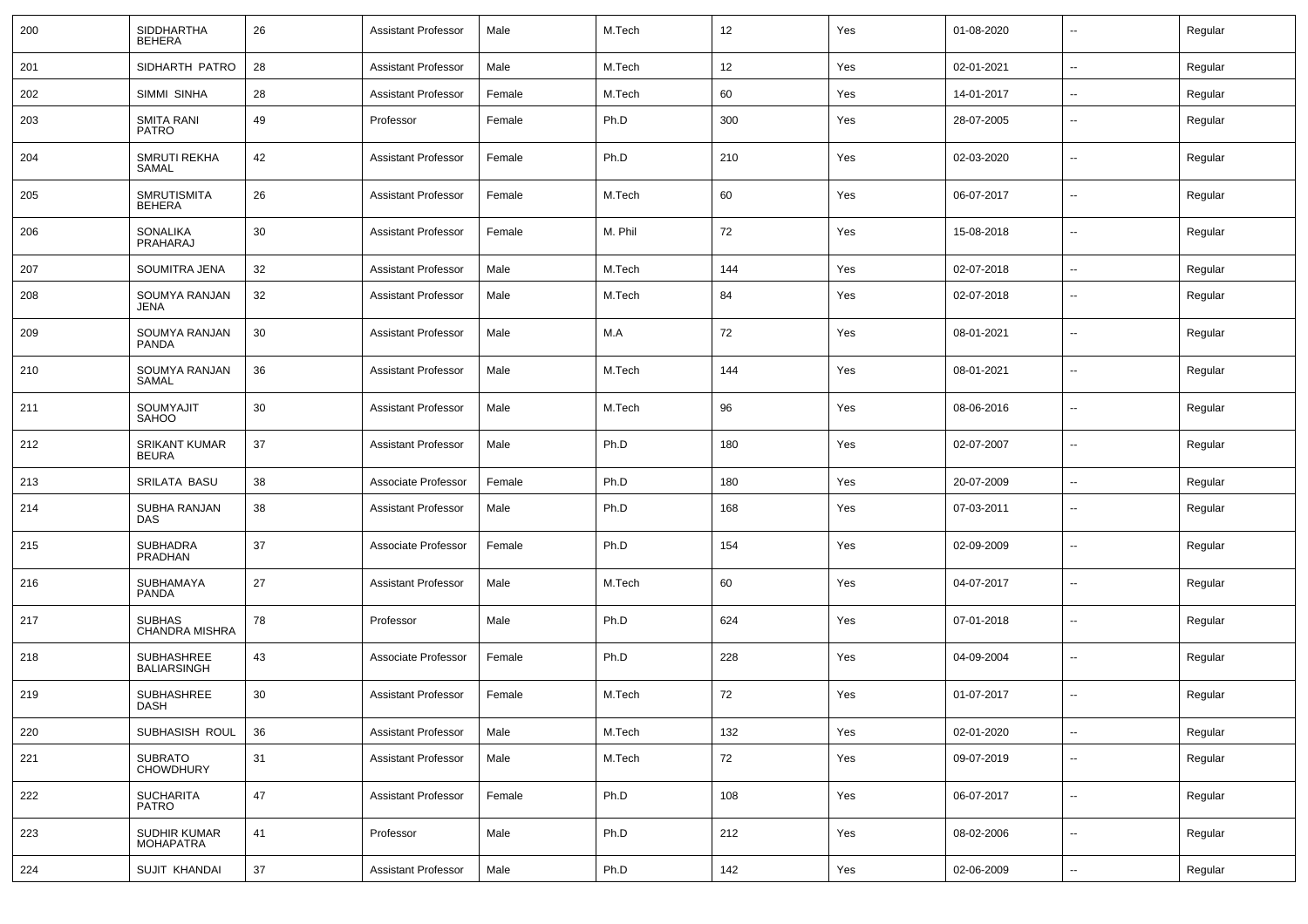| 225 | <b>SUJIT KUMAR</b><br><b>PANDA</b>                  | 48 | Associate Professor        | Male   | Ph.D   | 312 | Yes | 15-12-2014 | $\mathbf{u}$             | Regular |
|-----|-----------------------------------------------------|----|----------------------------|--------|--------|-----|-----|------------|--------------------------|---------|
| 226 | <b>SURAJ RANJAN</b><br><b>BISWAL</b>                | 35 | Assistant Professor        | Male   | M.Tech | 124 | No  | 01-07-2013 | 28-02-2021               | Regular |
| 227 | <b>SURENDRA</b><br><b>PATTANAIK</b>                 | 39 | Assistant Professor        | Male   | Ph.D   | 168 | Yes | 15-07-2013 | $\mathbf{u}$             | Regular |
| 228 | <b>SURESH</b><br><b>PANIGRAHI</b>                   | 60 | Associate Professor        | Male   | Ph.D   | 408 | Yes | 09-06-2015 | $\sim$                   | Regular |
| 229 | <b>SURYAKANTA</b><br>NAYAK                          | 36 | Associate Professor        | Male   | Ph.D   | 180 | Yes | 04-08-2009 | $\sim$                   | Regular |
| 230 | SURYANARAYAN<br><b>MOHANTY</b>                      | 34 | <b>Assistant Professor</b> | Male   | Ph.D   | 156 | Yes | 22-02-2010 | $\sim$                   | Regular |
| 231 | <b>SUSANTA</b><br><b>MOHAPATRA</b>                  | 41 | Assistant Professor        | Male   | M.Tech | 48  | Yes | 01-08-2018 | $\sim$                   | Regular |
| 232 | SUSHMITA DASH                                       | 42 | Associate Professor        | Female | Ph.D   | 204 | Yes | 04-03-2015 | $\sim$                   | Regular |
| 233 | SUSHREE<br><b>DEBASMITA</b><br><b>MOHAPATRA</b>     | 27 | Assistant Professor        | Female | M.Tech | 60  | Yes | 04-07-2017 | --                       | Regular |
| 234 | <b>SUSHREE</b><br><b>SWAGATIKA</b><br><b>MISHRA</b> | 30 | Assistant Professor        | Female | M.Tech | 60  | Yes | 07-07-2017 | $\mathbf{u}$             | Regular |
| 235 | <b>SUVENDU</b><br><b>CHANDAN NAYAK</b>              | 38 | Professor                  | Male   | Ph.D   | 160 | Yes | 01-11-2019 | $\overline{\phantom{a}}$ | Regular |
| 236 | <b>SWADHINA</b><br>PRIYADARSINI                     | 28 | <b>Assistant Professor</b> | Female | M.Tech | 72  | Yes | 02-12-2015 | $\mathbf{u}$             | Regular |
| 237 | <b>SWAGATIKA</b><br><b>TRIPATHY</b>                 | 32 | <b>Assistant Professor</b> | Female | M.Tech | 144 | Yes | 30-07-2010 | $\overline{\phantom{a}}$ | Regular |
| 238 | SWAPNARANEE<br><b>MOHANTA</b>                       | 29 | <b>Assistant Professor</b> | Female | M.Tech | 60  | Yes | 08-07-2016 | $\mathbf{u}$             | Regular |
| 239 | SWATY DASH                                          | 46 | Associate Professor        | Female | Ph.D   | 96  | Yes | 02-01-2018 | $\overline{a}$           | Regular |
| 240 | SYED AMIDUL<br><b>ISLAM</b>                         | 38 | Associate Professor        | Male   | Ph.D   | 180 | Yes | 10-06-2008 | $\sim$                   | Regular |
| 241 | TAMASA BEURA                                        | 34 | Assistant Professor        | Female | M.Tech | 132 | Yes | 03-07-2017 | $\mathbf{u}$             | Regular |
| 242 | TANAYA KUANR                                        | 33 | Assistant Professor        | Female | M.Tech | 108 | Yes | 04-07-2017 | --                       | Regular |
| 243 | <b>TAPAN KUMAR</b><br><b>MANGARAJ</b>               | 37 | <b>Assistant Professor</b> | Male   | Ph.D   | 144 | Yes | 03-08-2018 | $\overline{\phantom{a}}$ | Regular |
| 244 | TARINI PRASAD<br>PANIGRAHI                          | 52 | Professor                  | Male   | Ph.D   | 348 | Yes | 01-06-2005 | $\sim$                   | Regular |
| 245 | <b>TOPHAN KUMAR</b><br>JENA                         | 39 | <b>Assistant Professor</b> | Male   | Ph.D   | 156 | Yes | 03-09-2018 | $\mathbf{u}$             | Regular |
| 246 | <b>UMESH KUMAR</b><br>PRADHAN                       | 34 | <b>Assistant Professor</b> | Male   | M.Tech | 132 | Yes | 09-07-2019 | $\sim$                   | Regular |
| 247 | UTKALIKA PANDA                                      | 43 | Associate Professor        | Female | Ph.D   | 180 | Yes | 06-07-2017 | $\sim$                   | Regular |
| 248 | <b>VIKAS SINGH</b>                                  | 49 | Professor                  | Male   | Ph.D   | 312 | Yes | 02-05-2007 | $\sim$                   | Regular |
| 249 | RAJASHREE<br>SAHOO                                  | 25 | <b>Assistant Professor</b> | Female | MBA    | 18  | Yes | 02-01-2020 | $\mathbf{u}$             | Regular |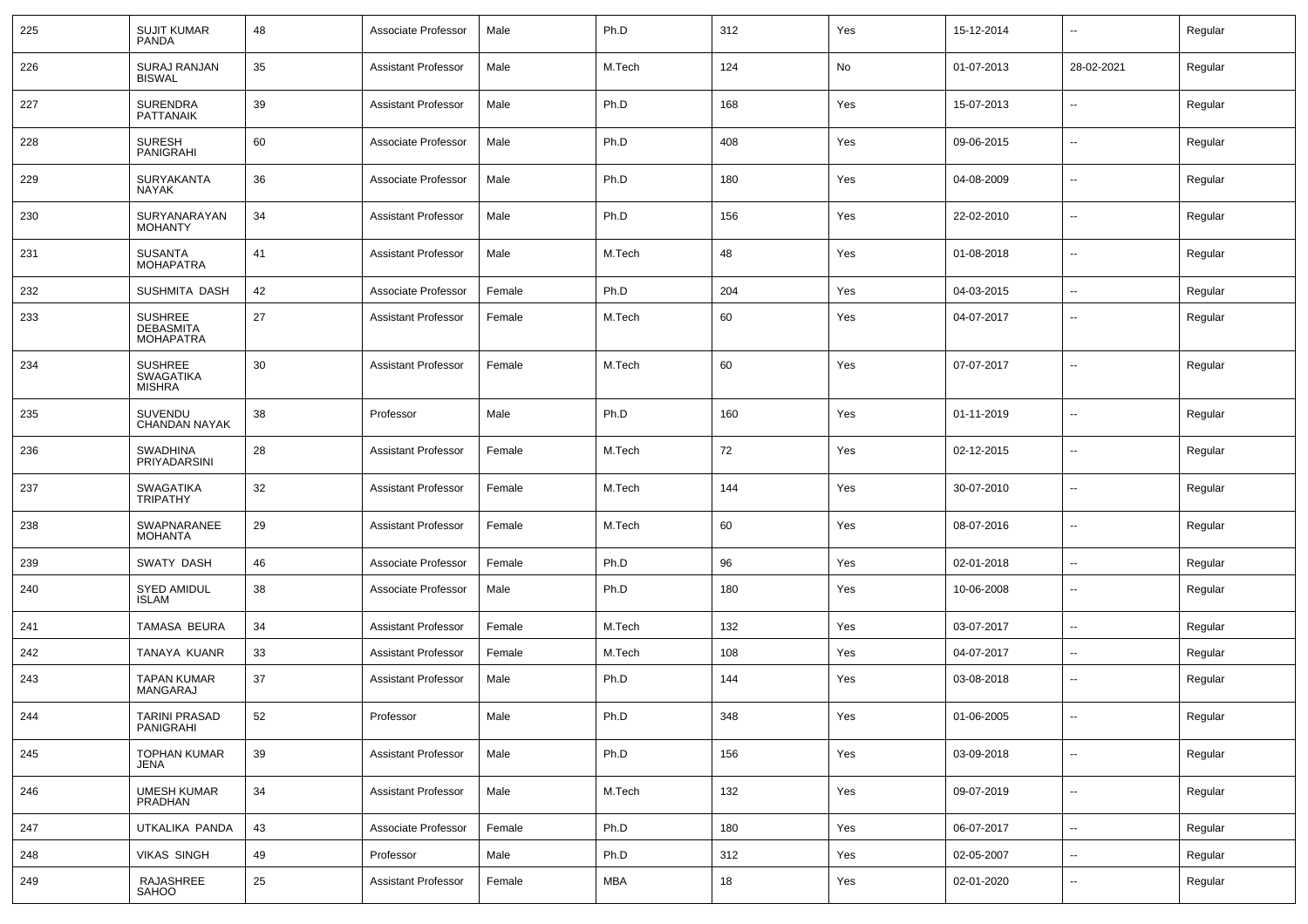| 250 | ABHILASH<br><b>CHOUDHURY</b>            | 26 | <b>Assistant Professor</b> | Male   | MBA        | 24  | Yes | 01-07-2019 | $\overline{\phantom{a}}$ | Regular |
|-----|-----------------------------------------|----|----------------------------|--------|------------|-----|-----|------------|--------------------------|---------|
| 251 | ANKITA DAS                              | 26 | <b>Assistant Professor</b> | Female | MBA        | 18  | Yes | 02-07-2020 | $\sim$                   | Regular |
| 252 | ARPITA LAL                              | 38 | Assistant Professor        | Female | Ph.D       | 120 | Yes | 23-01-2017 | --                       | Regular |
| 253 | ASHWINI KUMAR<br><b>PATRA</b>           | 52 | Associate Professor        | Male   | Ph.D       | 300 | Yes | 02-01-2021 | $\overline{\phantom{a}}$ | Regular |
| 254 | <b>BANDITA DASH</b>                     | 34 | <b>Assistant Professor</b> | Female | MBA        | 108 | Yes | 17-10-2016 | $\overline{\phantom{a}}$ | Regular |
| 255 | CHHAYAKANTA<br><b>MOHAPATRA</b>         | 45 | <b>Assistant Professor</b> | Male   | MBA        | 236 | Yes | 03-02-2020 | $\overline{\phantom{a}}$ | Regular |
| 256 | <b>DEBA SMITA</b><br>PANIGRAHI          | 42 | Associate Professor        | Female | Ph.D       | 180 | Yes | 07-02-2018 | $-$                      | Regular |
| 257 | DEEPAK KUMAR<br><b>MAHAPATRA</b>        | 31 | <b>Assistant Professor</b> | Male   | MBA        | 48  | Yes | 01-11-2017 | $\overline{\phantom{a}}$ | Regular |
| 258 | <b>DUSMANTA</b><br><b>KUMAR SAHOO</b>   | 37 | Associate Professor        | Male   | Ph.D       | 144 | Yes | 16-08-2018 | --                       | Regular |
| 259 | <b>JOSHNA MAYEE</b><br><b>MOHAPATRA</b> | 51 | <b>Assistant Professor</b> | Female | MBA        | 306 | Yes | 01-03-2021 | $-$                      | Regular |
| 260 | <b>JOYANT</b><br>YOSOBARDHAN<br>SAHOO   | 41 | Associate Professor        | Male   | Ph.D       | 144 | Yes | 29-03-2017 | --                       | Regular |
| 261 | <b>KARABI PATRA</b>                     | 44 | <b>Assistant Professor</b> | Female | MBA        | 224 | Yes | 03-03-2020 | $\overline{\phantom{a}}$ | Regular |
| 262 | NARASINGA<br>PRASAD PATRO               | 60 | Professor                  | Male   | Ph.D       | 388 | Yes | 15-10-2015 | $\overline{\phantom{a}}$ | Regular |
| 263 | <b>NIKITA</b><br><b>SRIVASTAV</b>       | 25 | <b>Assistant Professor</b> | Female | MBA        | 24  | Yes | 02-01-2020 | $-$                      | Regular |
| 264 | NITIN KUMAR<br><b>SAHOO</b>             | 28 | <b>Assistant Professor</b> | Male   | MBA        | 27  | Yes | 13-09-2021 | $\overline{\phantom{a}}$ | Regular |
| 265 | PRASANTA KUMAR<br>SAHU                  | 34 | <b>Assistant Professor</b> | Male   | MBA        | 99  | Yes | 01-07-2019 | $-$                      | Regular |
| 266 | PRAVASH RANJAN<br><b>MOHAPATRA</b>      | 57 | Professor                  | Male   | Ph.D       | 360 | Yes | 18-01-2016 | $\overline{\phantom{a}}$ | Regular |
| 267 | RATIKANTA DASH                          | 58 | Professor                  | Male   | Ph.D       | 340 | Yes | 02-01-2021 | $\overline{\phantom{a}}$ | Regular |
| 268 | <b>SASHIKANTA</b><br>LENKA              | 41 | Associate Professor        | Male   | Ph.D       | 180 | Yes | 03-03-2020 | --                       | Regular |
| 269 | SHARMILA KUMARI<br>PATNAIK              | 38 | Associate Professor        | Female | Ph.D       | 180 | Yes | 09-02-2011 | --                       | Regular |
| 270 | SMRUTIREKHA<br><b>SAHOO</b>             | 30 | <b>Assistant Professor</b> | Female | MBA        | 52  | Yes | 04-01-2021 | $\mathbf{u}$             | Regular |
| 271 | SNEHASINI SAHOO                         | 34 | <b>Assistant Professor</b> | Female | <b>MBA</b> | 116 | Yes | 03-03-2020 | $\sim$                   | Regular |
| 272 | SOUMYA RANJAN<br>RAY CHOUDHURY          | 31 | <b>Assistant Professor</b> | Male   | MBA        | 60  | Yes | 14-05-2019 | $\sim$                   | Regular |
| 273 | SUDHANSHU<br>SEKHAR DHIR                | 31 | <b>Assistant Professor</b> | Male   | <b>MBA</b> | 60  | Yes | 08-03-2016 | $\sim$                   | Regular |
| 274 | SWARNAPRIYA<br>ROUT                     | 27 | <b>Assistant Professor</b> | Female | MBA        | 18  | Yes | 02-01-2020 | $\mathbf{u}$             | Regular |